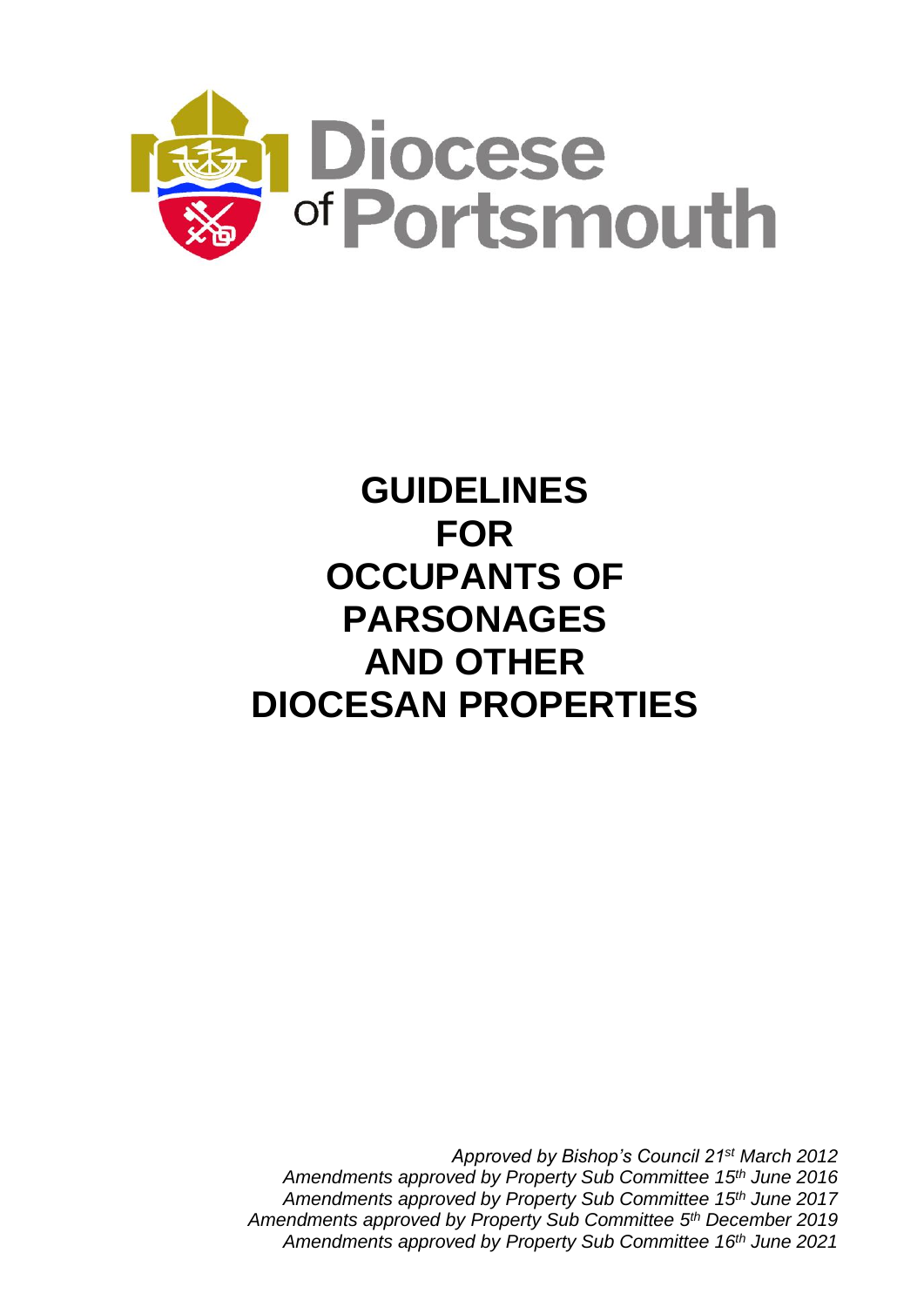# **CONTENTS**

| <b>SECTION</b>                                                              | <b>PAGE NO</b> |
|-----------------------------------------------------------------------------|----------------|
|                                                                             |                |
|                                                                             |                |
| <b>The Guidelines</b>                                                       |                |
|                                                                             |                |
|                                                                             |                |
|                                                                             |                |
|                                                                             |                |
|                                                                             |                |
|                                                                             |                |
|                                                                             |                |
|                                                                             |                |
|                                                                             |                |
|                                                                             |                |
|                                                                             |                |
|                                                                             |                |
|                                                                             |                |
|                                                                             |                |
|                                                                             |                |
| Appendix 6: Notes on Removal, Resettlement & First Appointment Grants42     |                |
| Appendix 7: Electric Charging Point Installation and Maintenance Guidance43 |                |
|                                                                             |                |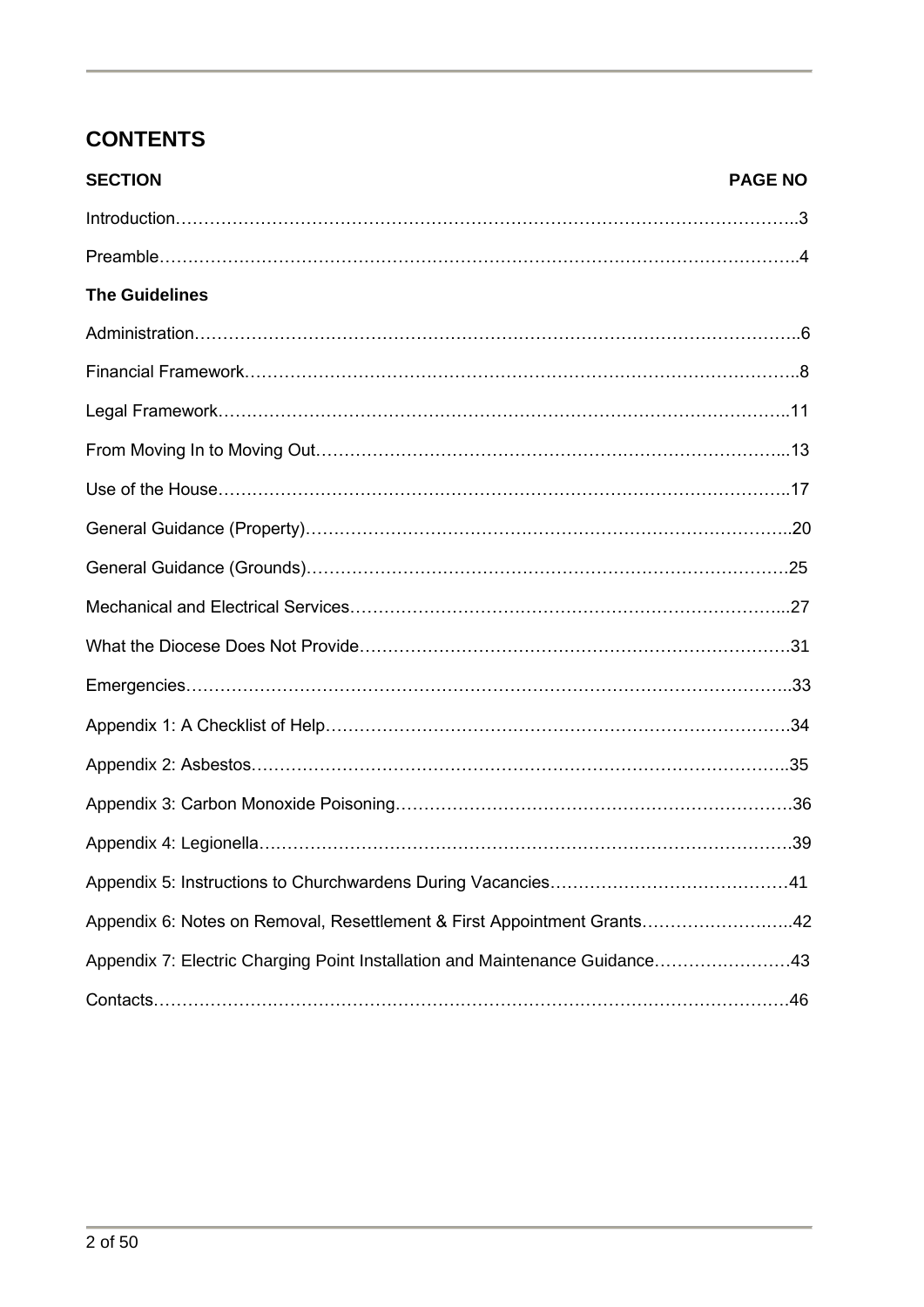### **INTRODUCTION**

#### *Why have I got this guide, is it just another thing to read?*

This guide is to help you. You have received it, because the property you (will) occupy comes under the oversight of the Diocesan Property Sub Committee. We work in partnership with the parish and with you. The Bishop's Council (in its capacity as the Parsonages Board) has delegated responsibility to the Committee for implementation of policy relating to housing, so that all have equal and fair treatment. If you need to consult the Committee, please contact the Property Manager or Administrator of the Property Committee, at the Diocesan Office.

#### *So who needs to read this guide?*

In short, all those who live in Diocesan housing. Even if you live in a parish house, (one the PCC looks after) this guide might help you and the parish, or it may just be a useful source of information. We would encourage you to discuss this document with your PCC. Property Department staff and members of the Committee are happy to talk to you about the role of the Parsonages Board, and the part we need you to play in the provision of housing in the Diocese of Portsmouth.

#### *So, it's just a set of rules?*

In all that the Committee tries to do, we aim to work with a minimum of *rules*. There are some, because Housing is one of the most expensive costs of the Diocese and we need your help to maintain, improve and conserve our properties, so that parishes are not faced with Quota rises that are inappropriate.

#### *Are these just my responsibilities?*

You will find that we have tried to clarify what is the responsibility of:

- The Diocesan Property Committee (DPC)
- The Parish or PCC
- The Occupant of the House

#### *So the board are actually trying to help me?*

Yes!! We want you to enjoy the house in which you (and your family) live, as part of the support you receive from the Diocese in the exercise of your ministry. No home is ever perfect, but the board tries to do as much as is possible, within the constraints we have, to provide good properties for clergy and their families to live in.

#### *So the board has lots of cash for properties then?*

No. In this Diocese, Parishes contribute to the cost of the repairs of Parsonage houses in the parish quota system: *Fairer Shares.* The Board's budget is often very small. In 2016 it was £550,000, which sounds a lot – but between the properties, it doesn't go far, especially as we have significant historic maintenance issues. Hence the three-fold division of responsibility between the Board, the parish and the occupant. Each group has a vital role to play in the good maintenance of property. Please make sure that everyone who should, knows about these responsibilities.

#### *What do these staff do?*

The staff of the property department do all that is reasonable to help, and often do much more. They understand that works to a parsonage can be stressful and difficult when you are busy with parochial responsibilities. They work very hard to help you – so please help them. Sadly, things sometimes go wrong. The Staff will always try to do their best to resolve the issues.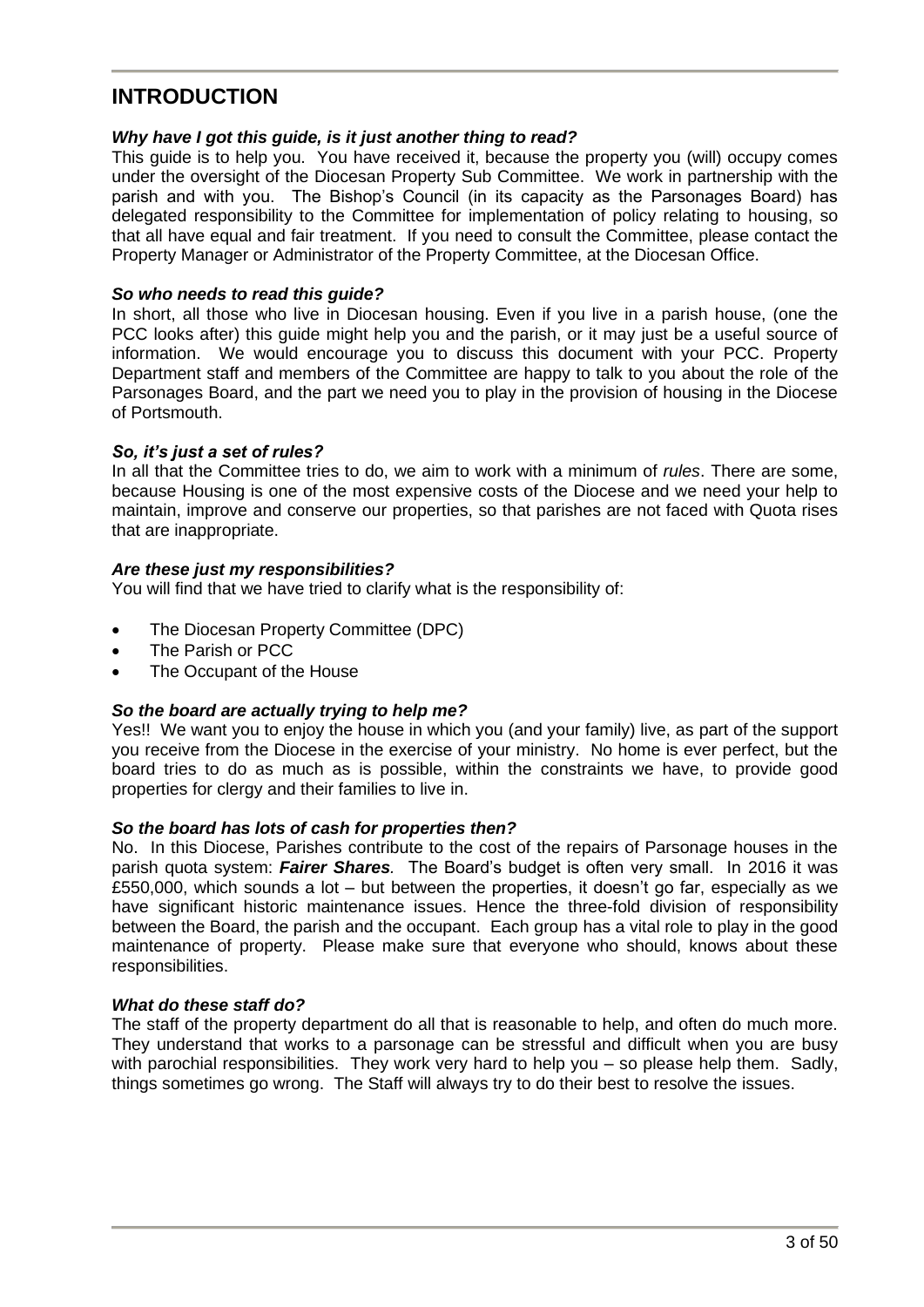### **PREAMBLE**

This section of the document sets out the terms on which, subject to the general provisions of the law, you will occupy your home, whether as a freeholder or under common tenure or a licence agreement. The remainder of these guidelines are written to help you understand the context and framework within which these rights and the diocesan policy and objectives are framed.

#### **Your Rights & Duties**

If you are a Freeholder or have Common Tenure you have certain rights and duties in respect of the parsonage house and the land on which it stands. Some of these are set out in the Repair of Benefice Buildings Measure 1972 which includes the following general statement: '*The incumbent shall have a duty to take proper care of a parsonage house, being a duty equivalent to that of a tenant to use premises in a tenant-like manner.*'

If you are a Licence Holder then your rights of occupancy will be framed within the *Landlord and Tenants Act 1985*.

#### **Diocesan Policy and Objectives**

The diocesan policy in relation to parsonage houses and other houses is set out in detail in this document.

The Diocesan Property Team based at the Diocesan Office is ready to help with any queries that you may have about your property. During your occupancy, the team will be responsible for ensuring that the property is wind and water tight, and for the state of the essential services – water, power, drainage, sewage, and heating. The team is also responsible for any forest-type trees in the garden.

#### **Your Obligations**

Your obligations as occupant include the following:

- To inform the property team without delay of any damage or defect requiring the team's attention.
- To be responsible for fruit trees, shrubs, hedges etc in the garden.
- To keep the garden in reasonably good order and not allow rubbish etc to collect in the grounds.
- Not to make or allow any alterations to the property which have not been authorised by the Diocesan Surveyor, including modifications to the essential service installations.
- Not to make or allow any alterations to the boundary of the property.
- To vacate the property on leaving office and leave it in a clean and tidy state ready for immediate re-occupation. The property must be emptied of all personal belongings and furniture when you vacate the premises. If you do not do this, you should be aware that the Diocesan Board of Finance has the right to recover from you the cost of clearing and cleaning the property.
- The Diocesan Board of Finance has the right to recover from you the cost of repairing any damage you or your family cause during your occupancy.

Please contact members of the Property Team or your Archdeacon if you have any queries or encounter any difficulties at any time. We want to do all that we can to enable you to be comfortable and feel secure in your home.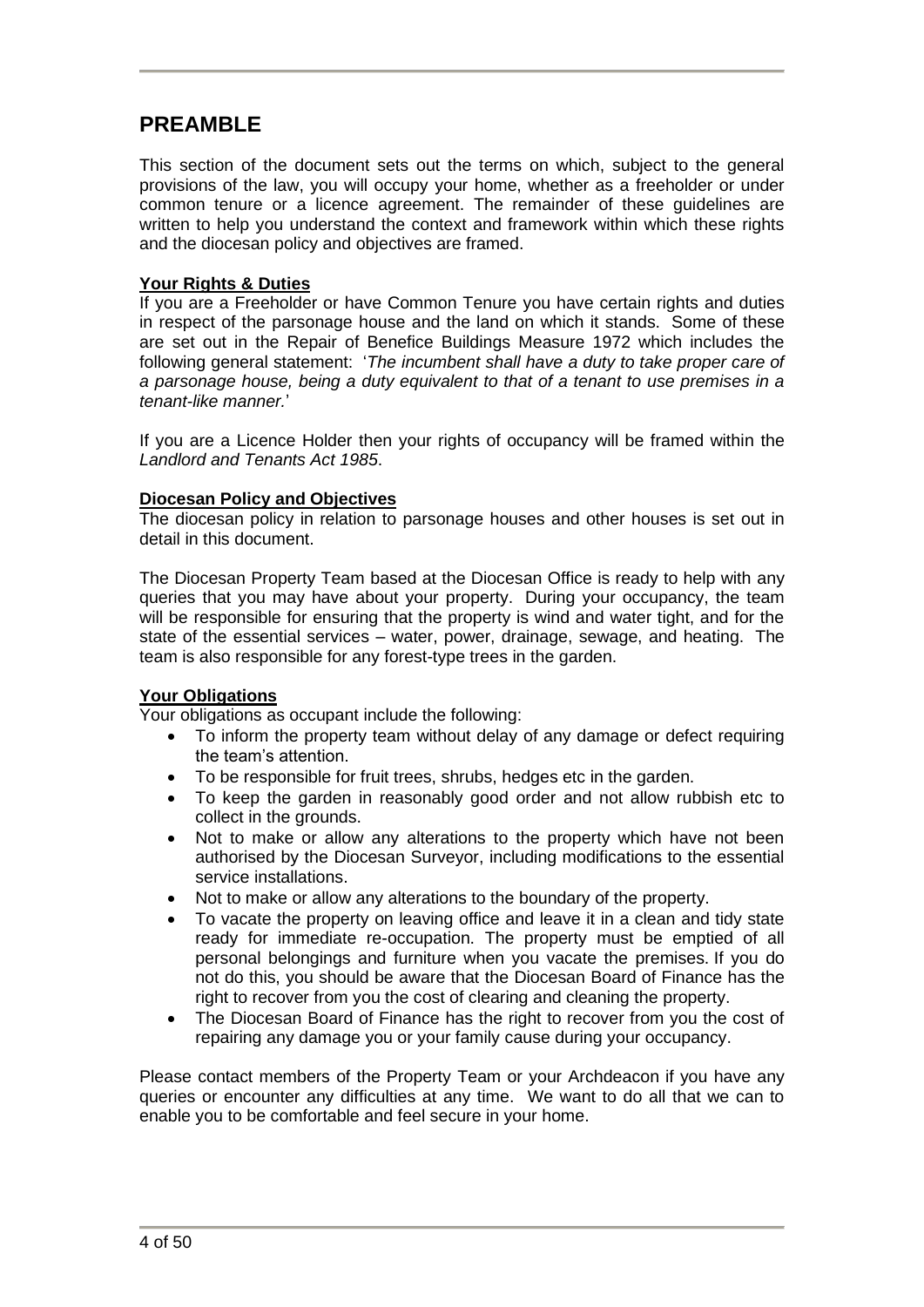**THE GUIDELINES**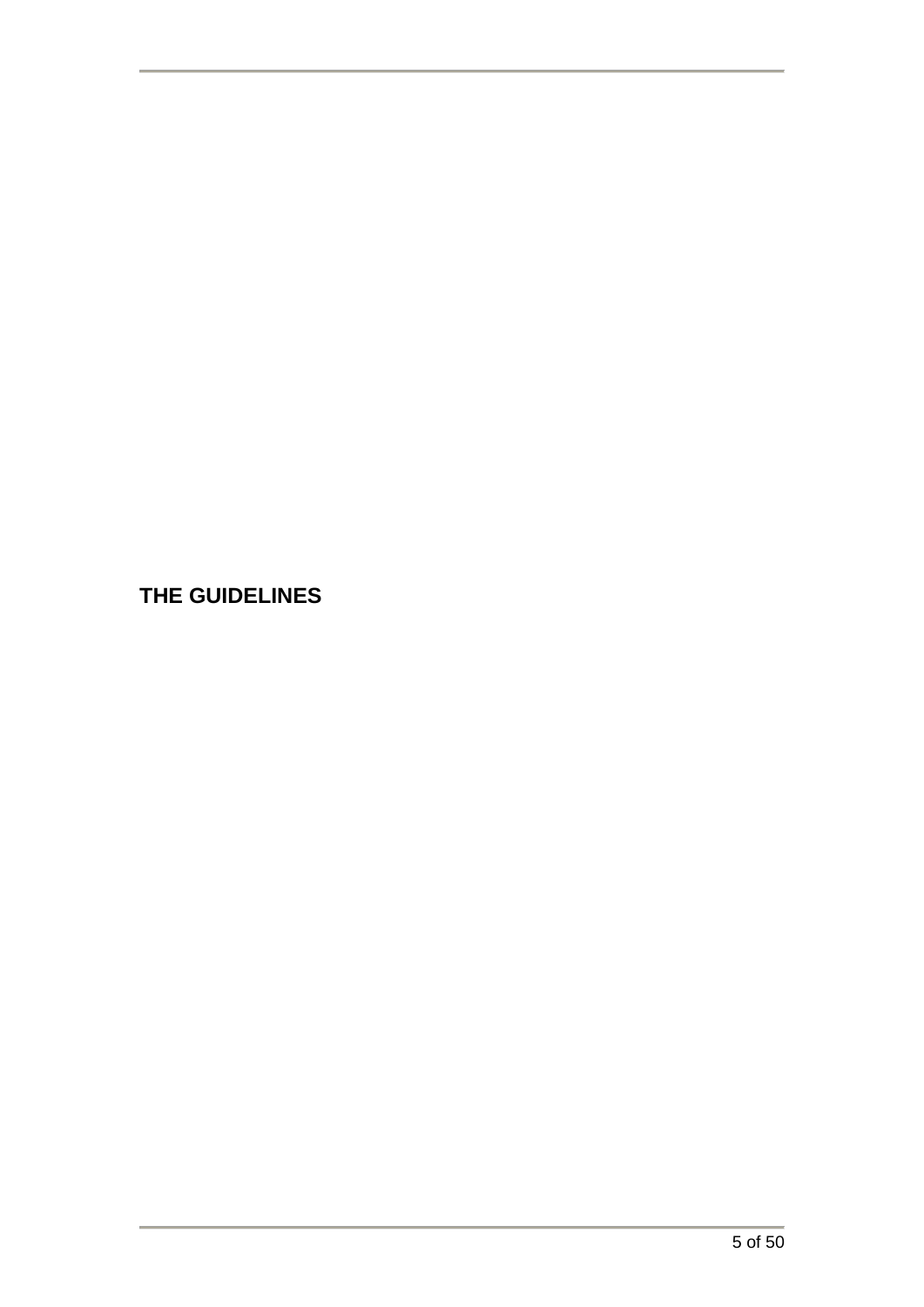# **ADMINISTRATION**

#### **The Property Portfolio**

The Diocese of Portsmouth has three archdeaconries, which are organised into 142 parishes (benefices 126). The vast majority of diocesan clergy have housing provided as part of their terms of service

The Diocese, through its officers, is committed to enhancing the service it offers to those who live in its properties and to the effective custodianship of its property and land assets.

#### **The Property Sub Committee**

The Property Sub Committee advises the Portsmouth Diocesan Board of Finance (PDBF), in its role as the Diocesan Parsonages Board ('the Board'), regarding property within the Diocese. The members of the Property Sub Committee are appointed to the Committee for their perspectives as members of the clergy, family of clergy and professionals in the area of property. They meet about four times a year to fulfil the following objectives:

**To ensure appropriate and cost effective management of parsonage houses and diocesan property.**

**To maximise, on behalf of the Diocese, the return from property assets.**

**To reach the most financially and practically beneficial decisions regarding property disposals and acquisitions.**

**To maximise appropriate and efficient use of diocesan property.**

**To consider and reflect on matters where there is potential or actual dispute with the occupants of properties.**

**To fulfil an audit function in respect of practical and/or policy decisions made by the Parsonages Board and diocesan staff.**

**To apply the policy established to mitigate the environmental impact of diocesan property.**

#### **The Archdeacons**

Particularly with regard to clergy housing, the Archdeacons have an important role in ensuring that the housing stock is fit for purpose. Primarily this is achieved through effective liaison with occupants, all interested parties in the parishes and the Diocesan Officers. Each Archdeacon meets regularly with the Diocesan Officers to ensure that matters are being addressed particularly during the appointments process as vacancies arise.

*Note: Glebe properties and other clergy housing not in use for ministry are administered directly by the Diocesan Officers and through estate agents. Where parsonages, curates' and assistant curates' houses are being let out on a temporary basis the Archdeacons are, of course, more directly involved.*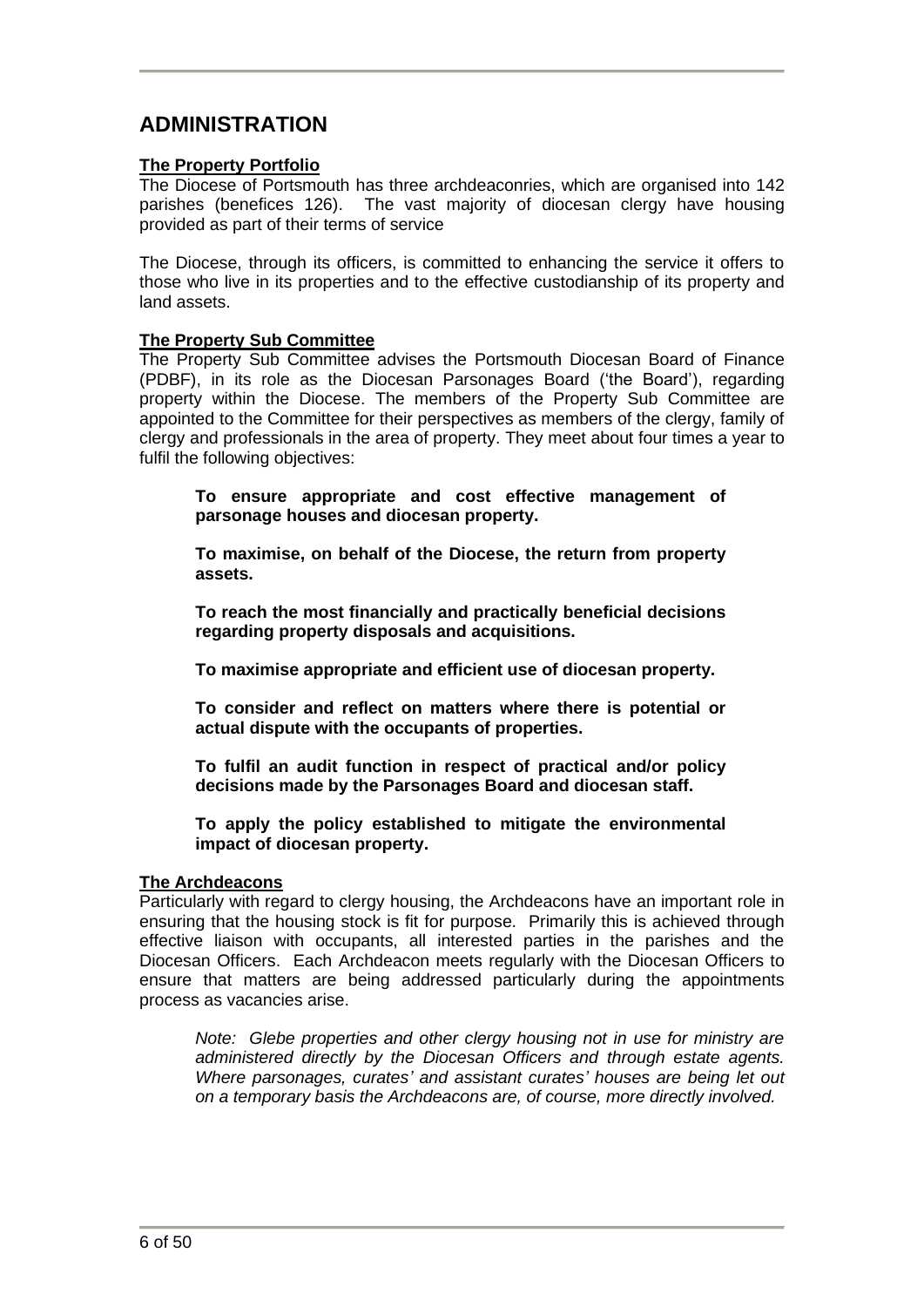#### **The Property Team**

The Diocesan Property Team consists of two officers:

- Chris Pride, Diocesan Surveyor and Property Manager;
- Sue Rau, Property Administrator:

The Property Team reports directly to the Deputy Diocesan Secretary who is one of the senior officers of the Diocese.

The team is based at the Diocesan Office at Peninsular House in Portsmouth and has responsibility for the maintenance and administration of the various Diocesan properties on behalf of the Board.

The Diocesan Surveyor and Property Manager has oversight of the property team and is the budget holder. Their primary role is to provide direction to the management of the estate's assets and ensure that property complies with Diocesan policy and legislative requirements.

Sue Rau is the primary contact for matters of maintenance and repair of the housing portfolio.

If you require urgent works to your house, please contact the property team. If the works are authorised Sue will appoint a contractor and issue a work order for the specified works to your house.

Contact details are given at the end of this document.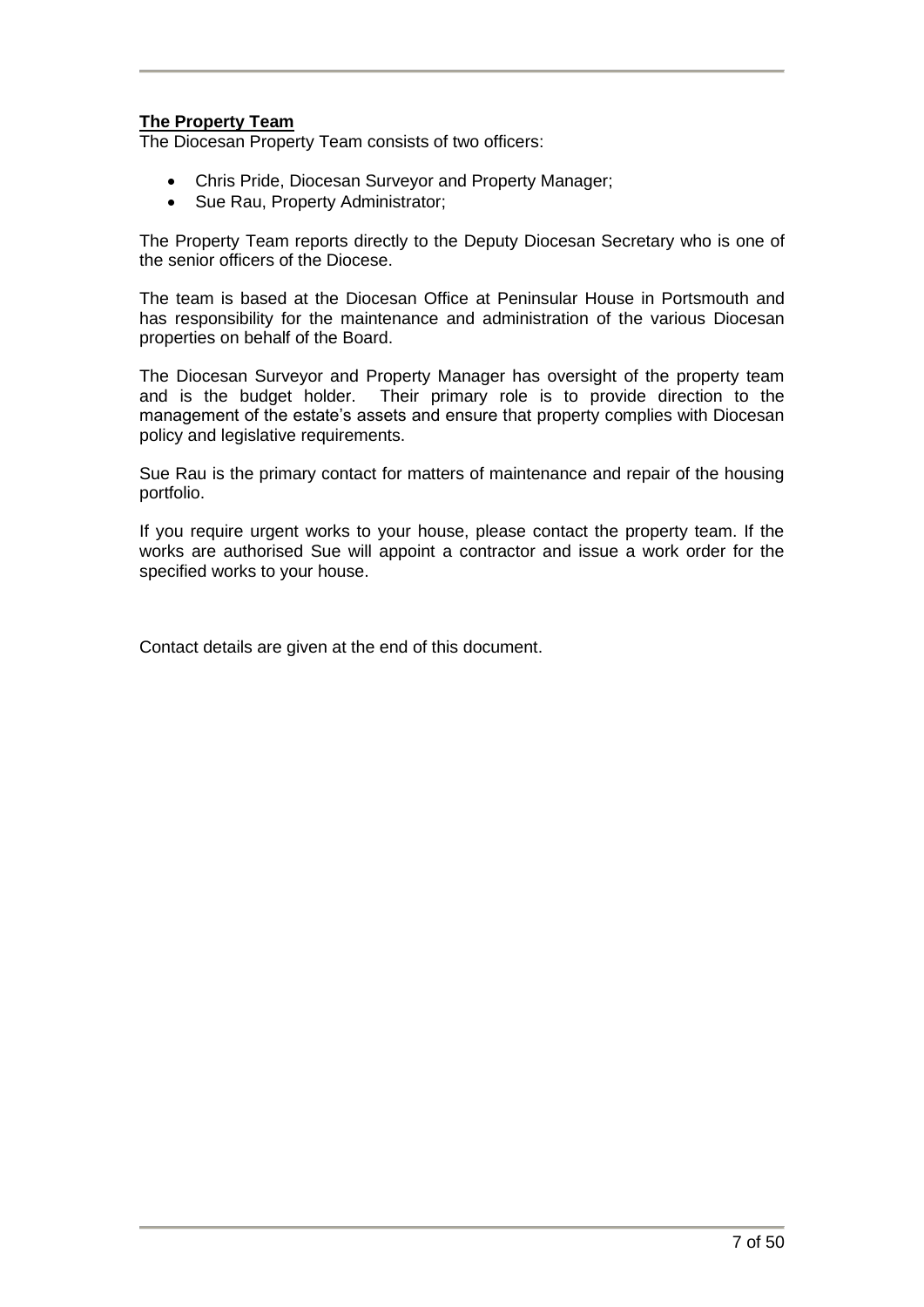### **FINANCIAL FRAMEWORK**

#### **Budget**

The Board is committed to providing realistic budgets for the maintenance and improvement of the property portfolio. The main source of income for this work is through the parish share. During clergy vacancies vicarages are let to tenants and the resulting income is fed back into the overall Diocesan budget and therefore helps to reduce parish share. The budget holder is the Diocesan Surveyor and Property Manager.

Works are carried out within four headings:

*Planned Maintenance:* Works of maintenance and repair that are programmed and do not involve 'improvement value' for occupants. Generally, therefore these are non-cosmetic works. (i.e. roofs, gutters, electrical re-wires etc.)

*Planned Improvements:* Works of maintenance and repair that are programmed and include 'improvement value' for occupants. (i.e. kitchens, bathrooms, internal decorations, new central heating systems, double glazing, insulation etc.)

*Cyclical Maintenance:* Planned Maintenance works running on short defined cycles to meet requirements of legislation or definable maintenance cycles. (External Decorations – as required upon quinquennial inspection; Electrical Periodic Tests – 5 yearly; Electrical Visual Inspections & Gas safety checks – at changes of occupancy; and, Landlord's Certificates & servicing of boilers & heating appliances – annually.) Generally these cycles are driven by legislation.

#### *Reactive Repairs*

*Inspection Repairs:* Works of reactive repairs identified at the time of the Quinquennial Inspection or other visits carried out by the surveyors. (Generally minor repair need.)

*Other Reactive Repairs:* Unforeseen reactive repairs to breakdown identified by occupants.

Broadly the aim is to undertake work in a structured way within planned maintenance. The nature of reactive work should generally be minor and may involve an element of a 'holding repair' until major maintenance can be programmed.

#### **Contractors**

When contractors are working under the supervision of the Property Manager; the clergy, members of their families, and PCC officers, should address concerns about the work being undertaken, preferably in writing, to the Property Team. There may be exceptional circumstances where direct contact is necessary between the occupant of the property and the contractor to avoid a crisis situation.

#### **Council Tax**

Council Tax in respect of the occupation of the Parsonage House is paid from the Diocesan Office. Clergy and PCCs should refer correspondence regarding Council Tax to the Diocesan Office. Council Tax is not paid when a house is temporarily unoccupied pending reoccupation by a Minister of Religion. Moving-in and moving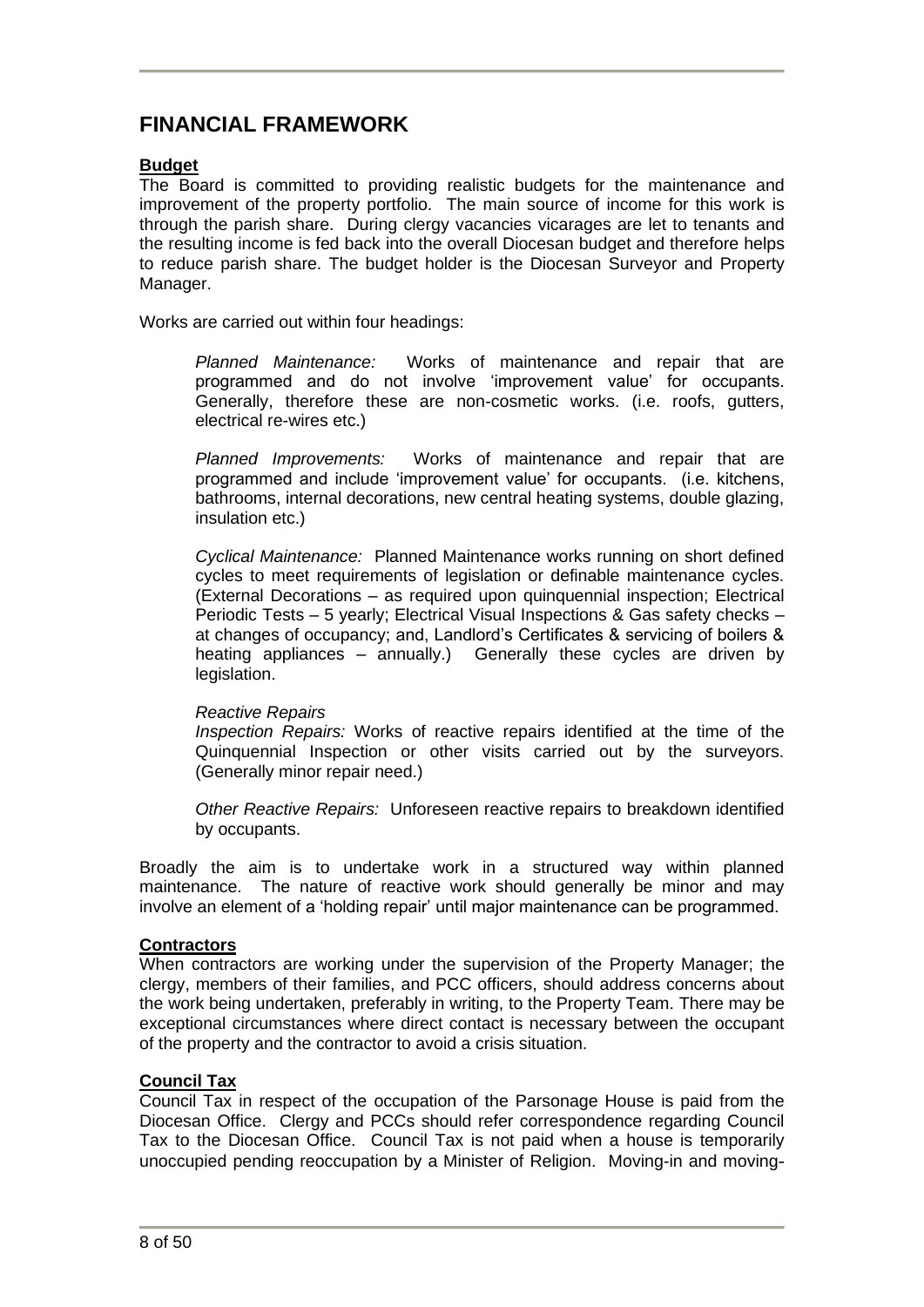out dates must be communicated to the Property Administrator so that the appropriate reimbursements are claimed.

When houses are let, tenants become responsible for Council Tax.

The Diocese is also able to claim a Council tax rebate for **Single Occupancy**. Where occupants live alone, or circumstances change this must be communicated to the Property Administrator otherwise the Diocese will be in breach of the law. Where appropriate such matters are dealt with in absolute confidentiality.

#### **See also 'Lettings and Lodgers'**

#### **Damage**

The Board will adopt a pro-active approach in recovering the cost of damage caused directly or through neglect by the occupants of a Parsonage. The provisions of section 13(4) of the Benefice Buildings Measure 1972 (see below) will be activated with regard to the occupier paying for repairs resulting from a lack of reasonable care of the property.

*13 (4)*

*Where the report of a diocesan surveyor, whether under section 4 or section 8 of this Measure, specifies any repairs to a parsonage house as necessary by reason of damage caused or aggravated by any deliberate act of the incumbent or a previous incumbent or any default in his duties under this section, the Board may, on completion of the repairs, by notice require the incumbent concerned or his personal representative to pay to them the whole or part of the cost certified by the diocesan surveyor to be attributable to the said act or default and, if the notice is not complied with, the Board may take proceedings for the enforcement thereof:*

*Provided that in any such proceedings it shall be open to the defendant to show that the cost so certified is not attributable to such act or default as aforesaid, or that the amount required to be paid exceeds the cost so attributable, and judgment may be given accordingly.*

#### **See also 'Pets'**

#### **Grants**

#### **See 'Appendix 4 Notes on Removal, Resettlement & First Appointment Grants'**

#### **Insurance**

The Board insures the parsonage, freehold and glebe buildings together with their fixtures and fittings for standard risk including third party claims. Any damage or any claim for compensation should be reported immediately to the Property Administrator who will advise, and who will, if appropriate, notify the insurers.

Household contents including TV aerials are not covered. It is important that clergy make their own arrangements for the insurance of their personal possessions.

#### **Repairs: External**

External repairs, agreed to be necessary, are the responsibility of the Board. The Board, in consultation with the clergy concerned, reserves the right of discretion to remove unnecessary items and demolish superfluous or dangerous buildings where this is agreed to be more appropriate.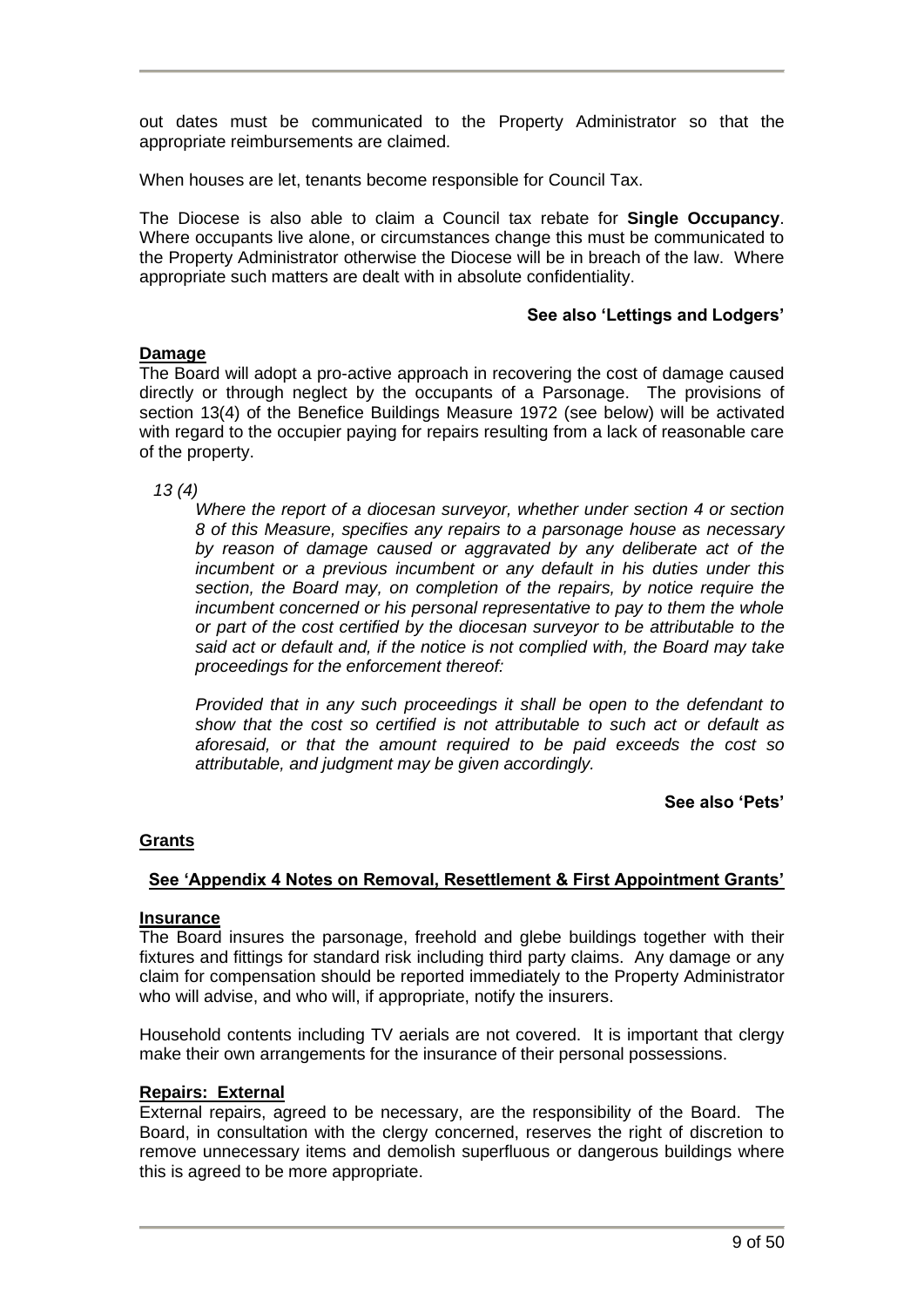#### **Repairs: Internal**

The Board expects clergy to do very basic jobs such as replacing a missing screw. Care should be taken not to undertake any work which would put people at risk, nor to embark on repairs which are beyond the capabilities of those concerned. **Under no circumstances should an occupant undertake any work to any mains service, such as plumbing, electrics, gas/oil installations or anything that would affect the structural integrity of the property**. All matters involving the PDBF in expenditure must have prior approval in writing through the Property Team before work is put in hand.

It is a legal requirement that work to the electrical installation should only be carried out by a 'Competent' Contractor<sup>1</sup>. Work to the gas installation must not be carried out except by Gas Safety Register approved contractors (Formerly CORGI). All work specifications must be agreed by the Property Manager prior to any work commencing.

#### **Water Rates**

When a parsonage is occupied in the normal way, it is expected that the PCC will meet water rates. The Board pay the water rates for title curates and Diocesan Officers in Board properties. Tenants are responsible for water rates in respect of the houses which they rent.

Water rates are not paid when a house is temporarily unoccupied. As the rates are normally paid six months in advance, those who have paid their water rates can claim a refund.

1

*<sup>&</sup>quot;Competent Contractor"* includes any Full Scope Part P Competent Contractor carrying certification from NICEIC, ECA, ELECSA and NAPIT.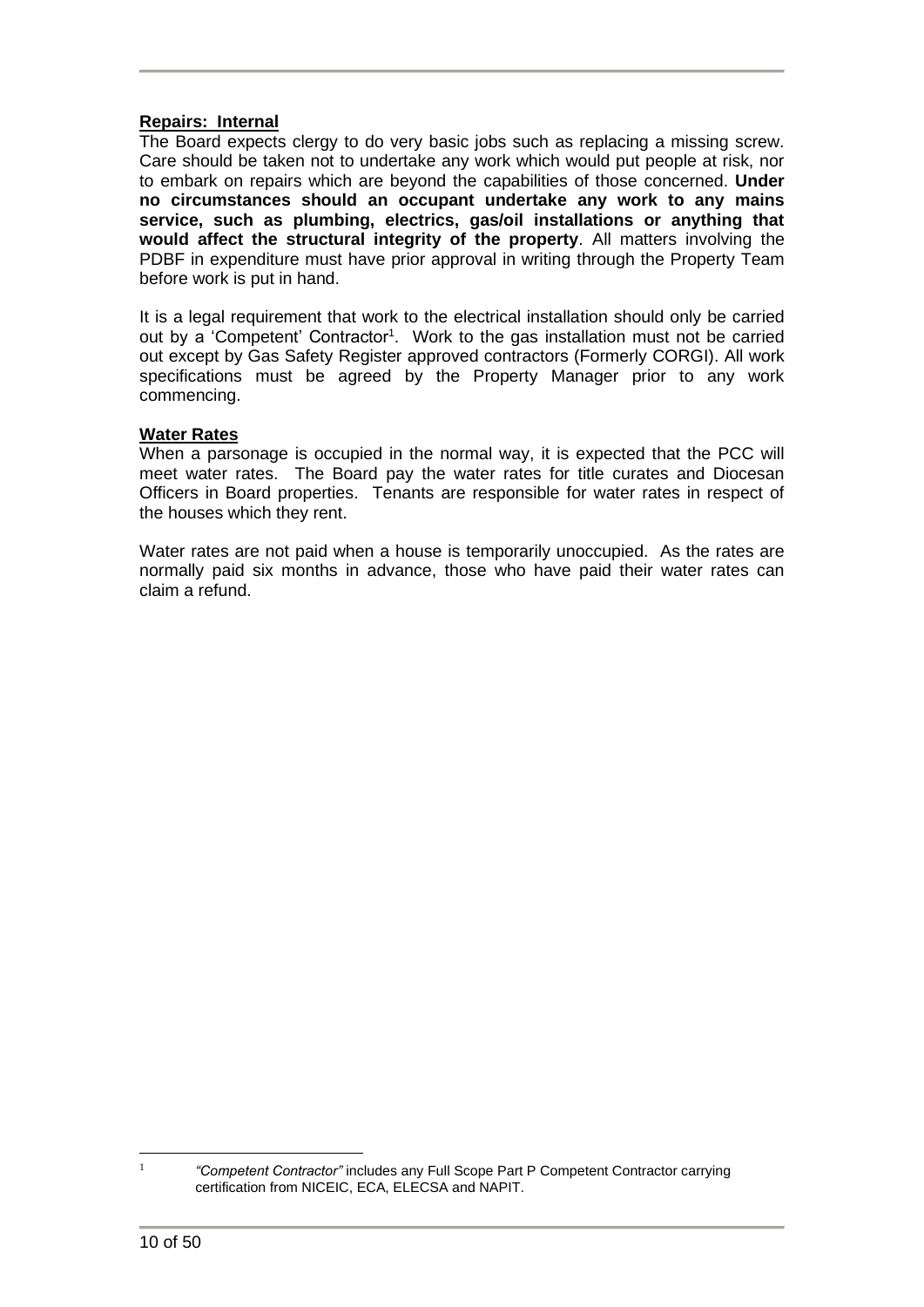# **LEGAL FRAMEWORK**

#### **Quinquennial Inspection**

These are carried out every five years by the Diocesan Surveyor and Property Manager. The inspection will review the condition of the house and its grounds. The surveys are not intrusive and occupants are not asked to undertake special preparation prior to the survey. However, the surveyor will need to see right round the property, including loft spaces, and access should be afforded accordingly. The survey will also review the fixtures and fittings and the trees.

#### **See also 'Trees'**

Following the inspection a short report will be issued including a list of minor and holding repairs that will be undertaken as a result of the inspection. Proposals for planned maintenance and improvement works will be carried forward to the maintenance programme.

#### **Alterations**

Incumbents should be aware that under the Repair of Benefice Buildings Measure 1972 no additions or alterations may be made to a Parsonage house without the prior written consent of the Diocesan Surveyor and Property Manager on behalf of the Board.

#### **See also 'Self-financed'**

Others who occupy houses owned by the Diocese should note that their occupation gives them no right to alter or add to the property.

#### **Green Guide**

The Church Commissioners publish a book on parsonage standards and good practice known commonly as 'the Green Guide'. The guide is applicable to new build parsonage housing.

The Board uses the document as a broad guide to assess the suitability of existing housing or new acquisitions but, for a variety of reasons, it is unrealistic to expect that all parsonages will comply exactly with all the guidelines.

#### **Lettings and Lodgers**

The law governing the letting or leasing of a Parsonage house or its grounds is complex and numerous approvals are required. If clergy believe there are special circumstances that will make a tenancy or lease appropriate they should contact the Property Team for advice on procedures immediately.

There are legal considerations to be taken into account if clergy take in lodgers. The Board must be consulted and agreement reached before any such arrangement is made. In the event of an interregnum all lodgers must vacate with or before the incumbent.

**See also 'Council Tax'** 

**See also 'Lodgers'**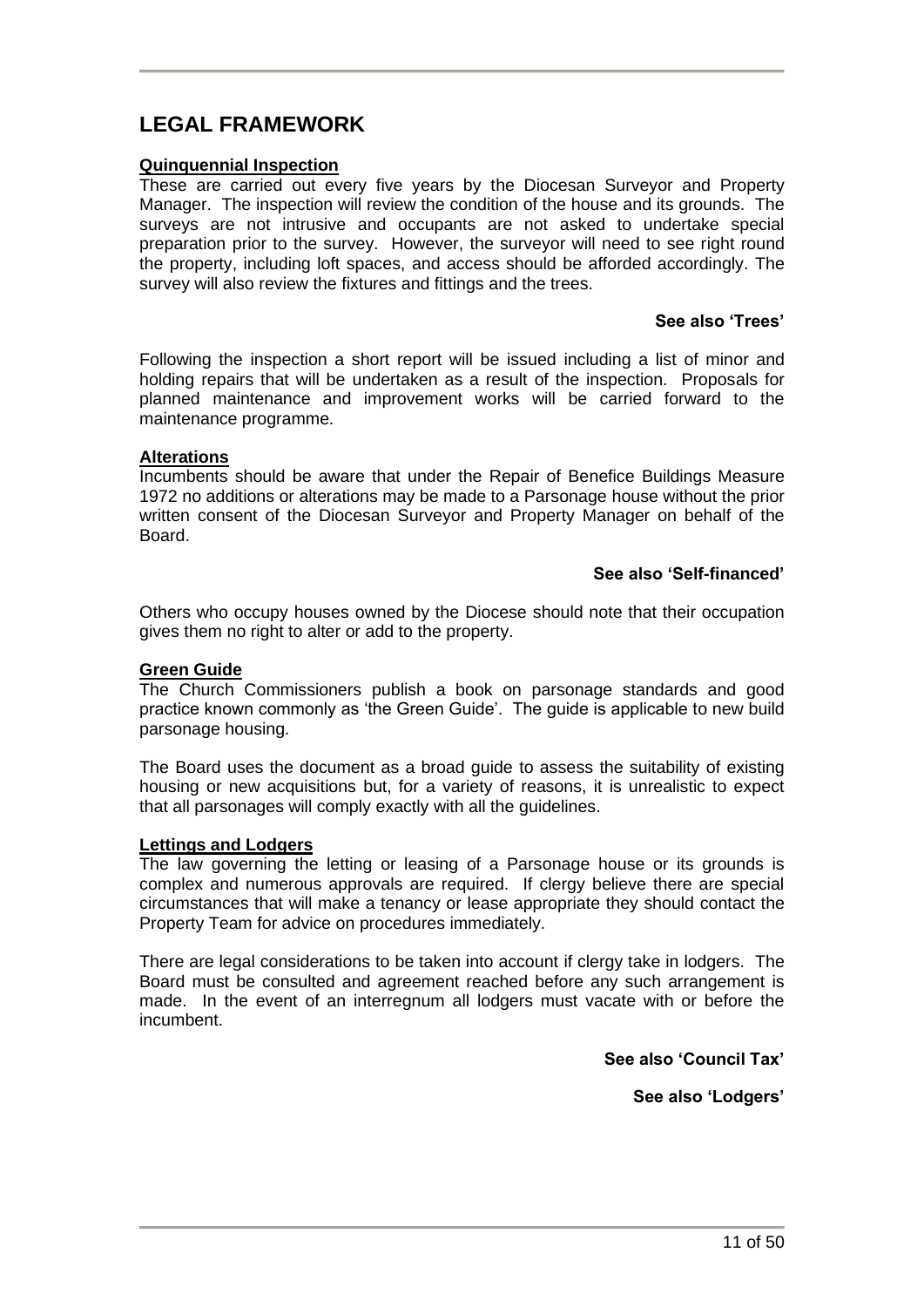### **Listed Buildings and Conservation Areas**

Some houses are listed under the *Planning (Listed Buildings and Conservation Areas) Act 1990* as being of architectural interest and are required by law to be kept in good order. Alterations or major repairs require planning permission and Listed Buildings consent.

IT IS IMPORTANT TO NOTE: When a building is listed, it is **listed in its entirety**, which means that both the exterior and the interior are protected. In addition, any object or structure fixed to the building and any object or structure within the curtilage of the building, which although not fixed to the building, forms part of the land and has done so since before 1 July 1948, are treated as part of the listed building.

#### **It is a criminal offence to carry out work which needs listed building consent without obtaining that consent beforehand.**

Occupants of Listed Building will be informed of this fact at appointment.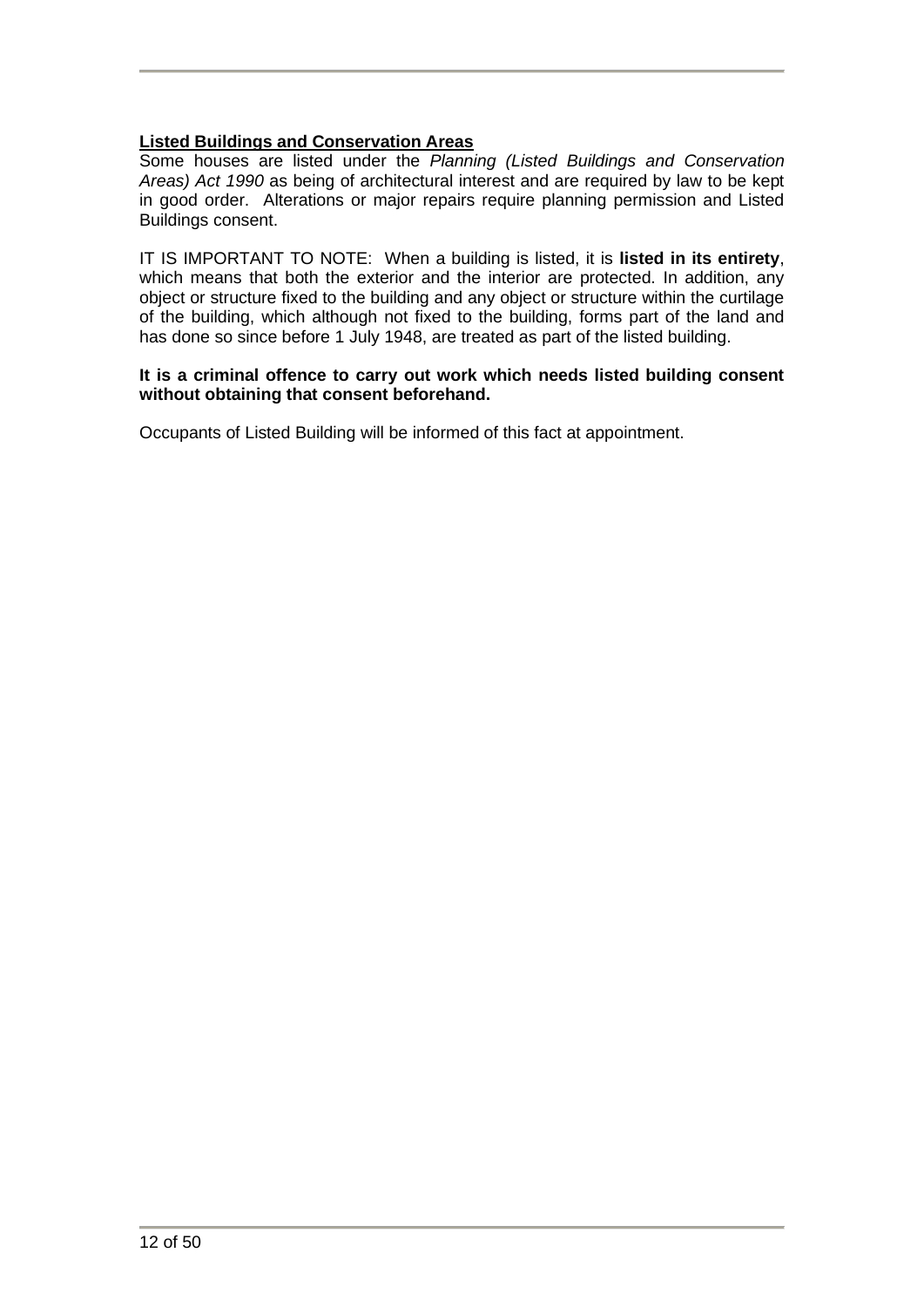# **FROM MOVING IN TO MOVING OUT**

#### **Acceptance of an Appointment**

During a vacancy a visit will be made by the Diocesan Surveyor and Property Manager, who may be accompanied by the Archdeacon and Churchwardens, to inspect the house and make recommendations about work that is required under the headings of maintenance, improvements, repairs and vacancy decorations.

The Deputy Diocesan Secretary, on the advice of the Diocesan Surveyor and Property Manager, in consultation with the Archdeacon, will authorise a schedule of work. The Board will finance all the repairs and improvement and decorating thought to be necessary.

#### **See 'Decorations – Internal'**

Before anyone is offered a post in the Diocese, where the occupation of a house is part of the appointment package, the individual will be shown the house and made aware of any work that is scheduled to be undertaken during the vacancy.

The appointment is offered on the basis of acceptance of the house for residence and that no extra work will be done other than that which has been already planned, unless there are exceptional circumstances.

#### **Prior to Moving In**

Once an appointment has been offered the Diocesan Officers are normally informed of a pending appointment and some informal discussions may then take place regarding the property.

Certain financial assistance is offered and this is dealt with by the Synod & Office Services Support Manager. This assistance includes arrangements for removal quotes, moving grants, where applicable first incumbency grants and arrangements for the payment of stipends or salaries.

Formal discussions are only possible once a clear Criminal Record Bureau (CRB) check has been received and the appointment has been formally announced by Bishopsgrove.

All occupants of diocesan and parsonage property are required to sign documents agreeing to certain terms and conditions.

- Incumbents acknowledge receipt of their *Statement of Particulars,* which includes a section that sets out the basic principles of occupancy, and receipt of a copy of these guidelines.
- Priests in Charge, Assistant Curates and other occupants sign a *Licence to Occupy* authorising them to occupy the property to enable them to carry out their duties.
- Tenants of property occupy them under the terms of Assured Shorthold Tenancy agreements under Part 1 of the *Housing Act 1998*, which is issued by the letting agent.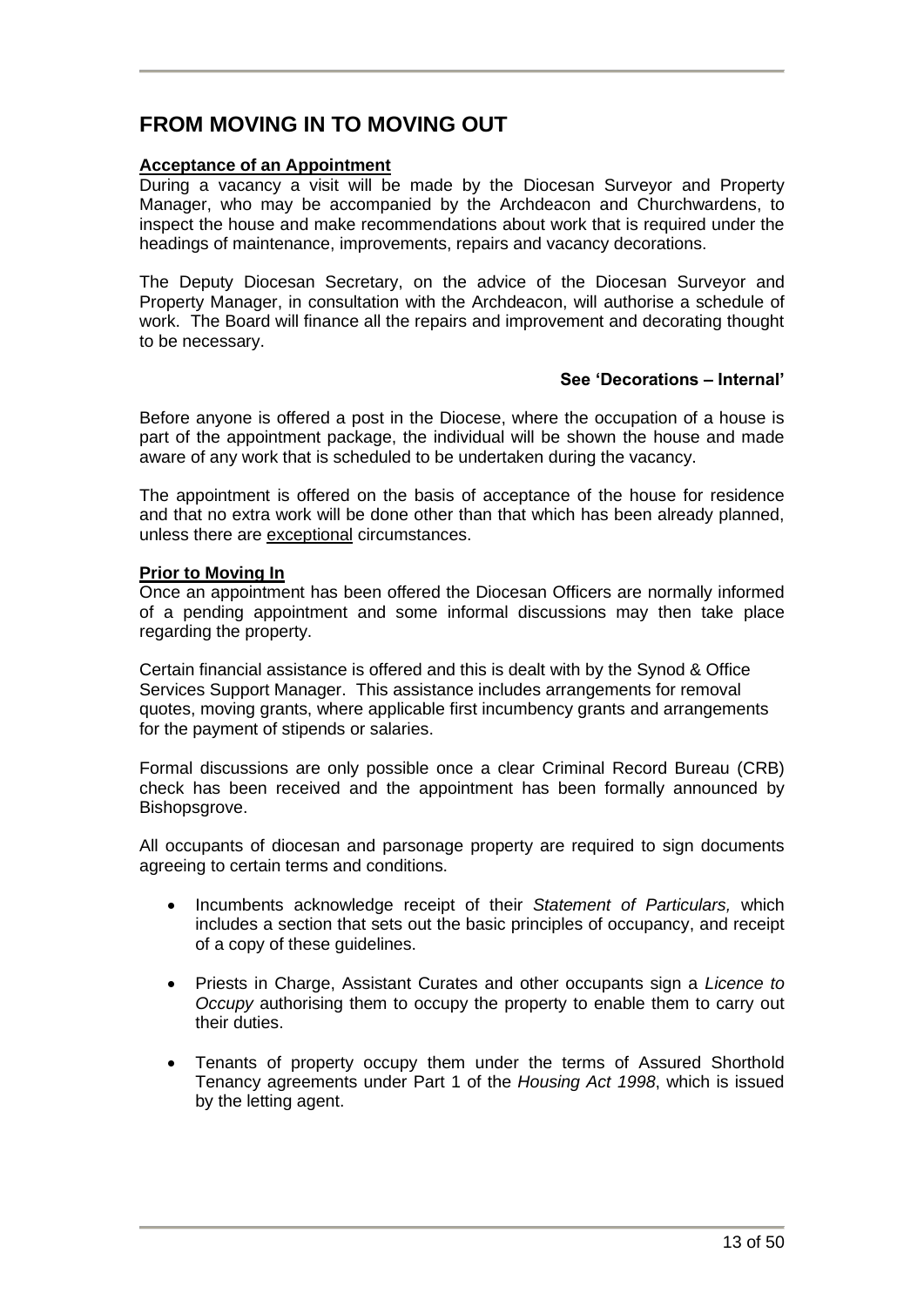#### **Keys**

Keys are the responsibility of the occupant. The occupant has the right to choose who holds keys to the property. The churchwarden will hold a set of keys to the property during a vacancy but upon occupation of the property must return them to the occupant.

The Property Team keep a record of the number of sets of keys that are given to the occupant upon the move-in to the property. All sets of keys must be returned to the Property Team upon vacation of the property. If all sets of keys are not returned to the Diocesan Office new locks will have to be installed to the property. All costs relating to the change of locks will be re-charged to the previous occupant. Should it transpire that extra sets of keys were copied and not returned to the Property Team upon vacation of the property all costs for changing the locks will be re-charged to the previous occupant.

#### **Keys will not normally be given to new occupants prior to the agreed move-in date.**

#### **Adaptations for the Disabled**

It is the policy of the Board to undertake reasonable adaptation of property to accommodate the needs of clergy and their resident dependants. Grants from Social Services and other organisations will be utilised to enable these works to be expedited. It may not be possible to undertake all works prior to occupancy as the criteria for the award of these grants needs to be means tested and this test includes occupancy in the property.

It is not the policy of the Board to finance adaptations for occasional visitors to the house (whether family members or otherwise). However the Board will support selffinanced adjustments where these are both reversible and carried out to the specification of the Diocesan Surveyor and Property Manager.

#### **See also 'Self-Financed Improvements'**

Parsonages and all other housing are private dwellings and as such do not come under the *Disability Discrimination Act 1995 & 2005*. It is not therefore appropriate or possible for the Board to make adaptations to properties for visitors. It is recommended that for the purposes of meeting the requirements of the Act that clergy make 'alternative provisions' such as meeting individuals in their own homes or arranging meetings in other premises.

#### **Lodgers**

Lodgers (i.e. a sub-let) are not allowed in a property. There may be, from time to time, the need for members of your extended family to be with you in your home for longer periods. Under no circumstances should people beyond your immediate family and dependants be allowed to occupy the premises without notifying the Property Team.

#### **See also 'Lettings and Lodgers'**

#### **Pets**

If clergy families keep domestic pets they will be held liable for any damage that arises as a consequence. For example, if a carpet/paintwork/wallpaper is damaged specifically by a pet or professional cleaning is required the full costs for rectification will be re-charged to the occupant. Under no circumstances should houses be modified, for example, by the fitting of cat flaps etc. unless prior written approval has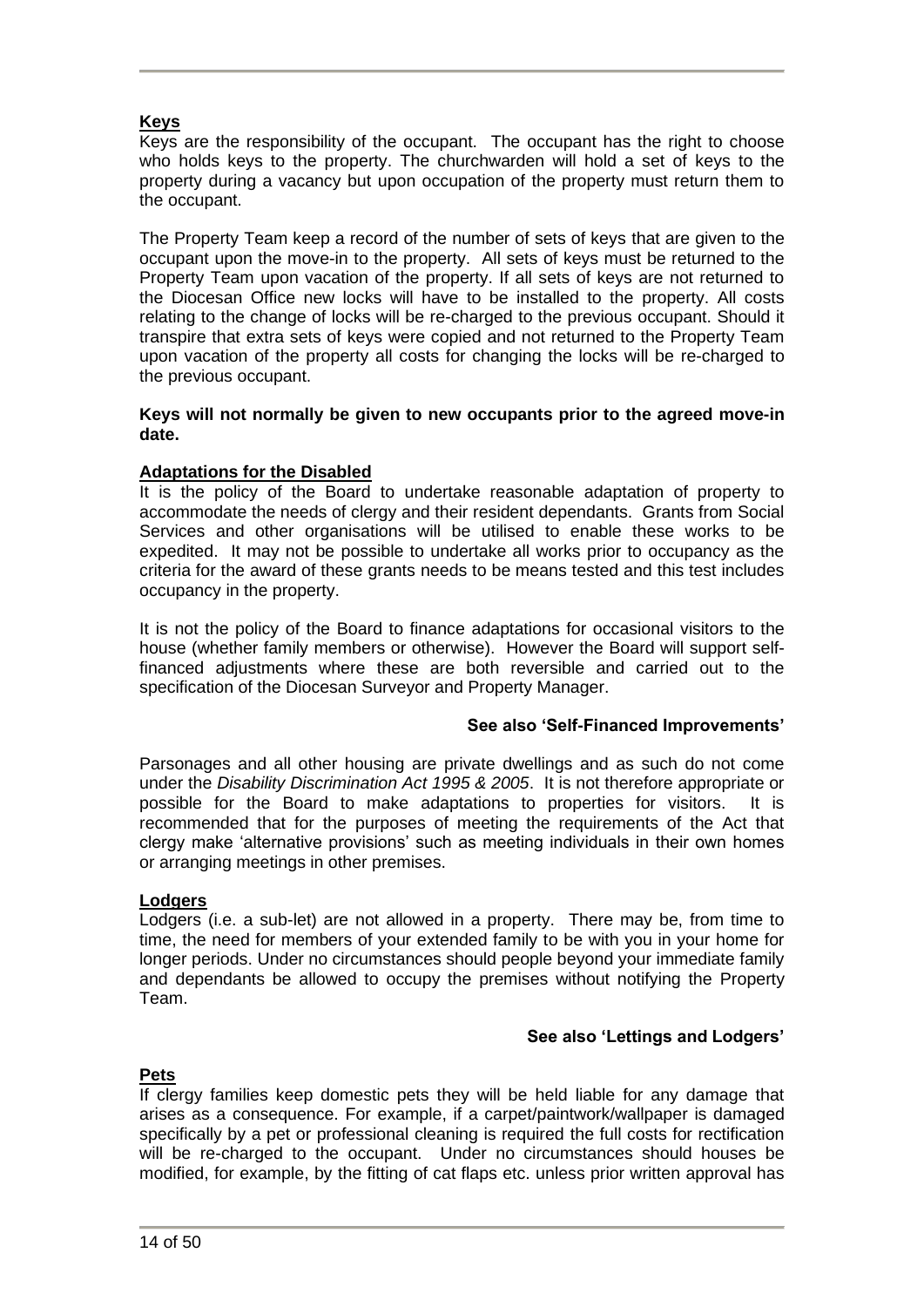been obtained from the Property Team and all modifications must be reinstated to original condition on vacating the property

#### **See also 'Damage'**

#### **Meter Readings**

Upon occupation and vacation of houses occupants should read all meters. This is important for your own protection.

#### **Self-Financed Improvements**

Diocesan policies are broadly framed so that individuals are neither favoured nor disadvantaged by their own or local circumstances. There are occasions however where occupants wish to make improvements to properties that are outside the normal provision of the Board. Consideration will always be given to requests for such improvements and applications should be made in writing to the Diocesan Surveyor and Property Manager who may then wish to visit the house with the Archdeacon.

A decision will be made based on consideration of the effect of the improvement on the property in terms of both the local context and of the diocesan property portfolio. A key consideration will be the ongoing cost of maintenance once the occupant has moved on.

The improvements will only be allowed if they are carried out to a specification agreed with the Diocesan Surveyor and Property Manager and subject to inspection of the works on completion. The Board cannot recompense occupants who have undertaken self-financed improvements if they later move out of the property.

#### **PCC-Financed Improvements**

From time to time Parochial Church Councils (PCCs) wish to support the ministry of their clergy by funding improvements to the property. Such requests for improvements will be assessed on the criteria outlined above. In addition the improvements will only be sanctioned on the basis of full payment of parish share.

#### **See also 'Self-Financed Improvements'**

#### **Vacating**

When vacating a Parsonage the following advice must be followed.

**Keys must be returned to the Diocesan Office with one set left with the Churchwardens.**

**Meters must be read.**

**The house must be made secure.**

**Fittings and fixtures must remain.**

**The house must be cleared of all furniture and personal possessions. Curtains may be left for the next occupants by private arrangement.** 

**The house must be left clean, tidy and in good repair so that the property can be re-occupied immediately.**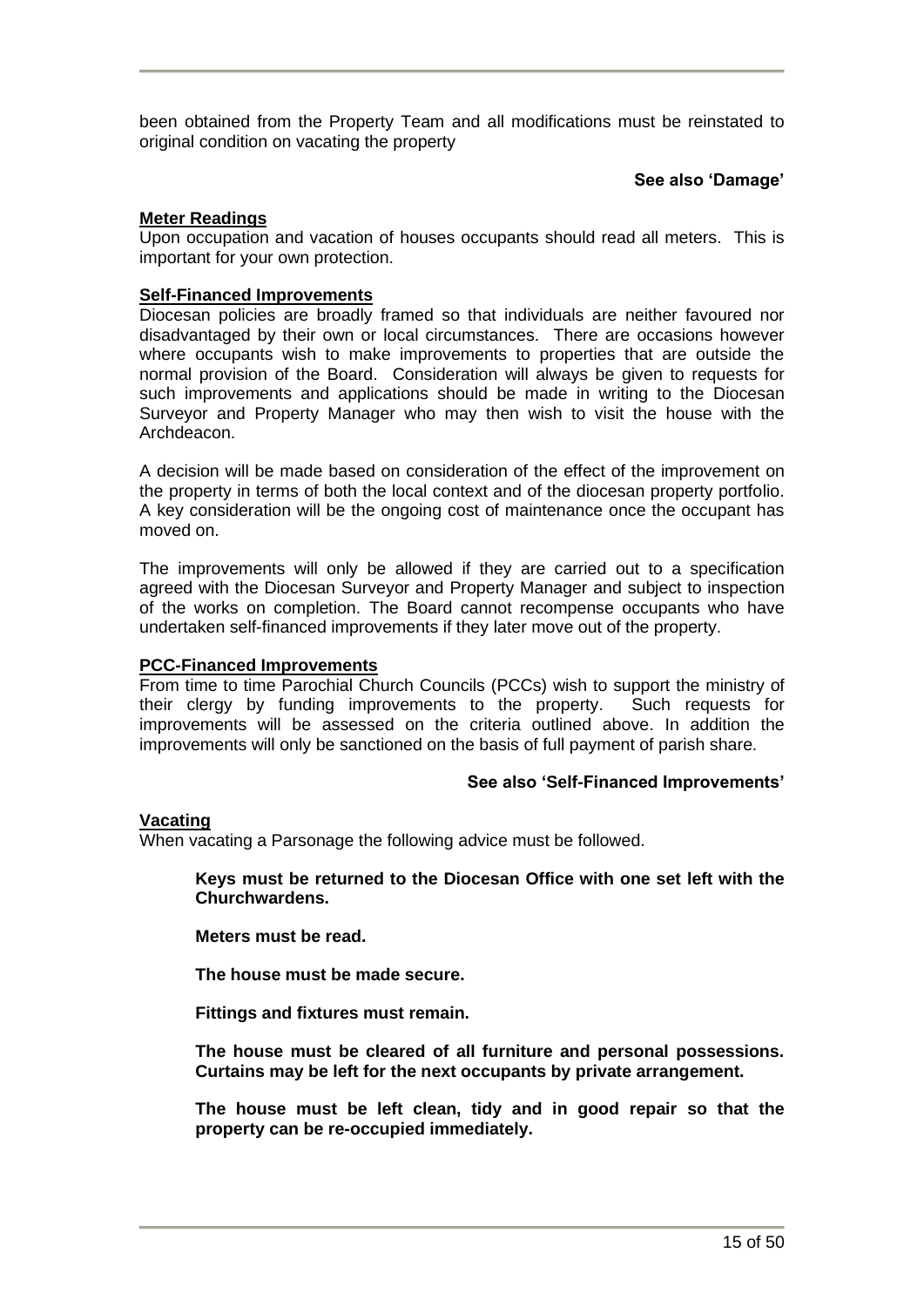**There must be twice weekly internal and external inspections of the house made by a Parish representative (this is a prerequisite of the insurance policy).**

#### **See also 'Damage'**

#### **Spouses in Parsonage Houses Following Death in Service**

The death of one's spouse is, in all situations, a great tragedy and time of difficulty for the bereaved partner and family. The Diocesan Officers and the Archdeacons in particular work carefully to balance the needs of the bereaved family with the needs of the parish and the house as a focus for future ministry.

Following the death of a serving clergy person, the spouse should be reassured that he/she will be able to remain in the house for a period of at least three months. During that period, the relevant Archdeacon will work closely with the family to discuss and consider their future housing needs.

Any other specific requirements or expectations the family may have beyond this should be discussed fully and openly with the Archdeacon.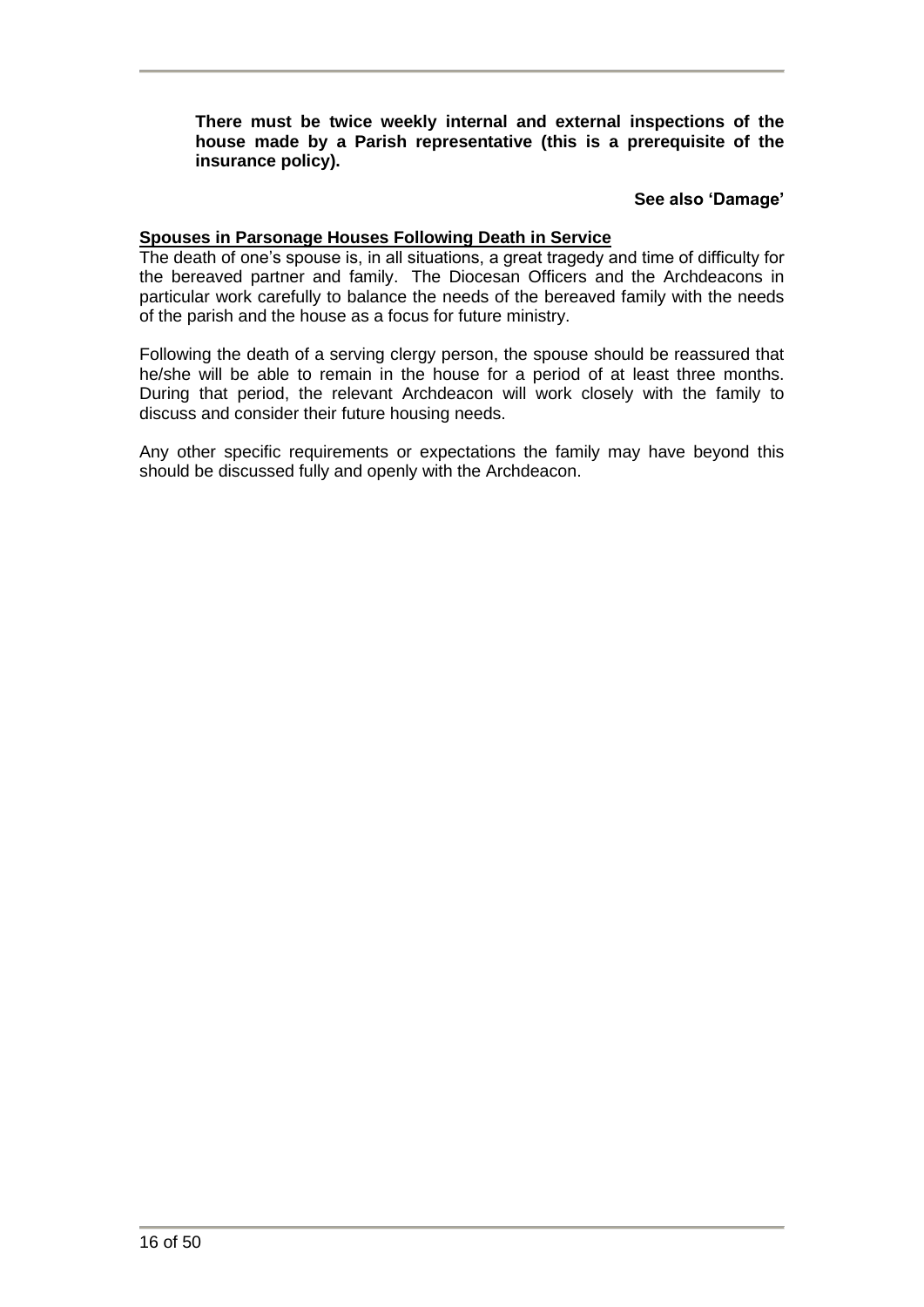# **USE OF THE HOUSE**

#### **Policy Statement on Parsonage and other Clergy Studies**

#### **Background**

The revision of this policy has become necessary because, in recent years, Parish Offices have evolved as a feature of parish administration and some have been developed to be integral with the Parsonage Study particularly in larger benefices with no other facility. This is outside the scope of the Parsonages Green Guide and the remit of the Board.

#### **Definitions**

*Parsonage Study:* Every Parsonage must include a separate room designated as the study. This must meet the clergy's need for a place of work and quieter activities, both pastoral and administrative, and to hold, in privacy, interviews and small meetings without disturbance. Sufficient space in the study for these activities will prevent their encroaching on family life elsewhere in the parsonage.

Crucially, the use of this space (as with the rest of the house) is under the control of any given incumbent and not the churchwardens, PCC or other members of the church. The study is not intended to accommodate parochial plant. Nor is it designed to be the administrative centre of parish affairs. However, any particular incumbent may engage, at their discretion, the services of a secretary or assistant to work from the parsonage study.

*Parish Office:* This facility, in the few instances where it exists, should not be integral with the parsonage house. It may therefore be the place of 'work' for an incumbent and Parish Administrator and will be a focus for administrative functions beyond the scope of the incumbent's private and personal matters. The size and nature of the Parish Office will vary greatly depending on the size and shape of ministry in the benefice. The provision of a Parish Office facility is a local matter and under the control of the incumbent, churchwardens, and other officers of the benefice or parish.

#### **Study Policy**

A study will be identified and equipped with bookshelves and adequate power points to enable the safe operation of a personal computer and task lighting etc. Where practicable this room will be adjacent to the front door and a ground floor WC.

Having met the criteria of providing a designated study space in each parsonage house the Board does not define exactly how that space is used by clergy, except within the scope of the guidelines offered in the above definitions. **The decision on how the study is used rests solely with the incumbent at the time.**

However, the Board encourages the Archdeacons and Diocesan Officers to meet with PCCs and Churchwardens at the commencement of a vacancy in order to reinstate the 'normal' use of the Parsonage Study and to reiterate the incompatibility of any existing uses of the study that may be construed as being more appropriate to a Parish Office. This is to avoid embarrassment for the local church and any successor in office as current practice may be incompatible with the new incumbent's expectations or requirements of how they choose to use the parsonage as a focus and administrative base for their ministry.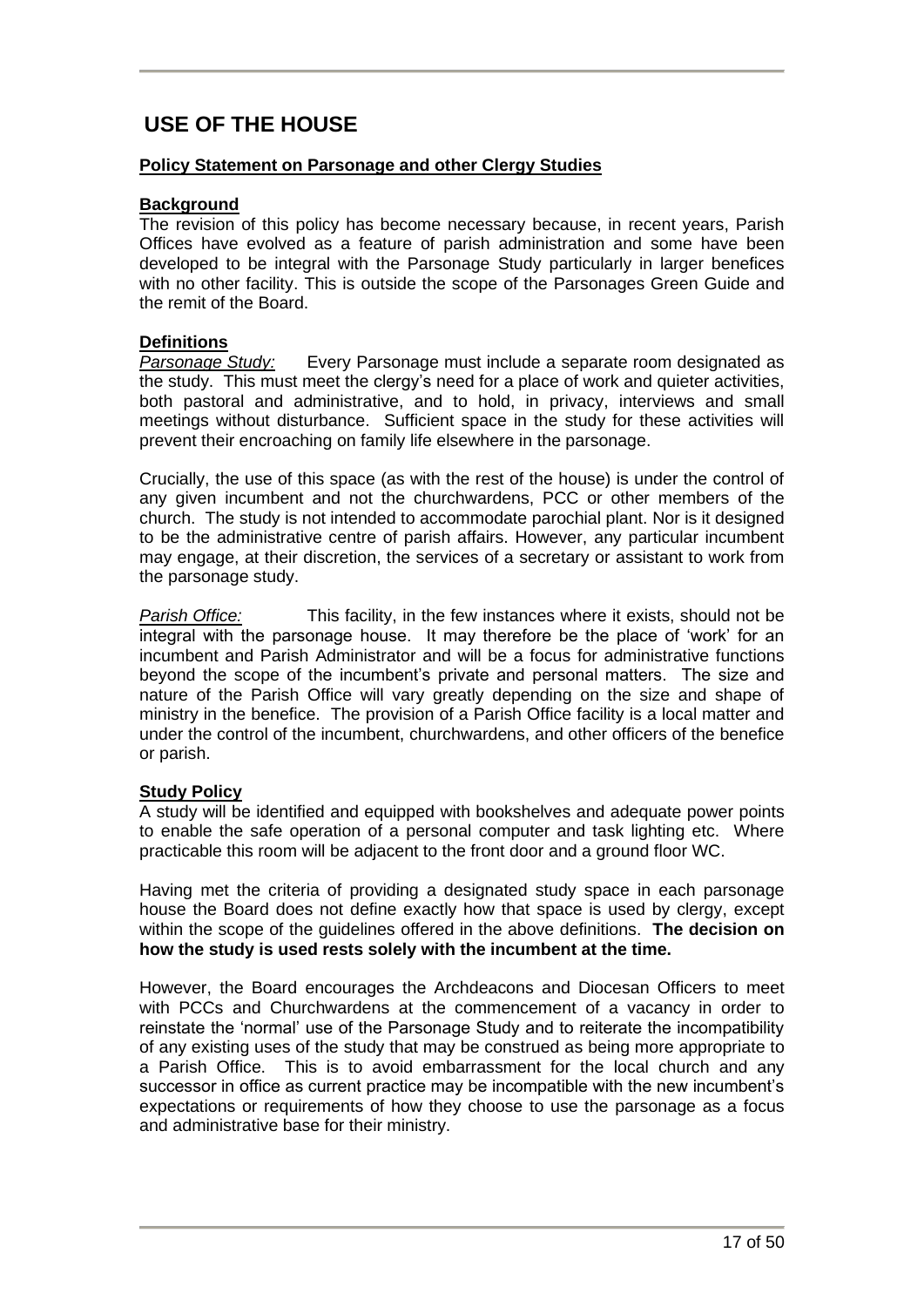#### *Guidance Note*

The Board encourages all diocesan clergy to be careful in the use of terms. The preferred designation is 'Study' and the use of the word 'office' is discouraged as it confuses and raises local expectation as to the use of the study within the parsonage by others.

The 'Green Guide' applies to 'new build' parsonage houses. Compromises in layout inevitably have to be accepted in houses that already exist on the estate or where a property is purchased to provide a new parsonage house. The Board aims to move houses as close to the 'Green Guide' as practical within the physical constraints of any building. Clergy are encouraged to adopt sensible modes of operation within the context of their own local situation.

The Board asks that practices are not set up locally that would be difficult to sustain during a vacancy or may be incompatible with the lifestyle or expectations of any future incumbency. It is the "right" of such use that is being cautioned rather than what is "acceptable use". Critically any uses of the 'private' accommodation (i.e. beyond the study and ground floor WCs) by others should be clearly defined as being at your personal discretion.

PCCs and church officers need to be encouraged not to see any accruing right for the study to become a centre for parish administration. The nature of the study and the rest of the house are essentially private. To give indication that it is otherwise is to open the door to complication in terms of insurances, public liability, employment law and so forth.

During a vacancy, it is not appropriate to have a parish secretary, administrator or parochial plant located in the parsonage. This is to enable preparatory works to be undertaken for the new incumbent or to enable the house to be let if practicable. The test applied by the Board and its officers to a locally designated 'parish office' on a Parsonage site is whether it is possible or appropriate to use the house independently from the 'designated' space by a party who is not the incumbent of the parish i.e. a tenant. In all instances where this test fails the use must desist during any interregnum and may only be reinstated at the discretion of the new incumbent.

Rights of access during a vacancy are reserved to a local key holder (normally a churchwarden), the Diocesan Officers and any contractors they may engage. All keys held by others must be returned to the Diocesan Office along with instructions for access, for use by the Diocesan Surveyor and Property Manager and contractors.

PCCs and churchwardens should note that to ask prospective candidates how they intend to use the house if appointed during the interview process might be considered inappropriate.

#### **Guidance on Study Layout**

Clergy are asked to consider very carefully the layout of their study. As a general rule of thumb when meeting with other people in the study, clergy are advised that they should position themselves between the interviewees and the door. This is to enable escape from any difficult or threatening situation and to raise the alarm. Furniture layout may play a part in enabling you to protect your own person in the event of such a situation arising.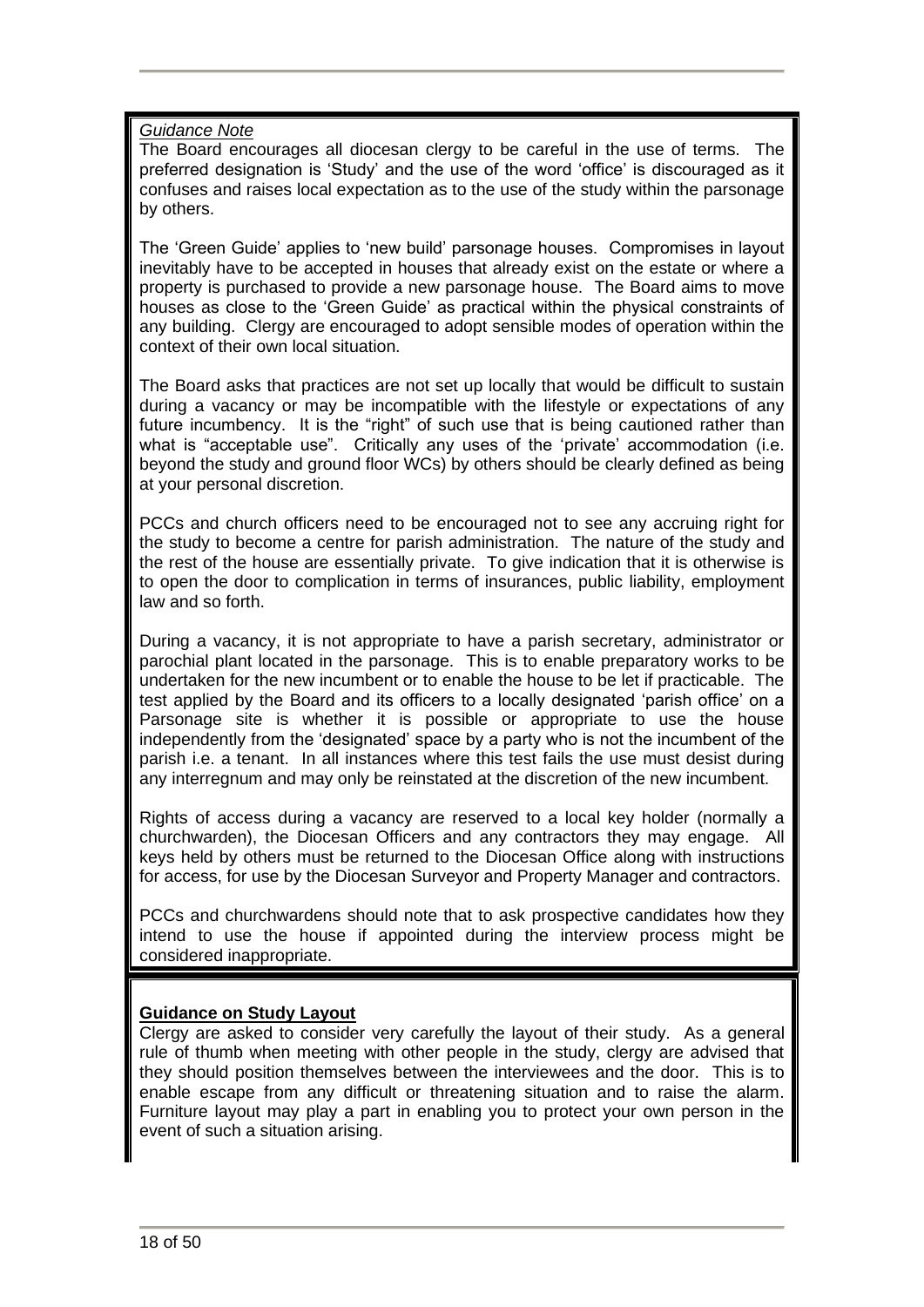Similarly, in the current climate of allegations of improper behaviour by clergy and other individuals towards parishioners, do bear in mind that the placing and height of furniture such as chairs can impact on the impression gained by others of any situation. A 'professional and welcoming' appearance is probably more appropriate than 'homely and intimate'. Common sense should prevail but do give the matter serious consideration.

#### **Reception Rooms**

The Green Guide clearly states that: "one of the family rooms (generally the living room) should be sufficiently large to allow clergy to offer hospitality to their parishioners. However this room should not be regarded as a substitute for a proper parish meeting place elsewhere."

#### *Guidance Note*

In reviewing the use and designation of the Parsonage Study, the Board considers it appropriate to reiterate the above guidance and its clear emphasis on 'hospitality' rather than the normally assumed 'use for meetings'. Meeting facilities and arrangements for meetings are a local matter and are beyond the scope and remit of the Board and the proper use of the parsonage house. As with the Study, any existing arrangements involving the 'use' of the reception rooms should lapse with a vacancy. They may only be reinstated at the discretion of the new occupants of the parsonage.

#### **Insurance**

Local arrangements must be made for the insurance of any contents in the parsonage. This is the responsibility of the occupant.

#### **The Changing Shape of Ministry**

The Board recognises that the nature of ministry today is very different from past decades. It is the Board's remit to protect, where it may, the private nature of the Parsonage House. It also reviews, from time to time, the nature of that provision where opportunities for new build or alteration exist or become practicable.

The Board and its Officers will always consider the existing parsonage houses within the context of pastoral or other structural reorganisation with a view to ensuring that appropriate provision is made in new benefices. The nature and shape of the 'built' provision in a benefice is crucial and the Board recognises the parsonage and its facilities as an important component in that provision.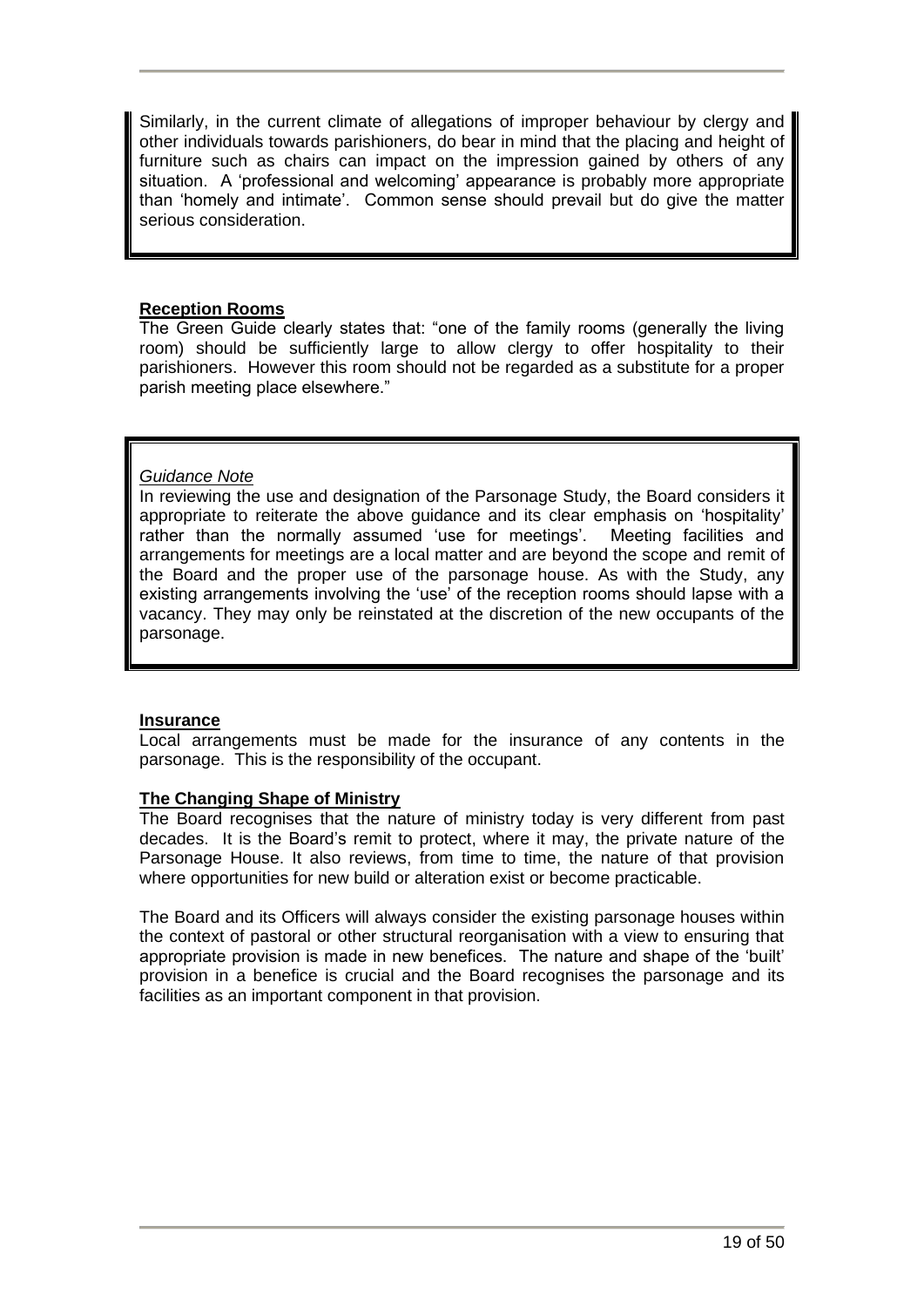# **GENERAL GUIDANCE (PROPERTY)**

This guidance is offered so that you are able to assist in the maintenance of the property you occupy and to ensure that all that can be done locally is being carried out so as to avoid costly repairs arising from untimely notification of problems to the Diocesan Property Team.

#### **Air Bricks and Damp Courses**

Most houses have these. It is essential to see that earth and vegetation is prevented from blocking air bricks and that no earth is above the damp course. Walls should be kept clear of earth to a depth of about 9 inches (225 mm) below ground floor level or 6 inches (150 mm) below the damp course. In particular care should be taken if occupants are altering garden and/or paving levels. Please ensure air bricks are kept clear and free of obstruction at all times.

#### **Asbestos**

The *Control of Asbestos at Work Regulations 2002* legislation is vague on whether it applies to parsonage buildings. However the Diocese clearly has a duty of care, in its role as a property manager, to any contractors engaged to undertake work on vicarage premises. Best practice suggests that the spirit of the legislation should be followed. The Diocese already has some information on the location of asbestosbased materials in parsonages and this will be added to over following quinquennial periods. The result will be that possible asbestos containing materials (ACMs) will be identified. It should be assumed that unless there is good reason to presume otherwise that all other materials should be assumed to contain asbestos.

#### **See also Appendix 2 – 'Asbestos'**

#### **Chimneys, Flues and Ventilation**

The Board is responsible for the structure of the chimney and the fire place. The Diocesan policy is that all gas fires and solid fuel burning stoves are removed from the property during a vacancy unless the appropriate and valid certificates of installation and maintenance are provided upon move-out of the occupant.

Should you wish to have an open fire you will be responsible for supplying the appropriate fittings such as a grate and the cost of any necessary lining of the chimney. The occupant will have to notify the Property Team that they intend to use the fire so the Property team can then arrange for the chimney to be swept annually and a certificate for the work will be retained at the Diocesan Office for insurance purposes. The cost of sweeping the chimney will be charged to the occupant. The regular sweeping of chimneys is essential. Blocked chimneys or flues can be fatal. Chimney fires can cause great damage to the house and unnecessary inconvenience to the family.

Should you wish to install a gas fire or solid fuel burning stoves this must be done in full consultation with the Diocesan Surveyor and Property Manager. Any installation must be conducted by a fully-qualified technician and a valid certificate of installation must be given to the Property Team for the property file.

You will be solely responsible for the maintenance of such installations and an annual maintenance certificate must be sent to the Property Team for the property file. If you leave the property and valid certificates are not available for the installation the Portsmouth Diocesan Board of Finance will be forced to remove the installation and the cost of this will be re-charged to you.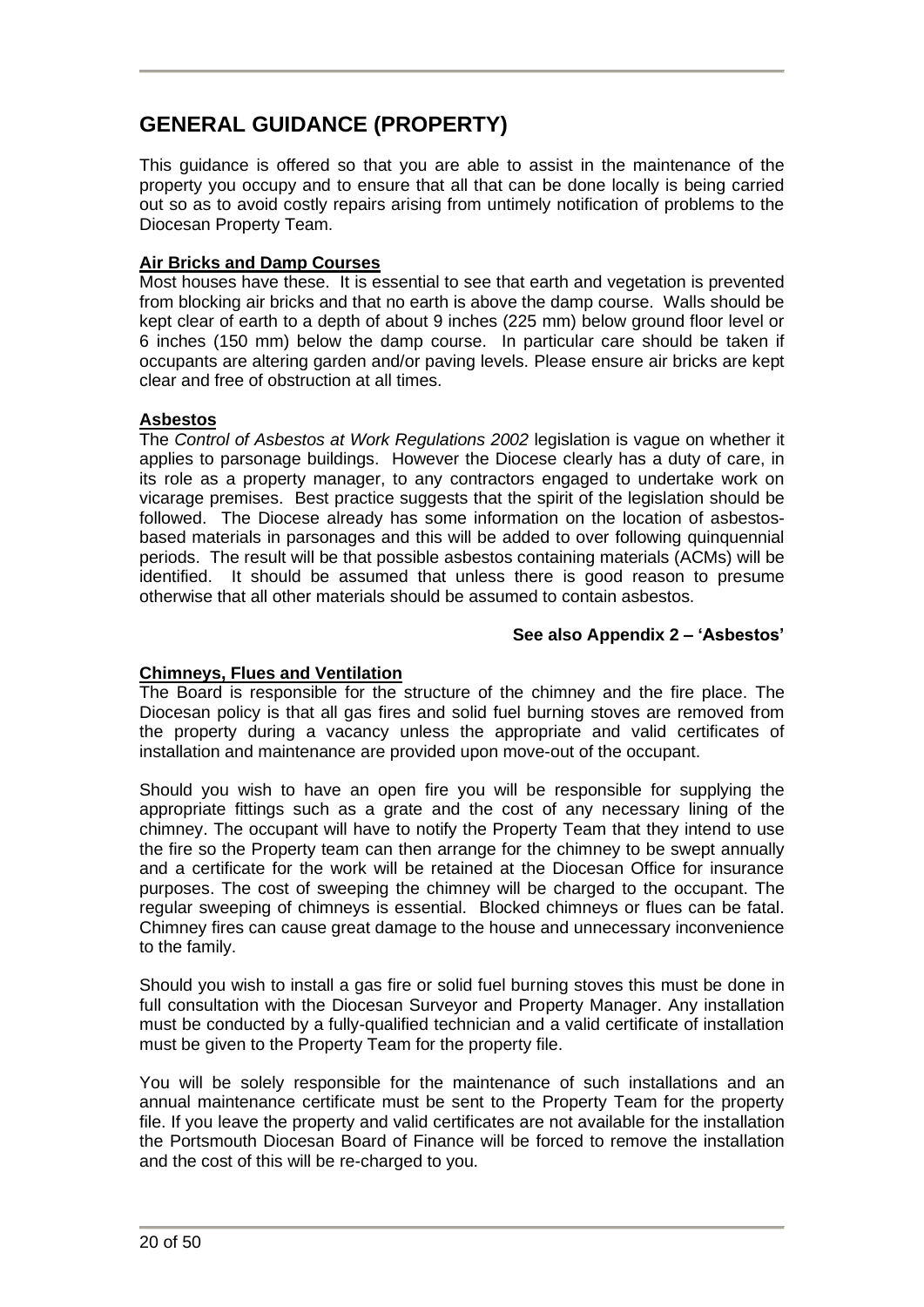Any air bricks installed to satisfy the minimum Building Regulation ventilation requirements for appliances must never be blocked, obstructed or covered over as this could have fatal consequences for anyone in the property.

#### **See also Appendix 3 – 'Carbon Monoxide Poisoning'**

#### **Condensation**

Millions of homes in the UK suffer from condensation every year. Condensation is simply the result of warm, moisture laden air coming into contact with a cold surface and turning from a warm vapour into condensing water droplets.

Condensation usually appears on windows and mirrors. In extreme cases, it can cause mould to appear inside cupboards, on clothes inside wardrobes and behind furniture close to or in contact with external walls. Fortunately, extreme cases like this are very rare and the problem should be recognised and dealt with long before this situation arises. If you think you have a problem with condensation please contact the Property Team.

The occupants of parsonages can greatly assist in preventing condensation problems through the following:

- by producing less moisture through putting the lids on saucepans whilst cooking and ventilating the tumble dryer;
- by ventilating to remove moisture when someone is in and ventilating the kitchen and bathroom while in use and shutting the door;
- by not turning off extractor fans at the isolator;
- by having a constant gentle and even heat throughout the property i.e. not turning off the head in unused rooms and not going from extreme heat to cold.

The drying of clothes in the stair well is very much discouraged as this causes damp in inadequately ventilated houses.

Exceptionally bad cases of condensation can cause health problems to occupants and damage to the fabric of the building.

#### **Decorations – External**

The Diocesan Surveyor and Property Manager will arrange for the outside of the house, including its outbuildings, to be painted, stained or treated with preservative as appropriate as part of the quinquennial works.

### **Decorations – Internal**

**AT VACANCY:** In addition to any consequential decoration required because of repairs and or alterations, the following areas will be decorated at Board's expense: hall, stairs and landing, the study and downstairs WC and the kitchen floor. Please note that if flooring is found to be wearing out, in these areas, it will be carpeted over not replaced/repaired. (These areas are identified as being those that ensure that occupants are able to offer hospitality to parishioners in appropriately decorated interiors.)

**HALL, STAIRS, LANDING & STUDY:** At the vacancy inspection the Diocesan Surveyor and Property Manager and the Archdeacon will determine if the hall, stairs and landing require redecoration. If it is required the Board will meet the cost of painting and carpeting the hall, stairs and landing prior to the move-in of the new occupant. The Board has the walls of the public areas painted in magnolia and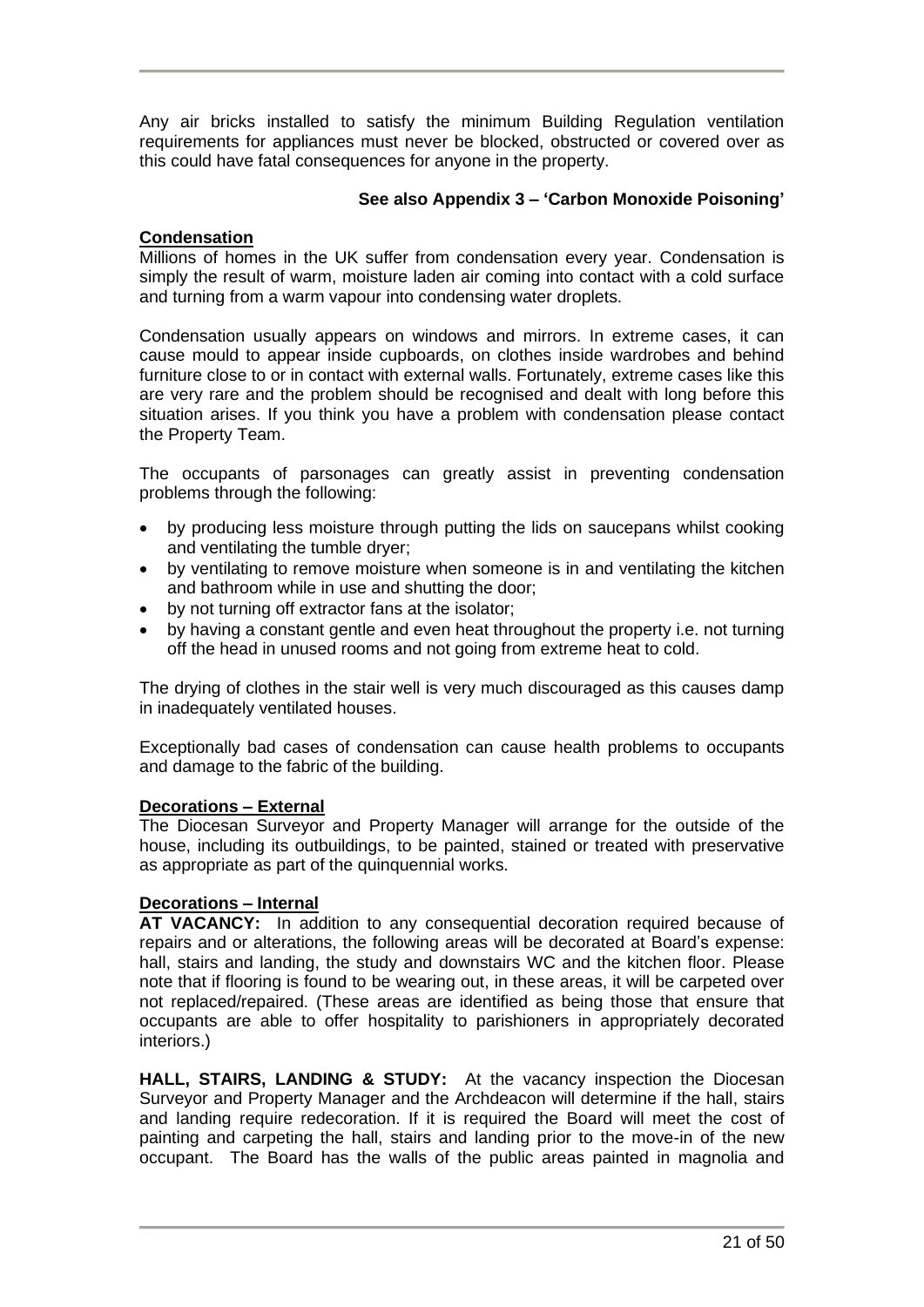gloss-work done in brilliant white. The Board does not install or replace wallpaper as it is more prone to damage.

If redecoration is necessary as a consequence of building works authorised and carried out by the Board, reasonable costs involved will be met.

If redecoration is necessary as the result of an insurable event such as fire, flood or structural improvement, then the Diocesan Office will make the necessary arrangements.

**OTHER AREAS OF THE HOUSE:** Regarding internal decoration in other areas of the house, many PCCs assist the clergy and some occupants "Do it Themselves". If you or volunteers carry out the work, care should be taken to ensure that everyone works safely, within their competence and to a decent standard. Whatever method you adopt the Property Team trusts that you will hand the house over in good order.

Thought should be given to colour schemes. If you paint the walls in bold colours they must be returned to pale neutral shades prior to you vacating the property to ensure that the property can be immediately re-occupied either by a member of the clergy or a tenant.

#### **The parish are responsible for the cost of decoration of one room in the property per year**.

#### **Drains<sup>2</sup>**

**TOILETS:** Sewers are only designed to take away water, toilet tissue and human waste. All paper and plastic waste, such as sanitary products, nappies and wet wipes, should be wrapped up and placed in a bin. Even the smallest of items, like dental floss and cotton buds, can have a damaging effect as they collect in the filters at sewage treatment works and can cause machinery to break down.

Although wet wipes are very useful when toilet training toddlers or removing makeup, they should be disposed of in the same way as nappies – in the bin. Wipes do not break down like tissue, so may not get washed away down the pipe. When wipes mix with solidified fat, they set hard, forming a solid obstruction.

Even items that are marketed as 'flushable' or 'biodegradable' contribute to blockages.

Although these items disappear when you flush the loo, they do not break down in the sewers, as they take a number of years to disintegrate.

**SINKS:** Fat and oil poured down the sink after cooking is most likely to block your drains. Fat may be in liquid form when you pour it away but it quickly cools down and becomes hard, forming a thick coating around the inside of the pipes. When fat mixes with other items, such as wet wipes, it can form a solid obstruction, restricting the flow in the pipe and causing a blockage. The wastewater running through the pipe will then find an alternative place to flow out from, which may cause flooding.

Please note, these items must NOT be flushed down a toilet or poured down a drain:

| Fat and oil             | Wet wipes      |
|-------------------------|----------------|
| Female hygiene products | <b>Nappies</b> |
| Kitchen roll            | Food waste     |

<sup>2</sup> All information text on 'Drains' taken from *To flush or not to flush? Do you know what you should be flushing down your toilet or pouring down your drains?* Thames Water (2009)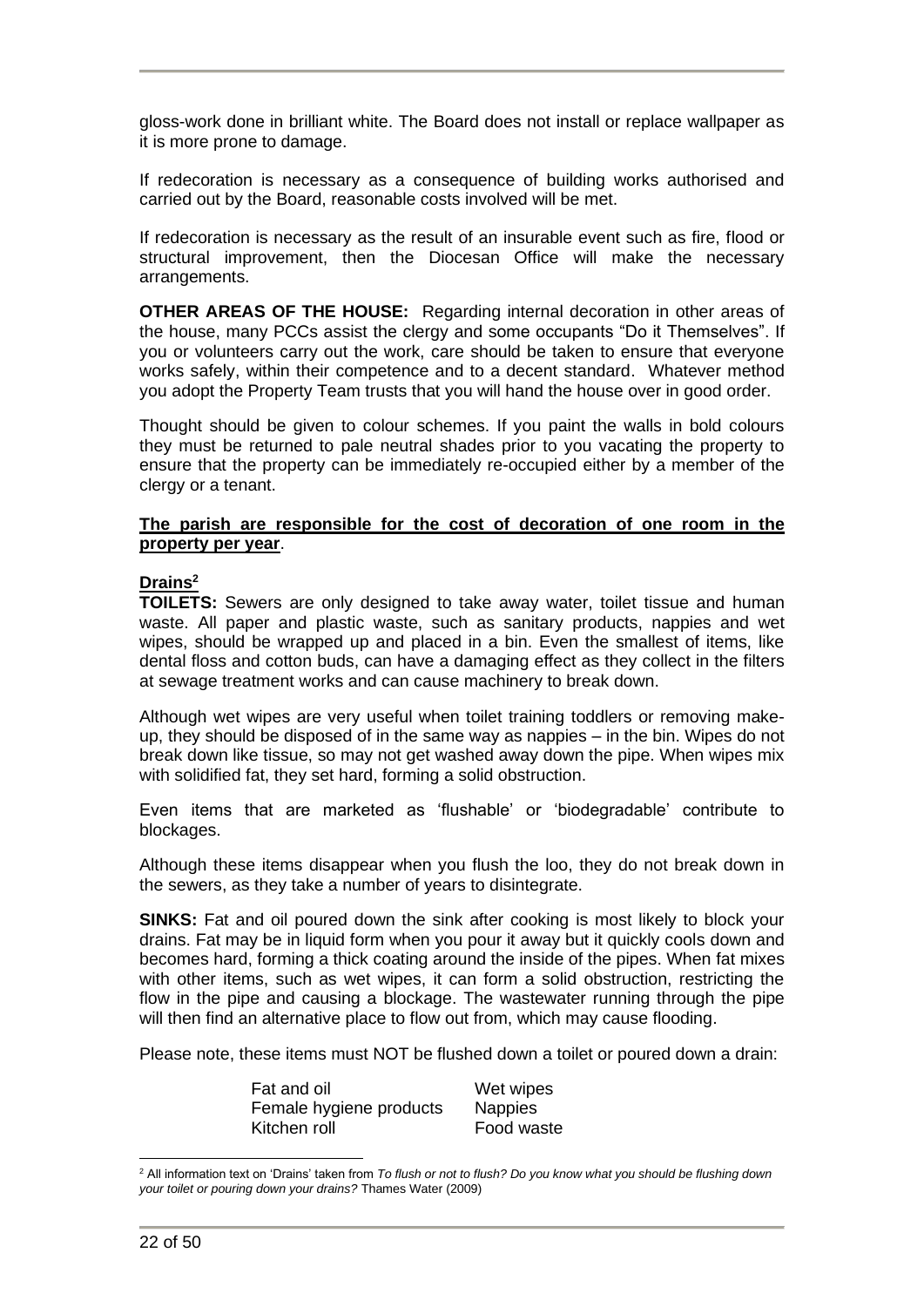Incontinence products Colostomy bags Cotton wool/cotton buds Razor blades Tights Plasters and bandages Latex products **Dental floss**<br> **Medicines and tablets** Frigging oil compared to the Dental Comparent Comparent Comparent Comparent Comparent Comparent Comparent Comparent Comparent Comparent Comparent Comparent Comparent C

Engine oil, chemicals and paints

Chemicals, solvents, engine oil and paint should be taken to a local refuse site and medicines to a pharmacist for safe disposal.

Should the Diocese have to unblock a drain and the blockage is caused due to improper use of the drain the cost of the service will be recharged to the occupant.

#### **Fixtures and Fittings**

The Diocese provides and maintains various fixtures and fittings in its properties. These are itemised on a list that is reviewed at vacancies and at the quinquennial inspection.

These items should not be removed, altered or adapted without first consulting with the Diocesan Property Team.

The fixtures and fittings are considered to include the electrical services (power points, switches etc), heating systems, kitchen and bathroom fittings.

#### **Fascias and Soffits**

If any fascias or soffits are found to be rotten or rotting, they will be replaced with UPVC for longevity.

#### **Gutters, Downpipes, Water Butts etc.**

All gutters, down pipes, gullies and drains should be cleaned once a year during the autumn once leaves have fallen from the trees. If occupants notice that the gutters and downpipes are blocked they are asked to notify the Diocesan Property Team who will organise the cleaning of the gutters on behalf of the occupants and the Board will meet the cost of this essential work. Occupants are expected to regularly clear leaves from gullies.

If you decide to install a rainwater butt, please ensure it has an efficient overflow system connected back into the rainwater downpipe. Omission of the overflow connection will result in dampness to the property and potential subsidence to the structure.

#### **Any damage to gutters, downpipes, gullies & drains due to negligence or unauthorised adaptations, must be paid for by the occupant.**

#### **Insulation**

All lofts should be insulated. Most lofts already have fibreglass quilt insulation to a minimum depth of 300 mm. If a loft is lacking this insulation then the Property Team should be advised. The laying and subsequent disturbance of insulating material should only be carried out by trained personnel with the proper protective clothing including a mask.

The Diocese will examine the level of insulation in lofts during the property's quinquennial. Should you wish to increase the level of insulation in your loft before your next quinquennial the specification of works must be approved by the Diocesan Surveyor and Property Manager before a contract is entered into.

In order for insulation to work it **cannot be compacted**. In older properties the ceiling joists are not sufficiently high enough to take the modern minimum depth of 300mm of insulation and have a floor covering to enable storage without compacting the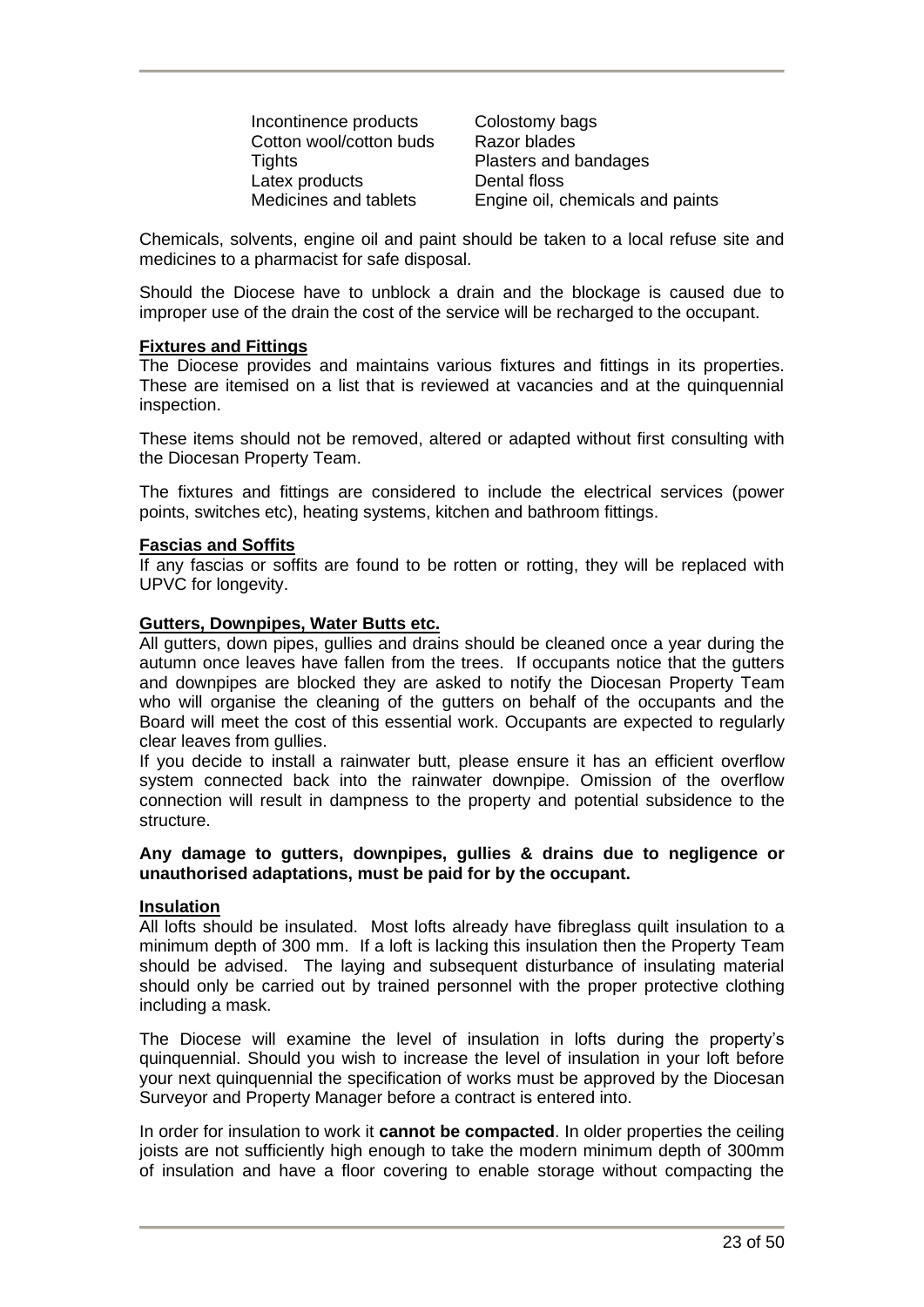insulation. Should you wish to have more loft insulation but retain storage space in your loft the cost of raising the ceiling joists cannot be met by the Diocese.

#### **Loft**

It is not the policy of the Board to install or maintain loft ladders. Broken, damaged or defective loft ladders will be removed when discovered. Lofts are not constructed to provide significant storage space. The joists are ceiling joists and not floor joists and therefore cannot take significant weight loads and any use of lofts for large amounts of storage can result in structural damage to the property.

#### **Overflow Pipes**

If you notice that you have water leaking or dripping from an overflow pipe please inform the Property Team immediately.

This could be indicative of a much more serious problem and in the worst cases could result in your home being flooded.

Please do not ignore leaking overflow pipes. They are easy to fix in the early stages but can cause costly and major problems to the structure if left unattended.

#### **Pest Control**

The top ten common household pests in the UK are flies, fleas, ants, wasps, mice, rats, spiders, moths, woodlice, bedbugs and cockroaches. Your local council will have a pest control service. You can find the relevant contact details at the following web address: http://www3.hants.gov.uk/index/council/localgov/redirect-district.htm

Occupants are responsible for the control of pests within the building and must ensure that domestic pets such as cats and dogs are regularly treated to prevent flea infestations. All flea, and other pest, infestation remedial work must be paid for by the occupant. The Diocese will repair any damage that has been caused to the building.

#### **Replacement Windows**

The Board will consider replacing existing singled glazed windows with double glazed sealed units during a vacancy, at the time of the quinquennial inspection or where exceptional circumstances prevail. Priority will be given to replacement of windows where insulation is poor, the fabric has deteriorated or there is a security concern.

Secondary glazing fitted inside an original window is seldom satisfactory. The Board may not contribute towards the cost of secondary glazing and may not grant approval for such work unless it is the only option available.

#### **Security**

The Board places a high priority on ensuring that houses have good physical security including high quality locks to British Standard on stout doors and windows that can be locked shut. If keys for doors or windows are lost, it is the responsibility of the occupant to pay for their replacement. If doors, windows or their locks are broken due to being forced or misused the cost of repair or replacement will be re-charged to the occupant.

It is not appropriate or possible to seek to make parsonage houses into fortresses, for inappropriate measures can single them out as targets and are therefore counter productive.

Clergy concerned about the security of their house are advised to consult with the Property Team who will be able to offer guidance on good practice.

> **See also 'Alarm Systems' See also 'Lighting'**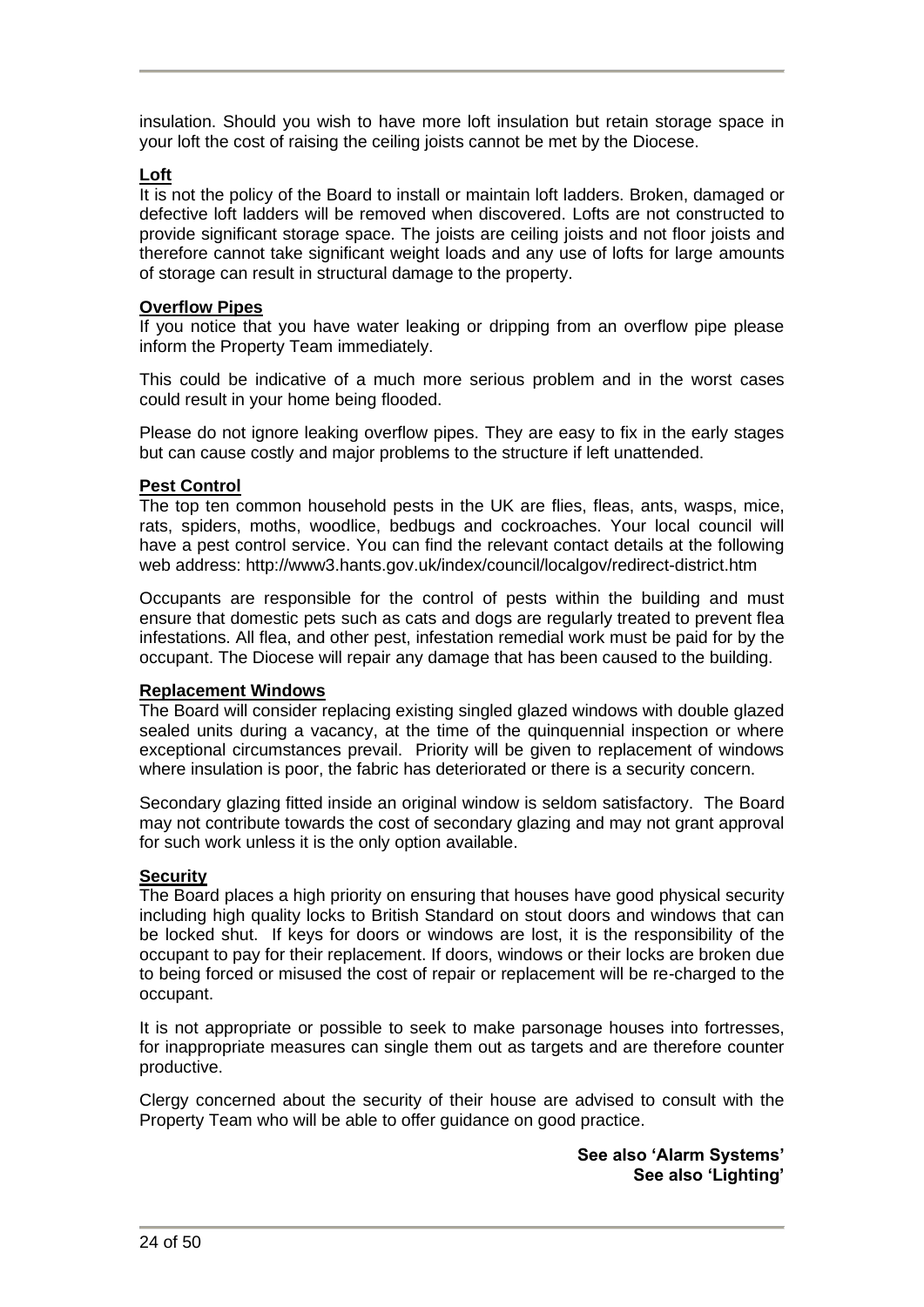# **GENERAL GUIDANCE (GROUNDS)**

#### **Boundaries**

When work is required to existing boundary fences, walls etc, the Property Team must first be consulted. Responsibility may be with the owner on either side, or it may be shared with them. If responsibility is with the property or partly with the property, then the Board will meet the cost or its share of the cost. However, should the repair to the boundary be necessary due to neglect, the occupant will be liable for the cost. The Board cannot meet the expense of changing boundary fencing for the occupant's preferred type for their children or domestic pets.

#### **Driveways/Patios/Paths/Car-port**

Clergy families should keep all of these areas in good condition with weeds removed and drains kept clear of leaves, earth, seedlings and other obstructions. Any deterioration of the surface should be reported to the Property Team. The Board may authorise payment for major repairs essential to health and safety for driveways and access to the house, however they are not liable for the upkeep of these areas. The Board is not responsible for the upkeep of patios and paths. If a carport is rotten or deemed unsafe it will be taken down, not replaced or repaired.

#### **Fishponds**

The Diocese is not responsible for the upkeep or maintenance of fishponds. When you vacate your property please ensure that all fish have been removed from the pond and that no ongoing maintenance will be required after your departure.

#### **Gardens**

There is no Diocesan money for the maintenance of gardens except when a new house is purchased and then there is a once and for all provision.

It is expected that gardens will be kept in good order by the clergy or, during vacancy, by the Parochial Church Councils (PCCs).

There are certain tax concessions available to clergy for expenditure on garden maintenance. The appropriate form is sent to clergy, from Church Commissioners, each year in respect of this and is combined with the form for tax allowance on heating, lighting and cleaning of the parsonage house.

#### **Hedges**

Hedges are considered as part of the garden and as such are the responsibility of the occupant, or, in a vacancy, the PCC. Expenditure on maintenance will not be reimbursed. The Diocese will be responsible for maintaining any large trees or significant branches overhanging the footpath or highway but all small branches from hedges and shrubs are the responsibility of the occupant and parish to remove and maintain. Should a hedge grow out of control to the extent that the Diocese receives an Encroachment Order due to blocking or overhanging of a public footpath or highway the cost of this will be recharged to the occupant.

If you receive an Encroachment Order from the Highways Authority requiring you to cut back any trees or hedges overhanging a Public Highway please notify the Property Team immediately. All Highways Authorities have the power to issue such orders under the terms of the *Highways Act 1980*.

Occupants of parsonages should not plant *Cupressus leylandii* as hedge screening because of its rapid growth. Hedges must be kept at a height that is easy to maintain with a maximum of 6ft or 1.8m.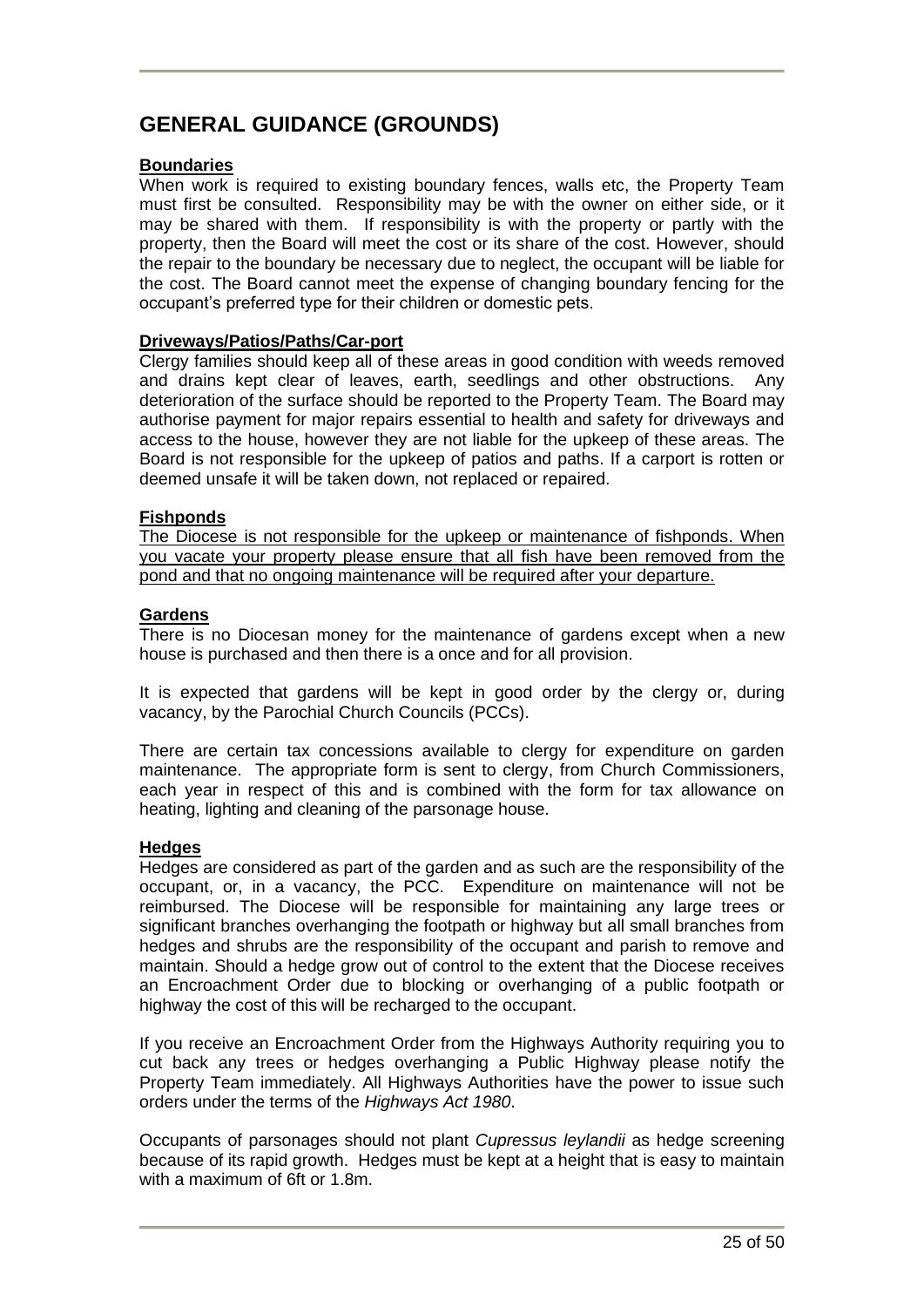Information on hedges can be found on the Royal Horticultural Society's website http://www.rhs.org.uk/Gardening/Sustainable-gardening/pdfs/c\_and\_e\_hedges

#### **Japanese Knotweed**

There are increasing instances in parsonage properties where we have to deal with infestations of this difficult weed. First, it is important to note that it is illegal to plant or propagate this plant under the *Wildlife and Countryside Act 1981*. Secondly, it is extremely invasive through its root system and strong growth that causes serious damage to foundations, buildings, flood defences, roads, retaining walls and other structures.

The weed is difficult and expensive to deal with but it is vital that it is removed once it is seen on site. This is a task for a specialist contractor and should not be attempted by occupants as it is classed as 'controlled waste' under part 2 of the *Environmental Protection Act 1990* and therefore it can only be disposed of at licensed landfill sites. Please contact the Property Team immediately if you see the plant in your garden or if you think this plant is growing on any property immediately adjacent to your own. Action can be taken to have the plant removed from neighbouring properties to prevent it from invading your property.

Typically the weed looks like a cluster of tall straight shoots and resembles bamboo. It grows with great speed. Further information on japanese knotweed and other invasive and non-native plants can be found on the Royal Horticultural Society's website

http://www.rhs.org.uk/Gardening/Sustainable-gardening/pdfs/c\_and\_e\_nonnative

#### **Lighting**

The outside of the house should be well lit for convenience and safety and to help with security. Each house is different and what is required will depend on local circumstances, the position of the house, the closeness of streetlights etc. Where additional security is required you can apply to the Board for assistance. The Board will consider meeting half the cost of automatically operated external lights controlled with passive infrared sensors. The maintenance of these systems however is the responsibility of the occupant and it should be noted that infrared detection lamps have an average of two years life span.

#### **Trees**

Advice should always be sought from the Property Team before any tree is planted or replaced. Trees grown in proximity to buildings can cause severe and very expensive structural damage.

Written permission must be obtained from the Property Team before a tree is felled. Normally the work will be organised through the Diocesan Office, however, you may be required by the Diocese to remove sapling trees at a quinquennial inspection. These will normally be immature self-sown forest trees.

There are regulations in force concerning trees covered by Tree Preservation Orders and trees in conservation areas. The Local Authority strictly enforces these regulations. Their written consent is required before any tree work is carried out even if the tree is diseased or dead. Unauthorised lopping or felling, or the causing of damage to a tree, will result in a fine and can cause much ill feeling. When work to trees is required the Property Team will appoint a specialist contractor who will be required to conduct consultations with the Local Planning Authority before proceeding.

The Board may offset any expenditure through the sale of the timber.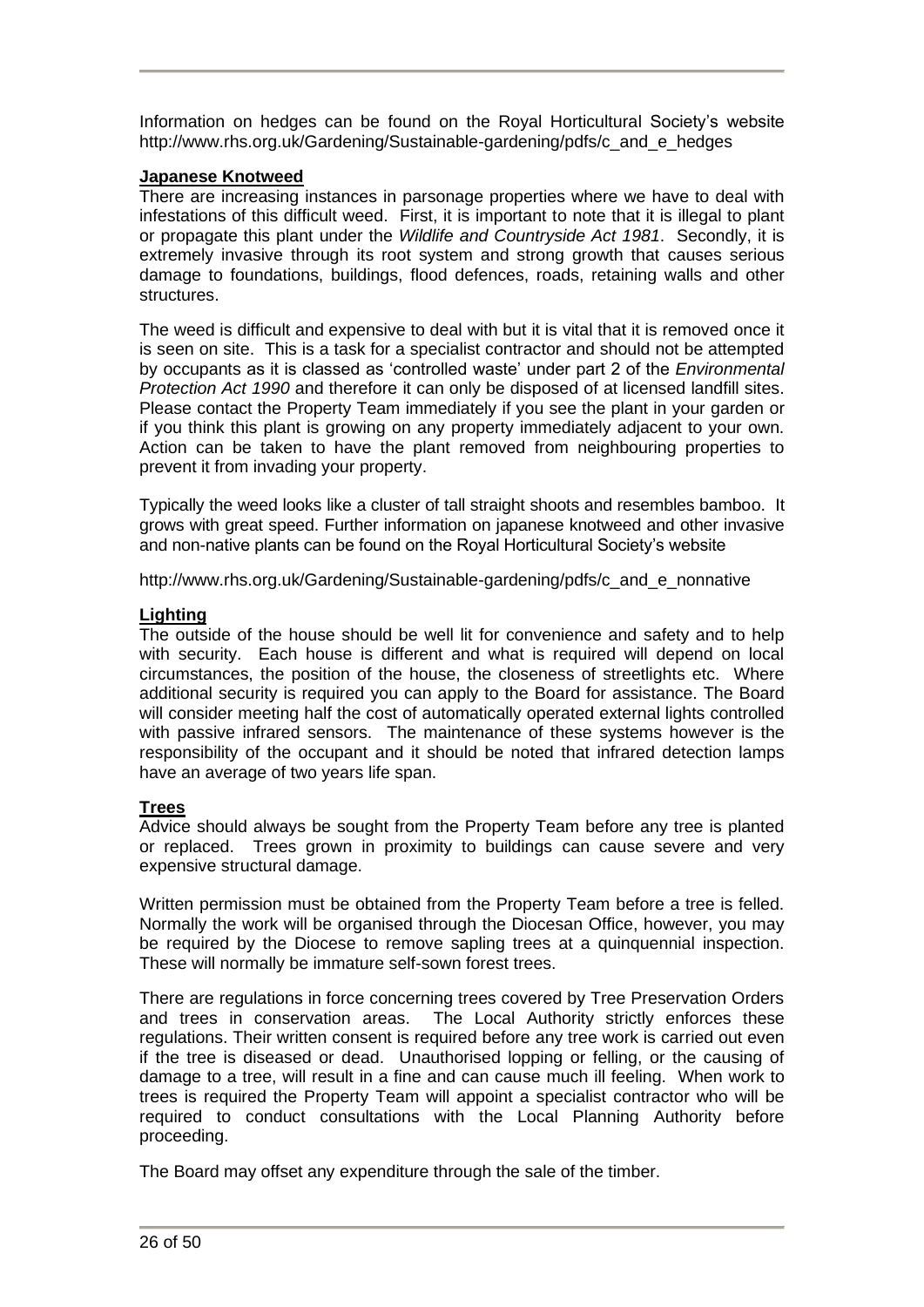# **MECHANICAL AND ELECTRICAL SERVICES**

#### **Alarm Systems**

#### *Intruder Alarm Systems*

The installation of an alarm system, where there is none, will be considered by the Board if a request is received. However, the Board will only pay for half of the installation; this is on the understanding that the clergy member or PCC maintain the system as per the system requirements. The parish, through the PCC is responsible for contracts for alarm systems.

An Intruder Alarm System should comply with British Standard 4737 and quotations must only be sought from reputable specialist contractors that are firms either recommended by the Police or on the official list of NSI registered firms (Formerly NACOSS).

#### *Smoke Alarms*

Smoke alarms are fitted to all houses by the Diocese. Maintenance of these, and the replacement of the batteries, is the responsibility of the occupant. During the vacancy inspection if it is discovered that the smoke alarms have been removed or damaged by negligence the cost of reinstating the smoke alarms will be re-charged to the last occupant.

#### **Boilers**

The Property Team has arrangements in place for the annual servicing of gas fired and oil-fired boilers. If an occupant believes that there is an issue with the boiler, the Property Team must be informed immediately.

#### **Carbon Monoxide (CO) Alarms**

Carbon Monoxide Alarms will be fitted when the boiler is serviced, this is a rolling program of installations. The Diocese only provide CO alarms for central heating boilers or Aga's. If you use an open fire or an independent fire you are advised to install a CO alarm in the same room as the appliance. Maintenance of the CO alarms, including the replacement of batteries, is the responsibility of the occupant. ( Also see Appendix C)

#### **Built-in appliances**

In certain situations built-in appliances may be found in kitchens (normally where houses have been bought into the estate). The Property Team is committed to retaining these appliances if they are fit for purpose. However, a pragmatic approach will be taken towards removing these anomalies (normally at vacancy or kitchen refurbishment). It is not the intention of the Property Team to remove good operational equipment unnecessarily. The purchase of new appliances is the responsibility of the new occupant.

#### **Electrical Installations**

The Diocese undertakes a periodic inspection (every 5 years) of the electrical installations. This inspection may highlight necessary repairs or upgrades to the system and these works are given a very high priority as not to undertake such repairs may affect occupant safety.

Occupants are reminded that recent changes in legislation require registered contractors undertake all electrical works. The Property Team must always retain the electrical safety check certificate. Occupants must not adapt or alter the electrical systems installed in the property unless prior approval has been given by the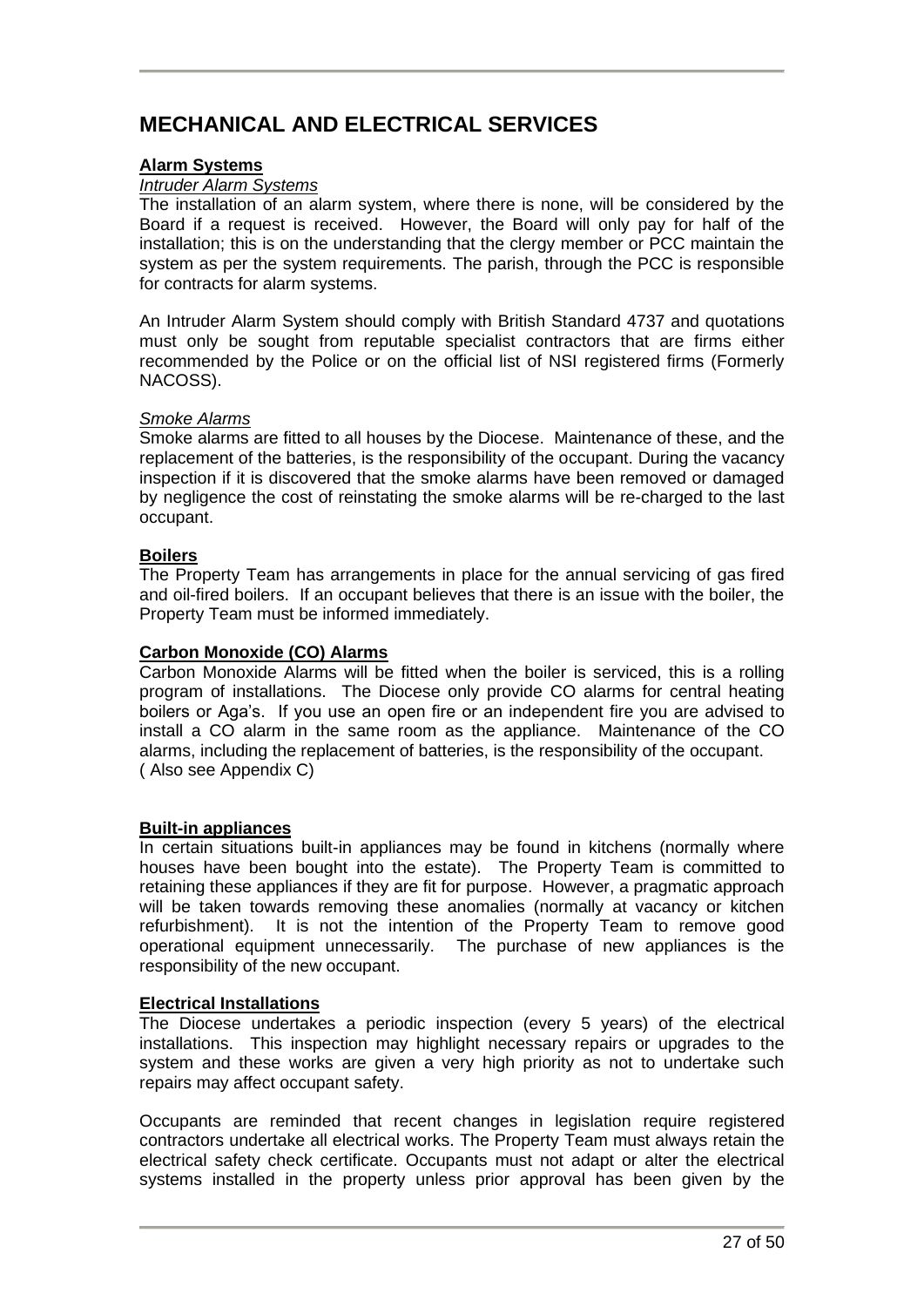Property Manager and a qualified NICEIC engineer will be carrying out the work. (See Repairs: Internal and footnote on page 10.)

#### **Electric Car charging Points**

Please see appendix 7 on page 43.

#### **Gas Installation**

The Property Team has in place arrangements for the annual testing of all gas-fired boilers in the parsonages.

The only gas appliance the Board is responsible for testing is the boiler. If there are any other gas appliances in the property then it is the responsibility of the occupant to have these tested regularly – the report from this should be sent to the Property Team for their records.

Work to the gas installation and to gas appliances may only be carried out by Gas Safety Registered contractors. This is a legal requirement necessary on grounds of safety.

If there is a suspicion of a gas leak the following procedure should be followed.

- **Extinguish all naked flames. Do not switch on or off any electric lights or appliances because the spark in the switch may cause an explosion.**
- **If possible turn off the gas supply at the mains.**

**Ensure good ventilation by opening doors and windows wide.** 

#### **Seek help. Call National Grid – Tel: 0800 111999**

The Gas Board should be immediately contacted. If this is not possible help should be sought from the contractor engaged to service the boiler and test the gas installation. If this is not possible then assistance may be sought from any GAS SAFE registered contractor.

#### **See also 'Cookers'**

#### **Heating**

It is the policy of the Board to provide all houses in its care with full central heating. The Property Team, in consultation with the clergy family, reserves the option of removing unsafe gas fires or solid fuel burning stoves altogether where there is a danger to the occupants and the installation does not satisfy the minimum legal Building Regulation requirements for such installations.

#### **See also 'Chimneys and Flues'**

#### *Heating Oil Tanks*

The Property Team has in place provision for the annual servicing and inspection of domestic oil installations. Please make sure you order your heating oil in good time and never allow the tank to run dry or until empty. This will cause your whole system to stop working and will additionally require a qualified heating engineer to attend site, remove all the air-locks from the system and get it working again. Any costs for such avoidable work will be fully recharged to the occupant at the time of the repair.

If you suspect an oil leak anywhere in the system it is essential that you inform the Property Team immediately. Leaks can be noticed by smell, grass and plants dying or brown patches appearing on your lawns or borders.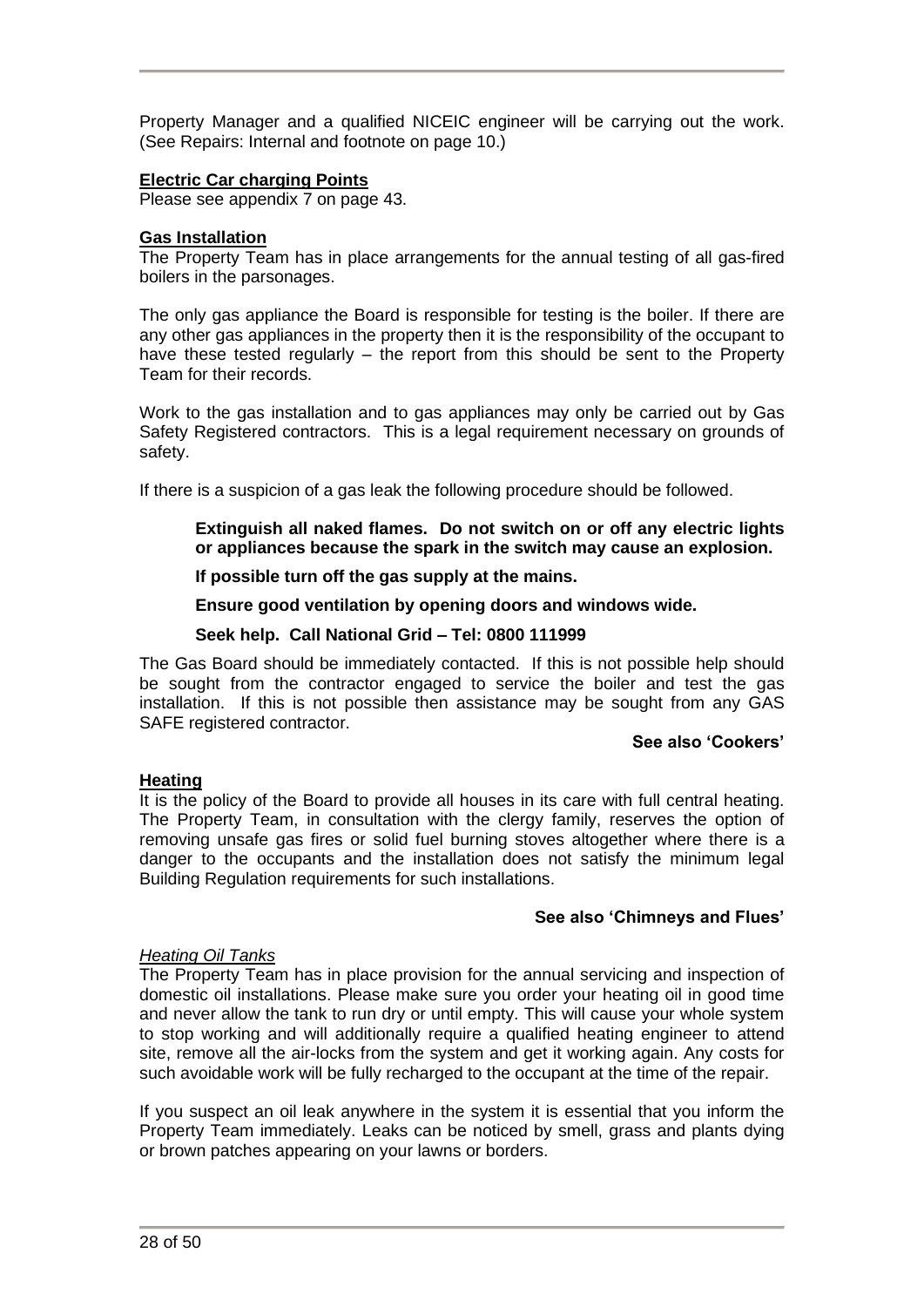Please be extremely careful when gardening, digging, strimming or cutting the grass when you are anywhere near the oil pipes or oil tank in your garden.

#### *Calor Gas Installations*

Calor Gas Above Ground LPG Tank Installation Maintenance<sup>3</sup> The gas tank and fittings installed on the tank are Calor's property, with Calor being responsible for regular maintenance. The cost of this service is covered within the standing charge which includes the following:

- **Before and during every tank refill our highly skilled drivers will carry out a range of** important safety and maintenance checks.
- As safety is a number one priority at Calor, we always replace vital components well within their working lifetime and the driver will complete a safety check prior to filling.
- **Periodic inspection and testing of the tank to ensure safety standards are** maintained.
- **Should a fault be detected, we will arrange for a Gas Safe® Register Calor** approved contractor to carry out the necessary remedial work, as soon as possible, at no cost to you.
- All maintenance processes are carried out by Calor's Inspection Team which is approved and continually audited by the United Kingdom Advisory Service (UKAS).
- Calor operates a Gas Emergency Service 24 hours a day, 365 days a year. Just call 0845 7444 999 if you have any concerns.

#### **Private Sewage Installations**

The Property Team has in place annual provisions for the inspection and maintenance of private sewage installations.

It is particularly important that the guidelines concerning what may or may not be flushed down your toilet or put into the drains are strictly adhered to for this type of installation.

#### **See also 'Septic Tanks' and 'Drains'**

#### **Septic Tanks**

It is the responsibility of the occupant to meet the costs of emptying and maintaining septic tanks. The Property Team arranges an annual inspection of septic tanks and a maintenance report for this is retained at the Diocesan Office.

Please note these items must NOT be flushed into a septic tank:

Baby wipes Cat litter Chemicals: bleach, thinners, oils, varnishes, paints, pesticides Cigarette butts Coffee grounds Cooking oil

 $3$  All the following information regarding Calor Gas is from Calor's website http://www.calor.co.uk/heating/domesticcentral-heating/storage-options/single-bulk-tank-supply/bulk-tank-maintenance/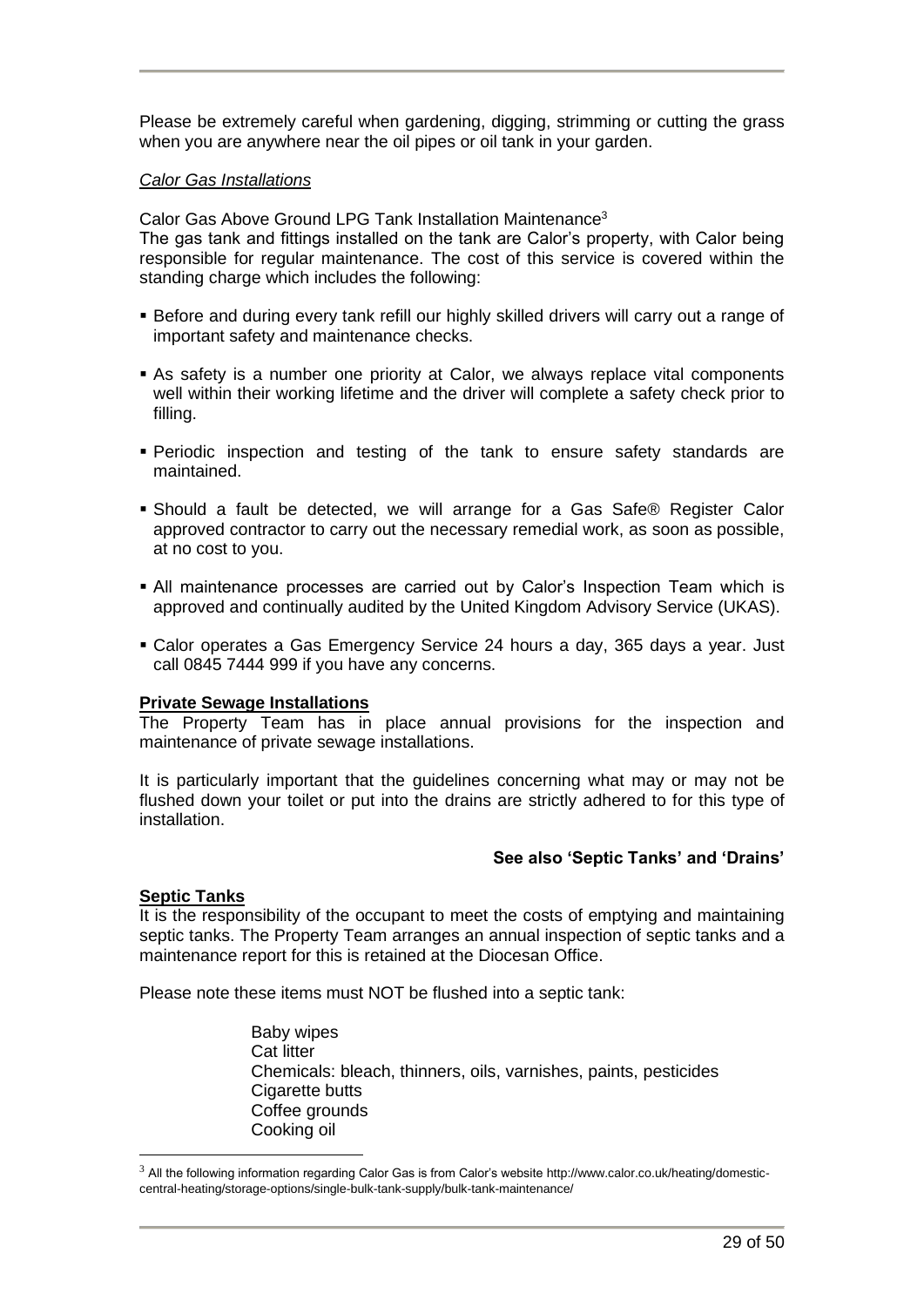Cotton swabs (Q-tips) Dental floss Female hygiene products Latex products Medicine Nappies

The above list is by no means exhaustive but indicates the wide range of products that are not compatible with a septic tank.

#### **Showers**

Showers are provided by the Board as an improvement. The normal provision is a shower over the bath.

Curtains and shower doors must be properly positioned to avoid water getting on to the floors. All seals should be regularly checked and any defects reported to the office early before significant water damage can occur.

All of our properties are within a hard water area and shower heads will benefit greatly from being cleaned and treated with limescale removers from the supermarket. The efficiency and operation of shower heads will be severely affected by any build up of limescale.

The Diocese does not replace shower heads or hoses. These are relatively inexpensive items to purchase from any DIY store.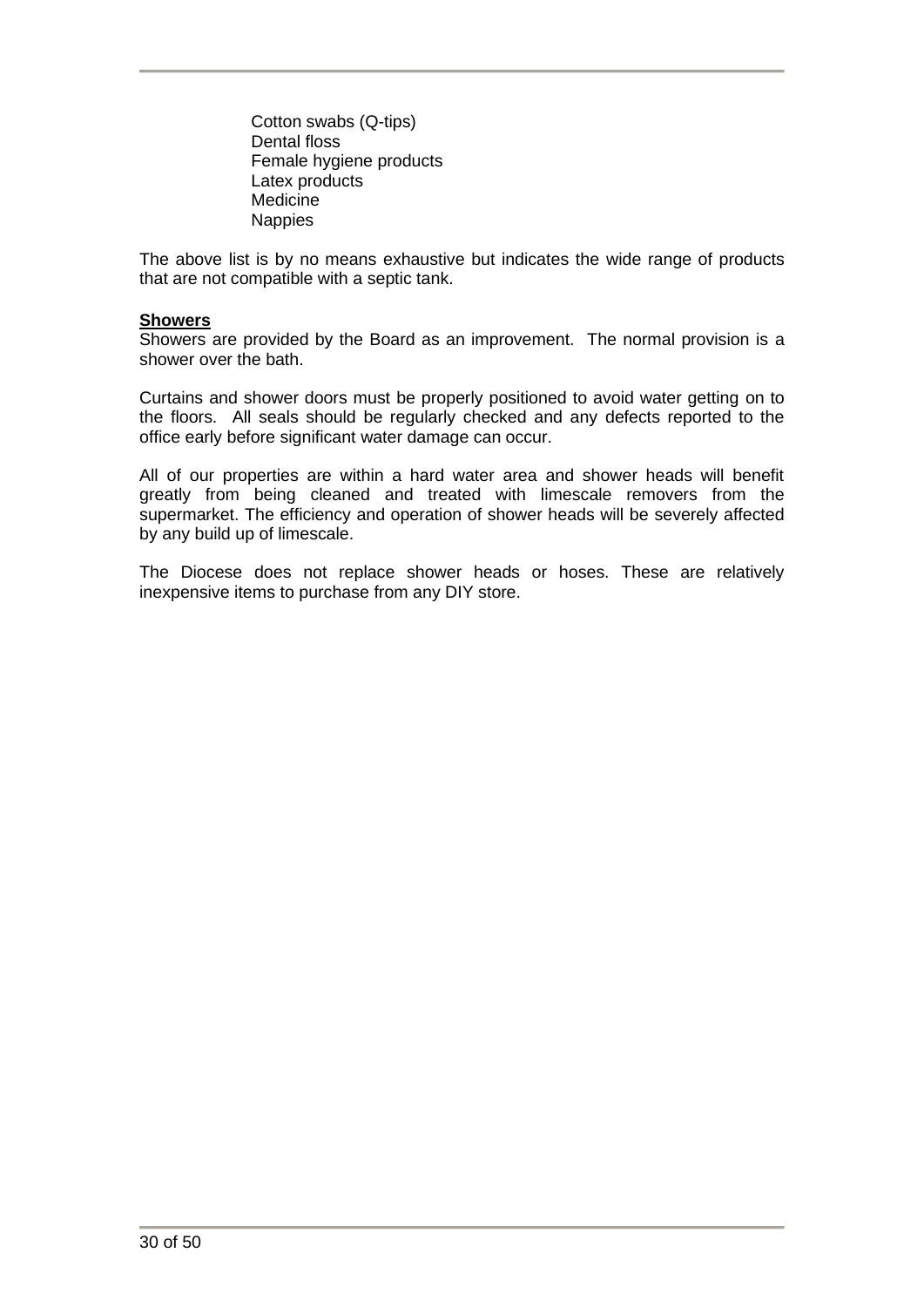# **WHAT THE DIOCESE DOES NOT PROVIDE**

#### **Carpets**

The Board does not provide carpets for any areas other than the hall, stairs, landing and study. Carpets are a private matter for the occupants. At the end of your occupancy you may leave these items behind for the use of your successor in office. It should not be assumed by incoming occupants that carpets will be left for their use as a matter of course.

Carpets in particular are vulnerable to damage. Any serviceable carpets present within a house at the start of a new incumbency should be regarded as a bonus.

The resettlement grant offered by the Diocese is intended to cover, in part, the costs of carpets.

The Property Team will check that vinyl/tile flooring in the kitchen, WC and bathrooms are fit for purpose prior to the occupation of the property. The occupant is responsible for the maintenance of these surfaces. The only time the Property Team will replace such flooring is if it is damaged as a result of essential structural works.

#### **Cleaning**

The Board does not provide cleaning prior to the move-in of a new priest as a matter of course. If the Board has undertaken works in the property a builders clean will be commissioned for the rooms/area within which the work took place.

When you vacate your property, if you do not leave it in a clean state ready for immediate re-occupation by either a member of the clergy or a tenant the Board will be forced to re-charge you for the cost of having it cleaned.

#### **See also Appendix 3 – Instructions to Churchwardens During Vacancies**

#### **Cookers**

At vacancies existing cookers, if fit for purpose, will generally be kept in the property. If the cooker is deemed not fit for purpose the provision of a new cooker will be the responsibility of the new occupant. The occupant will be responsible for ensuring that the appropriate engineer is engaged (Gas Safety Registered for gas or "Part P Certified" for electric) to fit the cooker and must supply the Diocesan Office with a copy of the certificate. (See Repairs: Internal on page 10.)

#### **See also 'Built in appliances'**

#### **Curtains**

The Board does not provide curtains for any area of the property. The resettlement grant offered by the Diocese is intended to cover, in part, the costs of curtains.

#### **Telephones**

All arrangements regarding telephones/lines are the responsibility of the occupant. If upon vacancy it is discovered that a live line still exists at the property then a letter requesting that the line be terminated will be sent to the relevant person immediately.

The Property Team is not responsible for installing, maintaining or providing extra points for answering machines, computers or other office equipment.

Cable Telephone The installation of fibre-optic telephone cables is not permitted except on written application. Installation is subject to the written approval and to an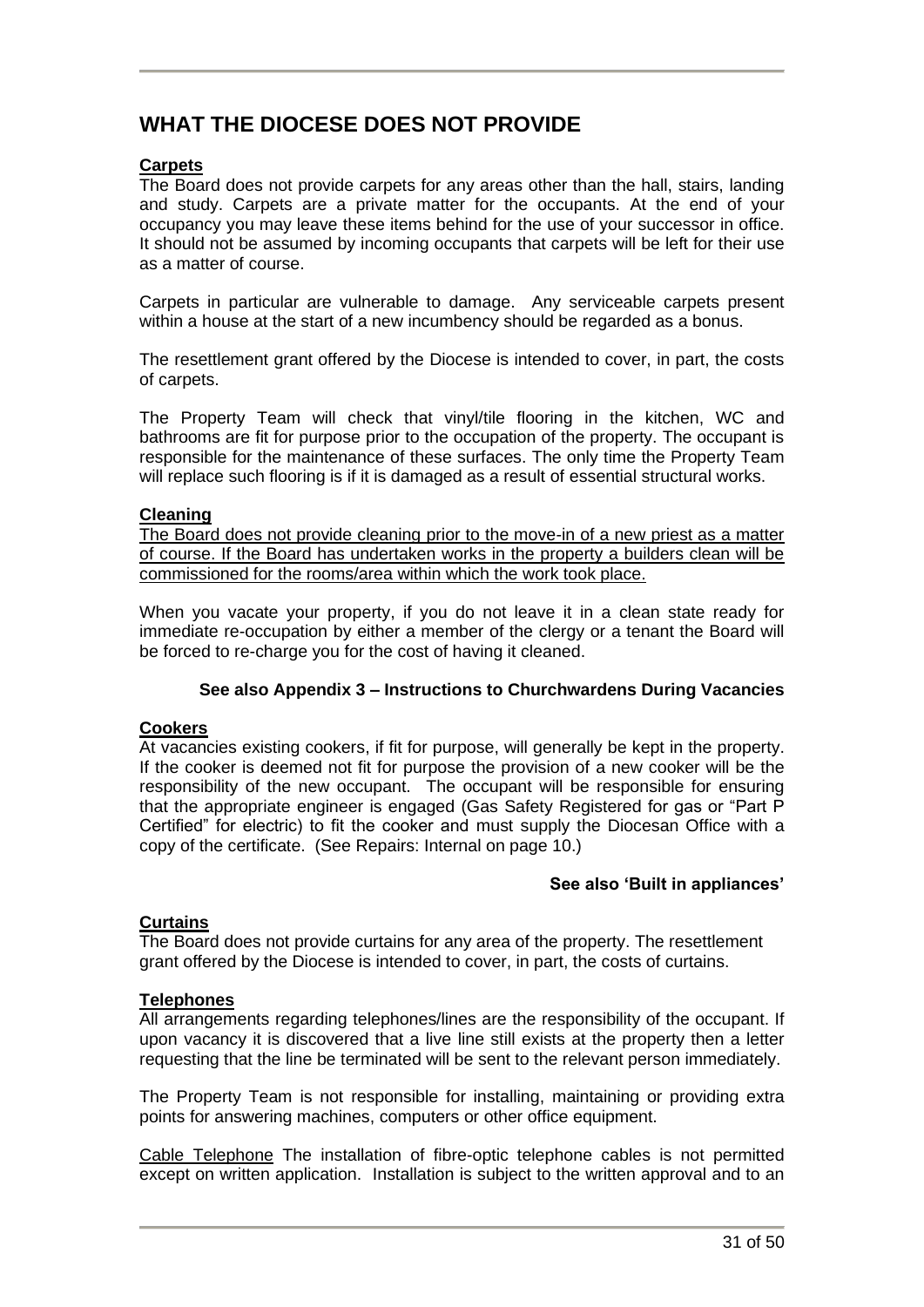undertaking that the occupant and/or PCC formally accept the responsibility for any and all consequential costs arising.

#### **Television**

The Board does not accept responsibility for the provision or repair of TV aerials and related equipment.

Cable TV The installation of fibre-optic telephone cables is not permitted except on written application. It is subject to the written approval of the Property Team and to an undertaking that the householder and/or PCC formally accept the responsibility for any and all consequential costs arising.

Satellite TV In more remote locations cable TV will not be available and TV reception may possibly be poor. The installation of satellite dishes is not permitted except on written application and is subject to written consent. Consent will usually be given subject to an undertaking that the occupant and/or PCC formally accept the responsibility for any and all consequential costs arising from provision or removal.

The erection of a satellite dish may require the consent of the Local Authority, and the householder should make his or her own enquiries about this.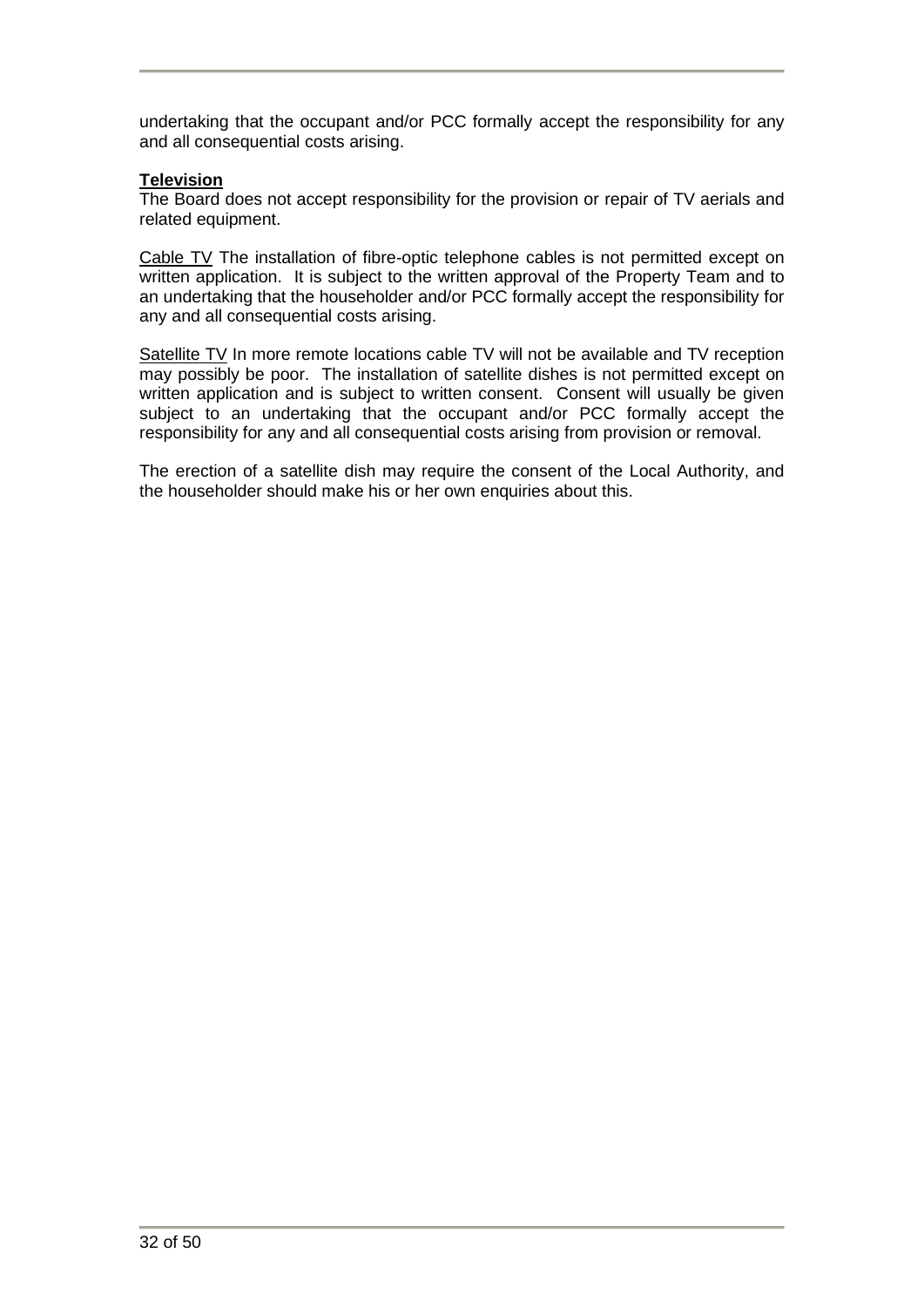# **EMERGENCIES**

#### **Central Heating/Water**

Should an emergency occur with your central heating or your water:

#### In Office Hours

Contact the Diocesan Surveyor and Property Manager or the Property Administrator. They have a list of approved contractors who will be able to help you.

#### Out of Office Hours

In cases of extreme emergency only, contact an emergency plumber via the yellow pages/yell.com/checkatrade etc. Please ensure that they are appropriately qualified and that you obtain an invoice or receipt for any work that is done so the cost of the emergency call-out can be reimbursed to you by the Diocese. You will also be asked to fill in a clergy expenses claim form.

#### **Gas**

Should an emergency occur with your gas:

#### In Office Hours

Contact the Diocesan Surveyor and Property Manager or the Property Administrator. They have a list of approved contractors who will be able to help you.

Out of Office Hours

Mains Gas Contact a Gas Safe qualified engineer using yellow pages/yell.com/checkatrade etc

Calor operates a Gas Emergency Service 24 hours a day, 365 days a year. Just call 0845 7444 999 if you have any concerns.

#### **Other Emergencies**

If you are unable to contact the Property Department as it is out of office hours please ask yourself if it can wait.

If it cannot and is urgent because more damage would result or there would be an immediate threat to life or property, then exercise caution and use a recognised/qualified contractor. Please ensure that you obtain an invoice or receipt for any work that is done so the cost of the emergency call-out can be reimbursed to you by the Diocese.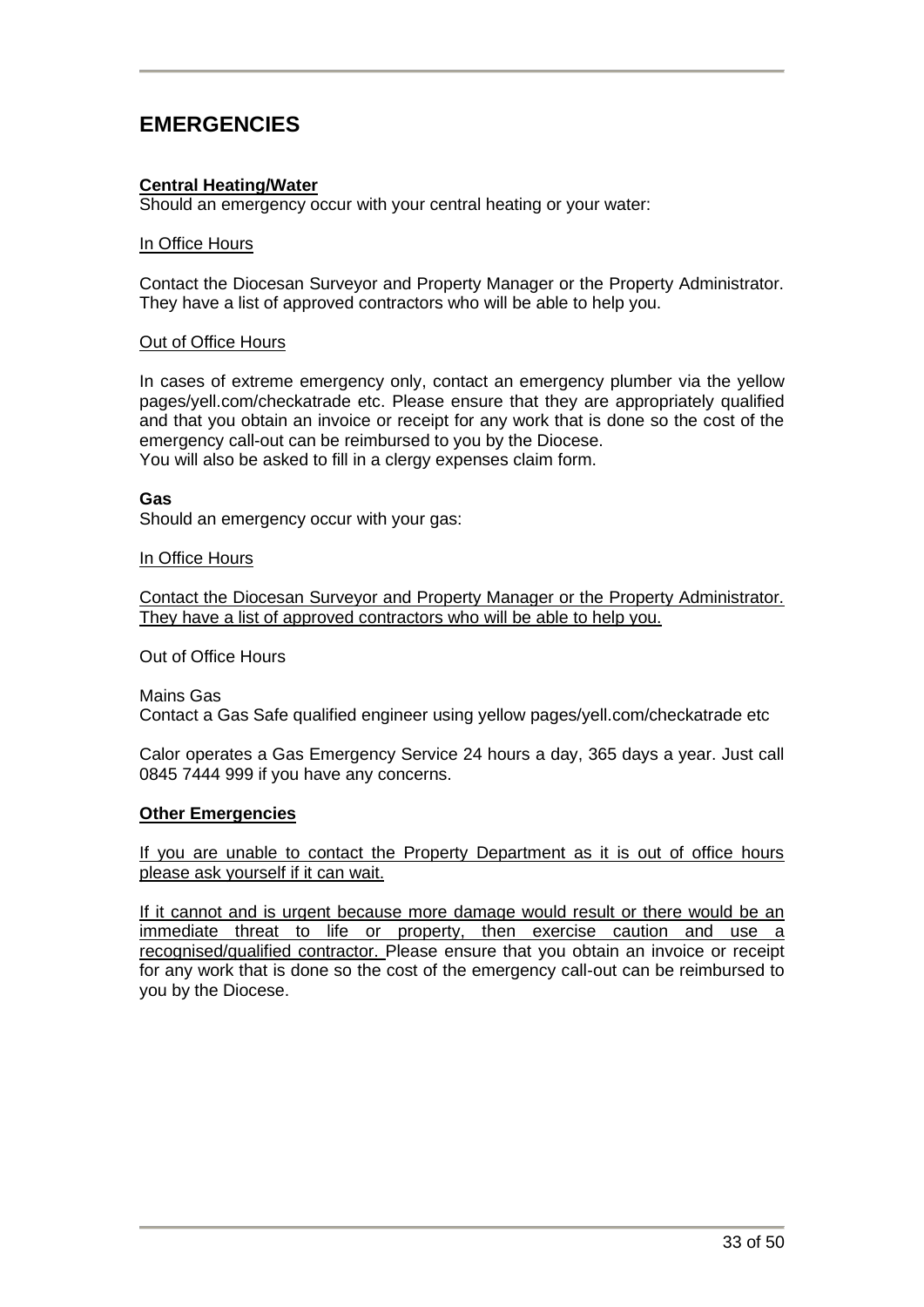# **APPENDIX 1: A CHECKLIST OF HELP**

It may be helpful to use the following list, as a way of identifying problems, and some simple bits of routine maintenance, that any householder is used to. It is not an exhaustive list, but might be a basis for a discussion between you and the PCC.

### **ONCE A YEAR**

- Look at the trees in your garden for defects Spring and after high winds and gales
- Check the central heating header tank is full and the ball valve free to move.
- Arrange through the Property Manager for the central heating boiler to be serviced under the Diocesan service contract.
- Ensure insulation in the roof space has not been disturbed and pipe lagging is in place - autumn.
- Clear rainwater disposal system autumn.
- Put the property maintenance on the PCC agenda.

#### **TWICE A YEAR**

- Walk round the house during or after heavy rain to check that rainwater is not over-spilling or running down the walls from defective gutters or blocked downpipes.
- Check the electrical plugs on your appliances are safe.
- Clean out extractor fans.
- Kill weeds in driveway and if applicable rake gravel from sides and middle into wheel tracks.
- Oil hinges and stays to doors and windows.

#### **FREQUENTLY**

- Keep rainwater and kitchen gully gratings free of leaves and other debris.
- Look at roofs for defective or missing slates or tiles.
- Switch on central heating circulator for a few minutes once a week in the summer months. Radiator valves must be open for this to be effective.
- Check for leaks on toilets, overflows, flushpipes, etc.
- Check for leaks on white goods (washing machines) and showers as small leaks can cause great expense and have been causing £100's of damage each year. All leaks must be reported immediately when they are found or suspected.

#### **WHEN REQUIRED**

- Wipe up condensation from window sills in winter.
- Scrub with a solution of household bleach any mould on window joinery or walls.
- Tighten loose screws on hinges, locks, latches and other fittings before damage occurs, this also includes all doors and cupboards in the property.
- Beware frost damage while away from home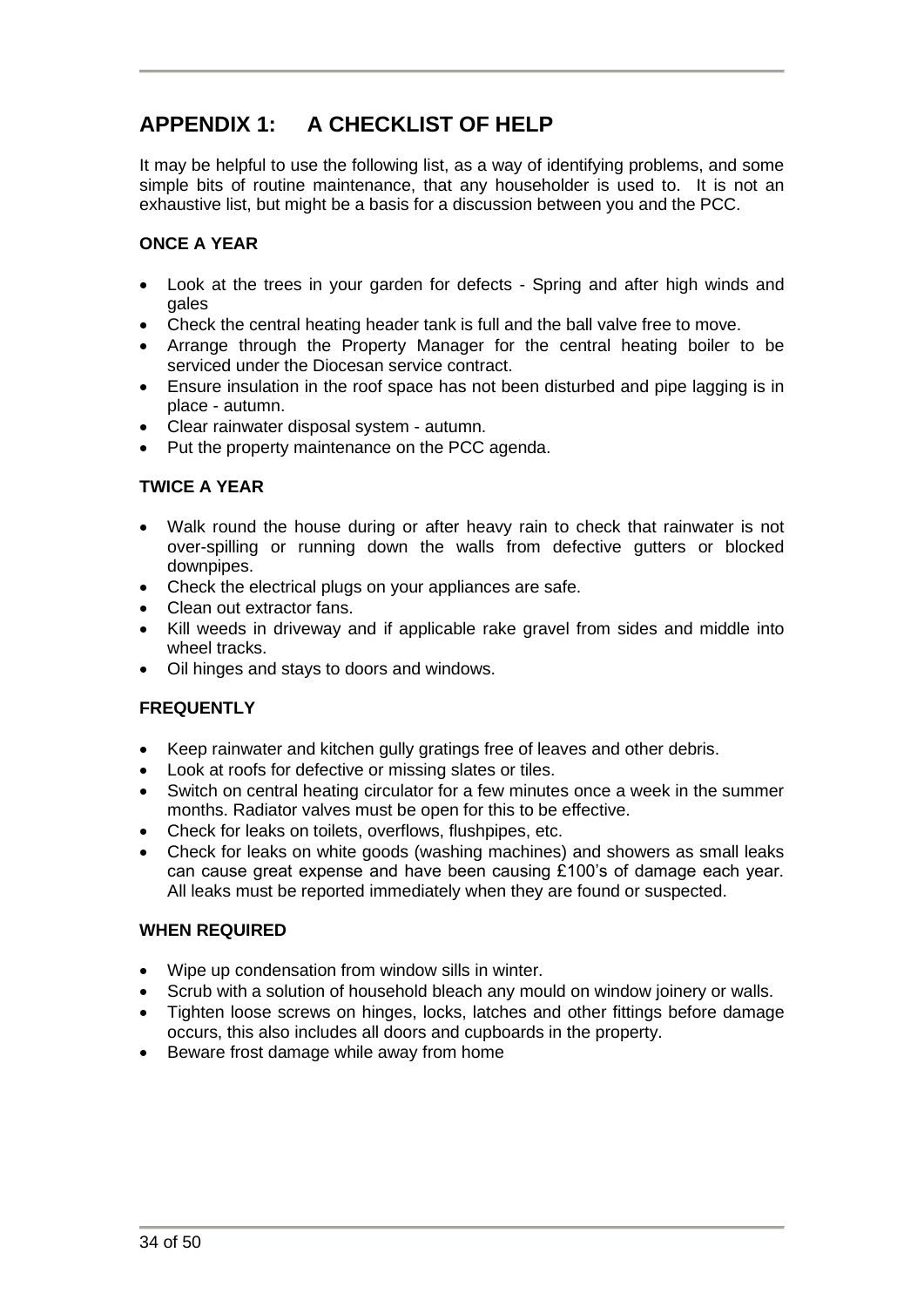# **APPENDIX 2: ASBESTOS**

#### **Control of Asbestos at Work Regulations 2002**

These regulations came into full effect in May 2004. The regulation requires that Asbestos Containing Materials (ACMs), which were used extensively in a wide range of construction materials throughout the last century, are managed and maintained.

#### **Key points** to note are that:

- The use of Asbestos in construction materials started in the 19<sup>th</sup> century and increased gradually until World War II. Large quantities were employed throughout the 1950s, 60s and early 1970s. Its use was subject to an informal ban from 1969 onwards with a total ban from 1999 onwards.
- Asbestos is only dangerous when the microscopic fibres are released. Therefore ACMs in good condition or encapsulated ACMs are not hazardous to health.
- Asbestos fibre inhalation is most likely to occur when the ACM is disturbed. Therefore monitoring and maintaining ACMs in-situ is often less hazardous than removing the materials.

#### **Where is Asbestos in Buildings?**

The short answer to this is nearly everywhere. Asbestos has good heat insulating properties, is fire resistant and its fibres are a good reinforcing agent in plastics. It is not found in naturally occurring building materials such as timber, stone or brick.

Typical applications are:

- Sprayed coatings to steel work for fire protection
- Laggings and packing for heat insulation of service pipes and tanks
- Asbestos Insulation Board (or AIB) used as a fire lining or often as ceiling tiles
- Rope and gaskets located round oven doors or electrical distribution box covers
- Mill boards and papers
- As a binding material in Asbestos cement
- Floor tiles, mastics and roofing felt
- Decorative paints and plasters including ARTEX.

The above list is by no means exhaustive but indicates the wide range of applications and by implication the locations of where ACMs are likely to be located.

#### **Why is Asbestos a problem?**

Although Asbestos has many good properties for use in construction (see above), the material is made up of tiny fibres, which when released can be inhaled and lead to various respiratory diseases such as lung cancer, Asbestosis and Mesothelioma. Exposure to the fibres, like lead poisoning, is cumulative, as the body has no mechanism for getting rid of the fibres. **Remember though that undisturbed or encapsulated asbestos is entirely safe. Removal of the material is not necessarily the right solution to the situation.**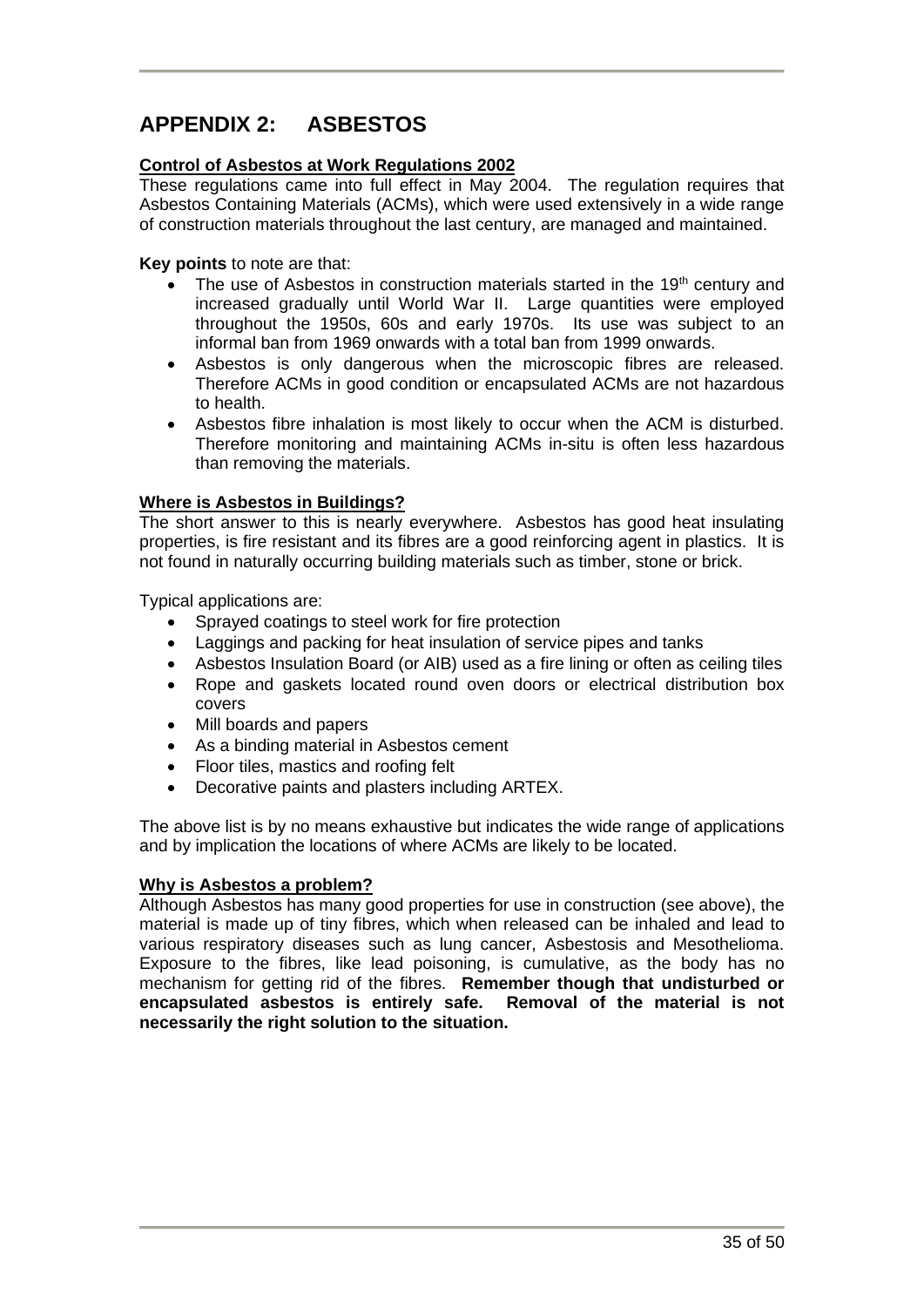# **APPENDIX 3: CARBON MONOXIDE POISONING**

#### **What is carbon monoxide – why is it a problem?**

Carbon monoxide (CO) is a colourless, odourless, tasteless, poisonous gas produced by incomplete burning of carbon-based fuels, including gas, oil, wood and coal. It is quite different from, and much more dangerous than, carbon dioxide. Carbon-based fuels are essentially safe to use. It is only when the fuel does not burn properly that excess CO is produced, which is potentially lethal. When CO enters the body, it prevents the blood from bringing oxygen to cells, tissues, and organs.

You can't see it, taste it or smell it but CO can kill quickly without warning. According to the HSE statistics around 20 people a year die from CO poisoning caused by solid fuel, gas fires and flues that have not been properly installed and maintained or that are poorly ventilated. Levels that do not kill can cause serious harm to health if breathed in over a long period. Many people associate CO poisoning with poorly maintained student bed-sit accommodation, but the risks are just as great in the private and rented housing sectors.

#### **What the Diocese does to minimise the risk and meet its obligations.**

The Diocese ensures that any work carried out in relation to gas appliances in our property is undertaken by a Gas Safe Registered engineer, competent in that area of work.

As your housing provider we have a legal duty to carry out annual safety checks and maintain gas and oil boilers and heating systems. We retain copies of all the completed safety check certificates. We do not service any other gas or oil fired appliances.

Should you choose to use an open fireplace in your property the Diocese will have the chimney swept annually by a qualified sweep and will retain the certificate. If you choose to have a gas fire or solid fuel burning stove it is your responsibility to maintain the installation and provide valid certificates annually to the Property Team.

**What preventative measures can you take against carbon monoxide exposure?** Always make sure there is enough fresh air in the room containing your appliance (whether it is gas, oil, wood or coal fired). If you have a chimney or a flue, ensure it is not blocked up and also ensure that wall vents and airbricks are not covered or obstructed in any way.

If you have appliances not supplied by the Diocese that use gas or oil make sure they are serviced and maintained by a competent person. For information on competent persons' schemes, visit the Communities and Local Government websites – remember to forward a copy of the report/certificate to the Property Team as otherwise the building insurance may be invalidated.

You must never allow an unqualified person to install or carry out work on an appliance. You must never employ anyone to work on any mains service. Should you believe that works on necessary for a mains service contact the Property Team immediately.

You must never block airbricks or other ventilation equipment – if draughts are a persistent problem in your home please ask the advice of the Property Team.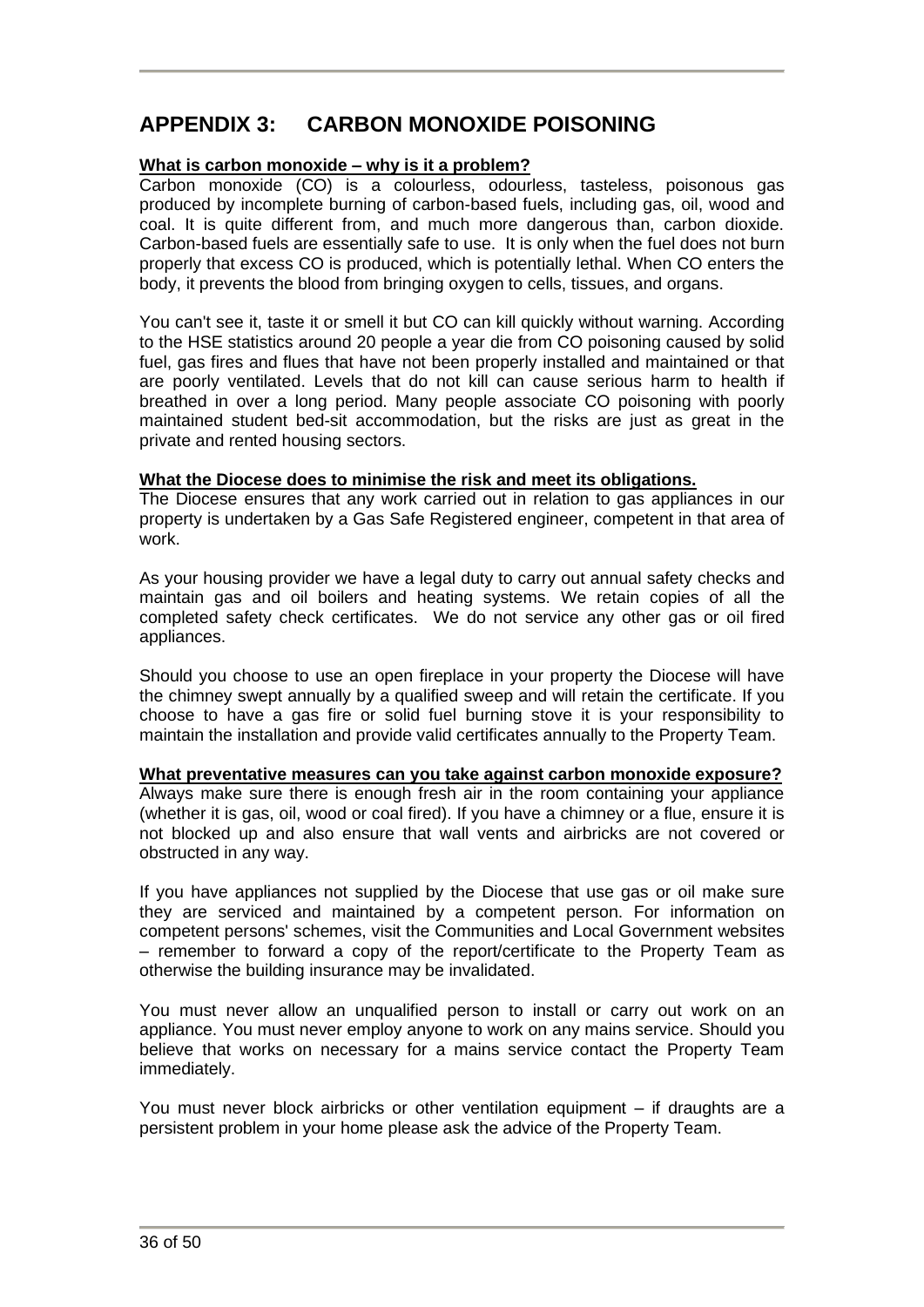#### **Does HSE recommend the use of carbon monoxide alarms?**

HSE strongly recommends the use of audible carbon monoxide (CO) alarms as a useful back-up precaution but they must not be regarded as a substitute for proper installation and maintenance of gas appliances by a Gas Safe Registered engineer. Before purchasing a CO alarm, always ensure it complies with British Standard EN 50291 and carries a British or European approval mark, such as a Kitemark. CO alarms should be installed, checked and serviced in line with the manufacturer's instructions.

You can be particularly at risk from CO poisoning when you are asleep, because you may not be aware of early CO symptoms until it is too late. Having an audible CO alarm could wake you and save your life.

#### **Does the Diocese supply carbon monoxide alarms?**

The Board considers that it fulfils its obligations with regard to the safety of gas and oil fired appliances through its annual servicing agreements. However this relies on you maintaining the equipment as it was at the time of the servicing and not tampering with ventilation measures.

#### **What are the symptoms of carbon monoxide poisoning?**

Early symptoms of carbon monoxide (CO) poisoning can mimic many common ailments and may easily be confused with food poisoning, viral infections, flu or simple tiredness. Symptoms to look out for include:

- headaches
- breathlessness
- nausea
- dizziness
- collapse
- loss of consciousness
- tiredness
- drowsiness
- vomiting
- pains in the chest
- stomach pains
- erratic behaviour
- visual problems

For more information visit the NHS online or telephone the NHS Helpline on 111.

If you or your family experience any of the above symptoms and you believe CO may be involved, you must seek urgent medical advice from either your GP or an accident and emergency department. You should ask for a blood or a breath test to confirm the presence of CO. Be aware, CO quickly leaves the blood and tests may be inaccurate if taken more than four hours after exposure has ceased.

#### **How do I know if I am at risk from carbon monoxide?**

Although carbon monoxide (CO) is a colourless, odourless and tasteless gas, signs that indicate incomplete combustion is occurring, resulting in the production of CO, include:

- Yellow or orange rather than blue flames (apart from fuel effect fires or flueless appliances which display this colour flame).
- Soot or vellow/brown staining around or on appliances.
- Pilot lights that frequently blow out.
- Increased condensation inside windows.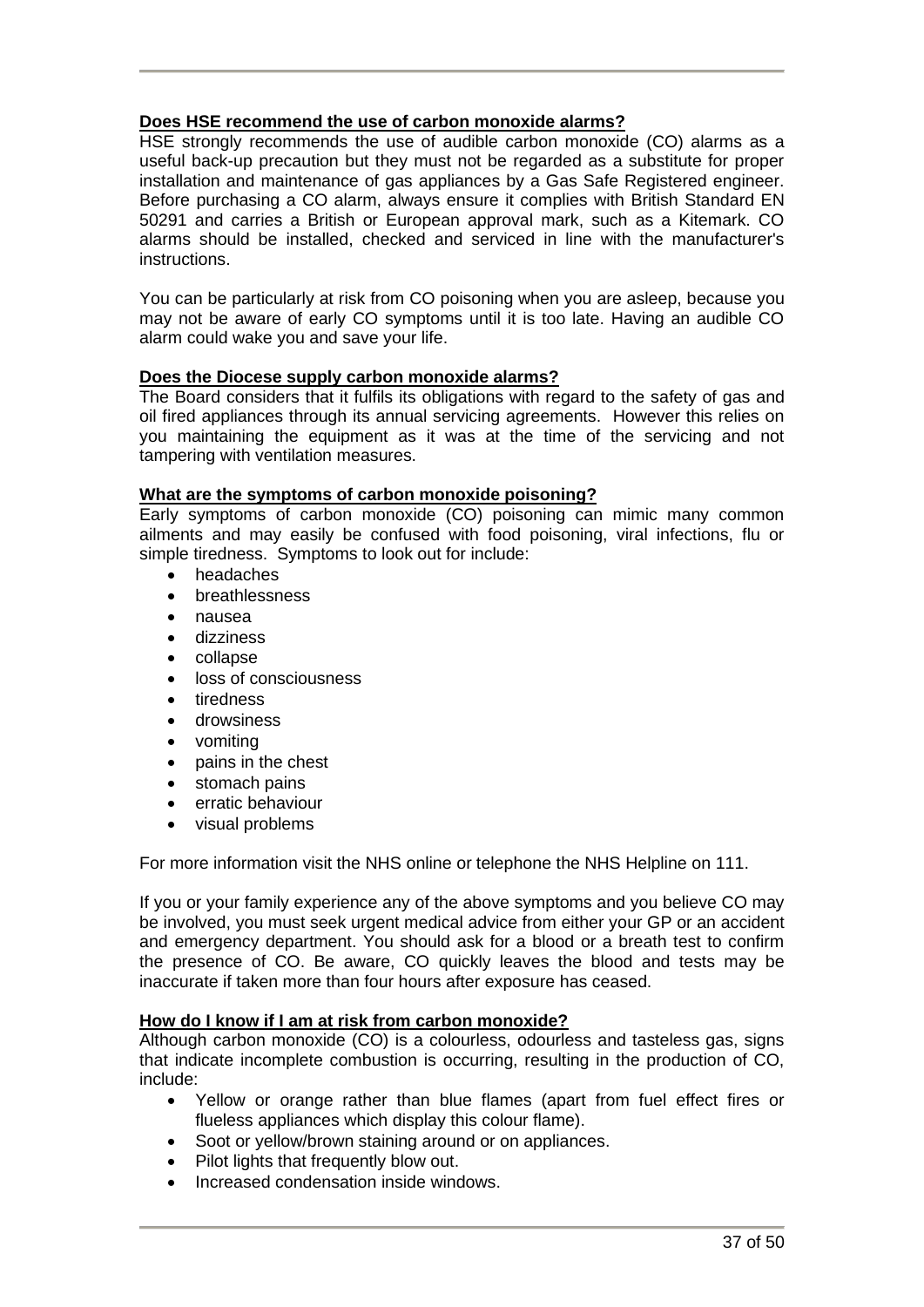- What should I do if I think my appliance is spilling carbon monoxide?
- Switch off the appliance and do not reuse until remedial action has been taken.
- Shut off the gas supply at the meter control valve (if you know where it is).
- Open all doors and windows to ventilate the room do not sleep in it.
- Visit your GP urgently and tell him/her that you believe your symptoms may be related to carbon monoxide poisoning and request either a blood and/or breath sample.
- Inform the Property Team at the Diocesan Office and repairs will be organised.

Diocesan Surveyor & Property Manager

(Source: this document has been adapted from the Health and Safety Executive Website. <http://www.hse.gov.uk/gas/domestic/co.htm> and Graham Andrews, Diocesan Surveyor & Estates Manager of York Diocese.)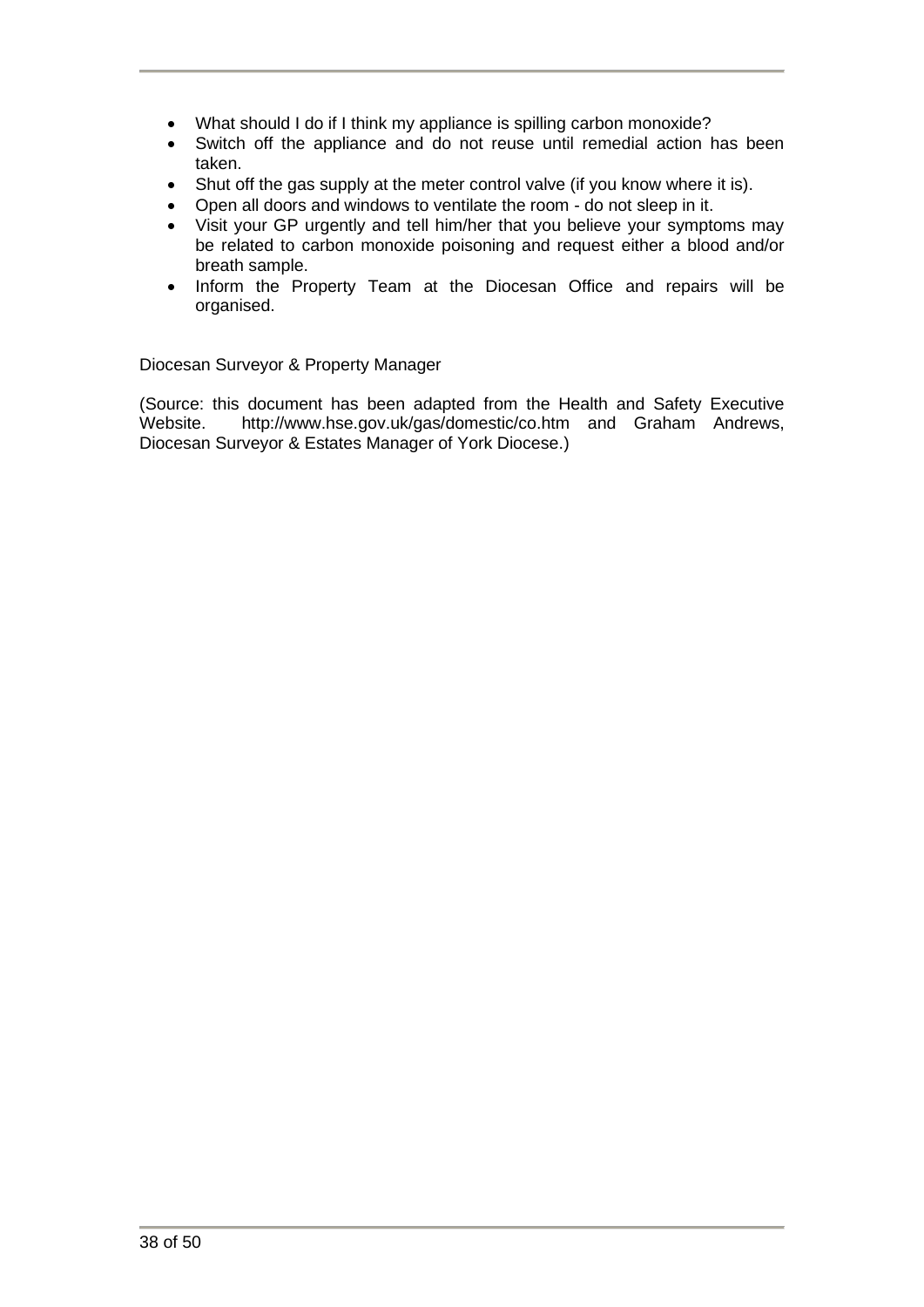# **APPENDIX 4: LEGIONNAIRES**

### **Guidance on Legionnaires' Disease for occupants of domestic accommodation**

Domestic hot and cold water systems can provide an environment where Legionella bacteria can grow. This can cause Legionnaires' disease which is a potentially fatal form of pneumonia caused by inhalation of small droplets of contaminated water containing Legionella bacteria.

Whilst rare in domestic properties this advice gives tips for residents of domestic accommodation such as houses and flats in small blocks.

#### **Most importantly, make sure that:**

 **Hot water in the system remains hot above 50°C at the tap outlets.**

 **Cold water is kept cold below 20°C at the tap outlets.**

 **The water is kept circulated.**

 **Water outlets are kept clean and free from lime scale build-up.**

#### **In particular, it is important that you**

**Ensure that** hot water system is set so that the water is heated up to at least 55°C. Ensure that the water temperature setting on the boiler is at least 55°C.

#### **Tell the Property Department if**

- The cold water is still running warm after you have initially run off any water which may have accumulated in the pipes. It should not be above 20°C.
- There are any problems, debris or discolouration in the water.
- The boiler or hot water tank are not working properly, particularly if the water is not coming out of the taps at a sufficiently high temperature. It should come out at a temperature of at least 50°C after it has run for a minute at the latest.

#### **Where showers are fitted**

- If they are used only occasionally then flush them through by running them for at least two minutes every week. Keep out of the way whilst this is being done as far as possible.
- Clean the shower head periodically, descale and disinfect it. This should be done at least every month. Lime scale should be removed from shower heads and outlets.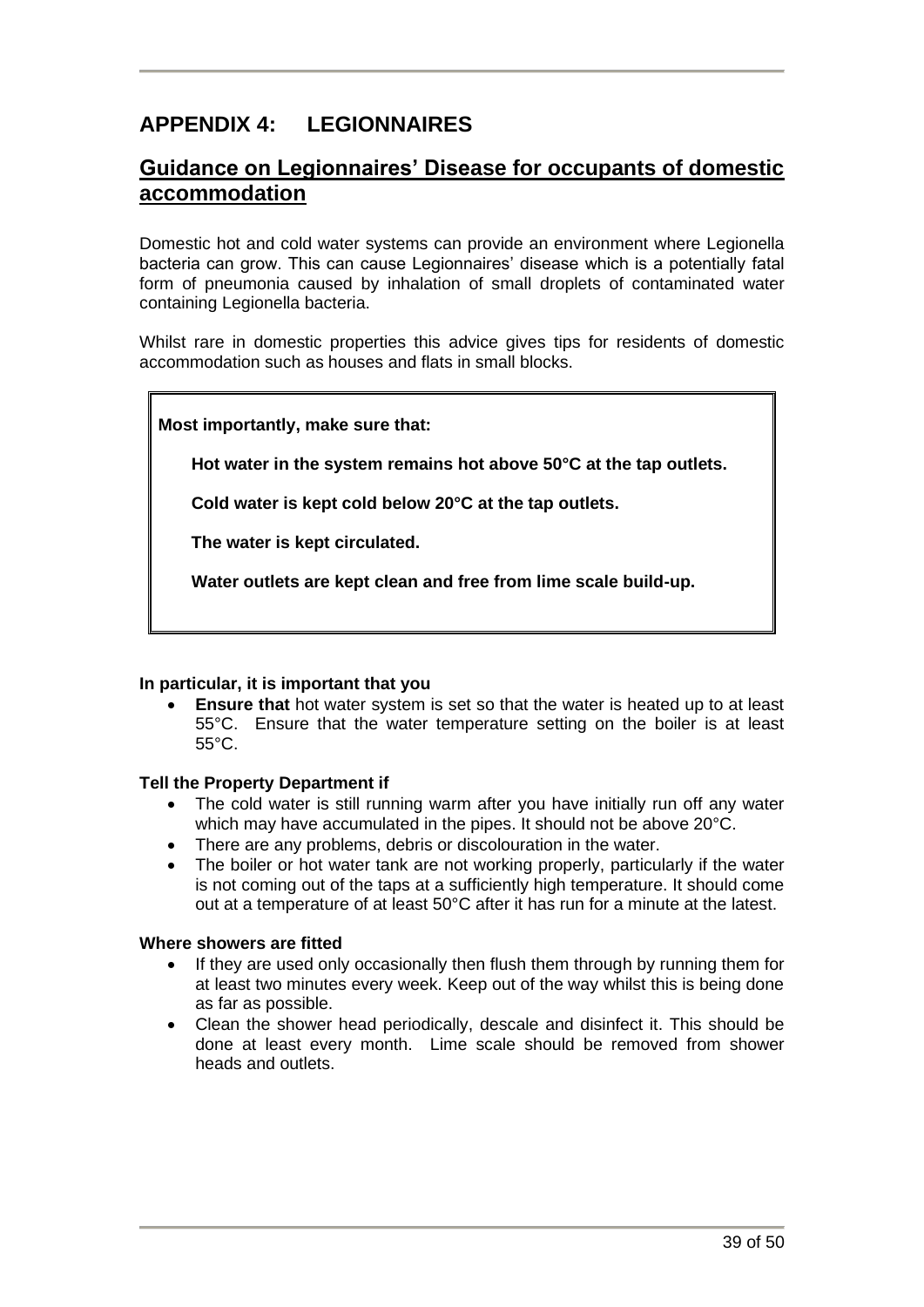#### **Taps and water outlets**

- If they are used only occasionally (such as hand basins and outside taps) then flush them through by running them for at least two minutes every week. Keep out of the way whilst this is being done as far as possible.
- Clean all taps and water outlets periodically, descale and disinfect them. This should be done at least every month. Lime scale should be removed from tap and water outlets.

#### **Vacant property**

If you leave the property vacant for a period exceeding two weeks make sure that when you return to the property again both hot and cold water systems are flushed through by running all outlets for at least 2 minutes.

If you intend to leave the property vacant for a period exceeding four weeks please advise the Property Department so that we can agree the arrangements for flushing the system upon your return. Alternatively, the hot and cold water systems should be drained down until your return.

#### **If in doubt please ask.**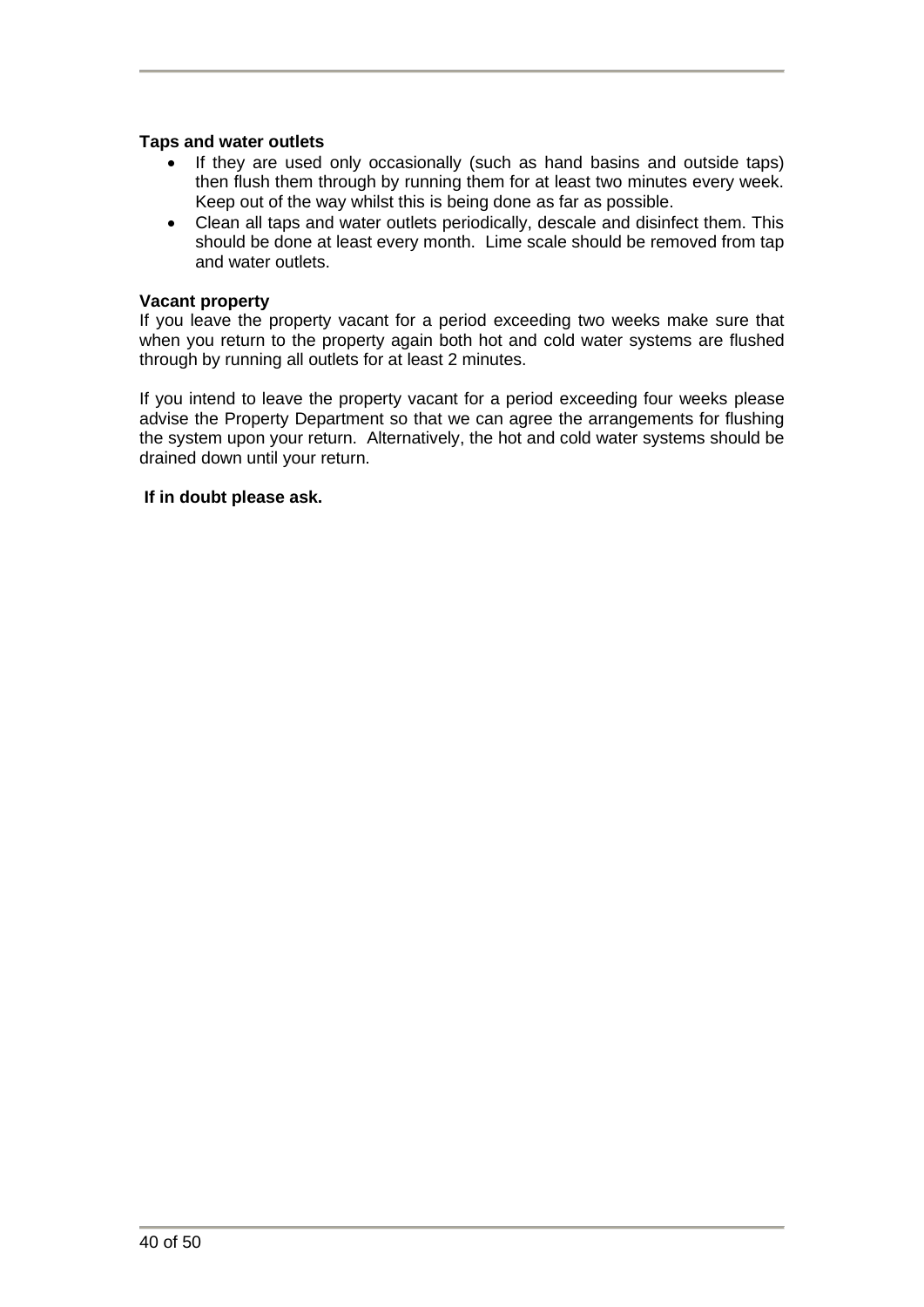### **APPENDIX 5: INSTRUCTIONS TO CHURCHWARDENS DURING VACANCIES**

During vacancies the foregoing guidelines will be of use to churchwardens who, as part of their duties, take on responsibility for benefice property. In particular they are required to ensure the following guidance is adhered to:

- a. All houses are insured with the Ecclesiastical Insurance Group. A condition of the block policy is that, when a house is empty, a security check (including the efficiancy of locks) should be carried out by the Churchwardens or a deputy once weekly, both inside as well as outside the premises.
- b. While the house is unoccupied from October to March, the water should be turned off at the mains for reasons of insurance. The Property Team will arrange for the water to be drained by a plumber from cisterns, pipes, radiators. Burst pipes in unoccupied properties that are not drained down are not covered by insurance.
- c. All parish equipment should be removed from the parsonage house. It should not be assumed that a new successor in office would automatically consent to their return once the appointment has been made.
- d. Gutters and all pipes should be kept clear. It is important that the house is aired before the arrival of the new priest. It is the duty of the Churchwardens to also see that the house is cleaned before the arrival of the new incumbent and for the PCC to pay any money that may be needed for this purpose.
- e. The day to day running repairs are the responsibility of the PCC, however all intended work must have the approval of the Property Manger before the work commences. DO REMEMBER that the need for a minor repair – such as a slipped slate – may indicate larger imminent failures of which the Diocesan Property team will need to be made aware. Major Repairs, of course, have to be considered by the Property Team. Unauthorised repair expenditure will not automatically be passed for payment, so always contact the office first. In an emergency the Archdeacon should be contacted.
- f. The Churchwardens must notify the Property Manger immediately when anything occurs which might involve a claim under the Insurance Policy.
- g. The Churchwardens are responsible for the upkeep of the garden of the Parsonage House. The grass should be cut regularly, and before the new Incumbent arrives the garden should be tidied. This work should be paid for by the PCC. Trees should not be trimmed or felled without consent from the Property Team.
- h. When a new Incumbent or Priest in Charge comes to the Parish the removal expenses will be met in full by the Diocese if the removal is within the British Isles. New Incumbents receive a resettlement grant to assist in the payment of new carpets and curtains and decorating costs. The PCC should not purchase carpets or curtains from the outgoing Incumbent.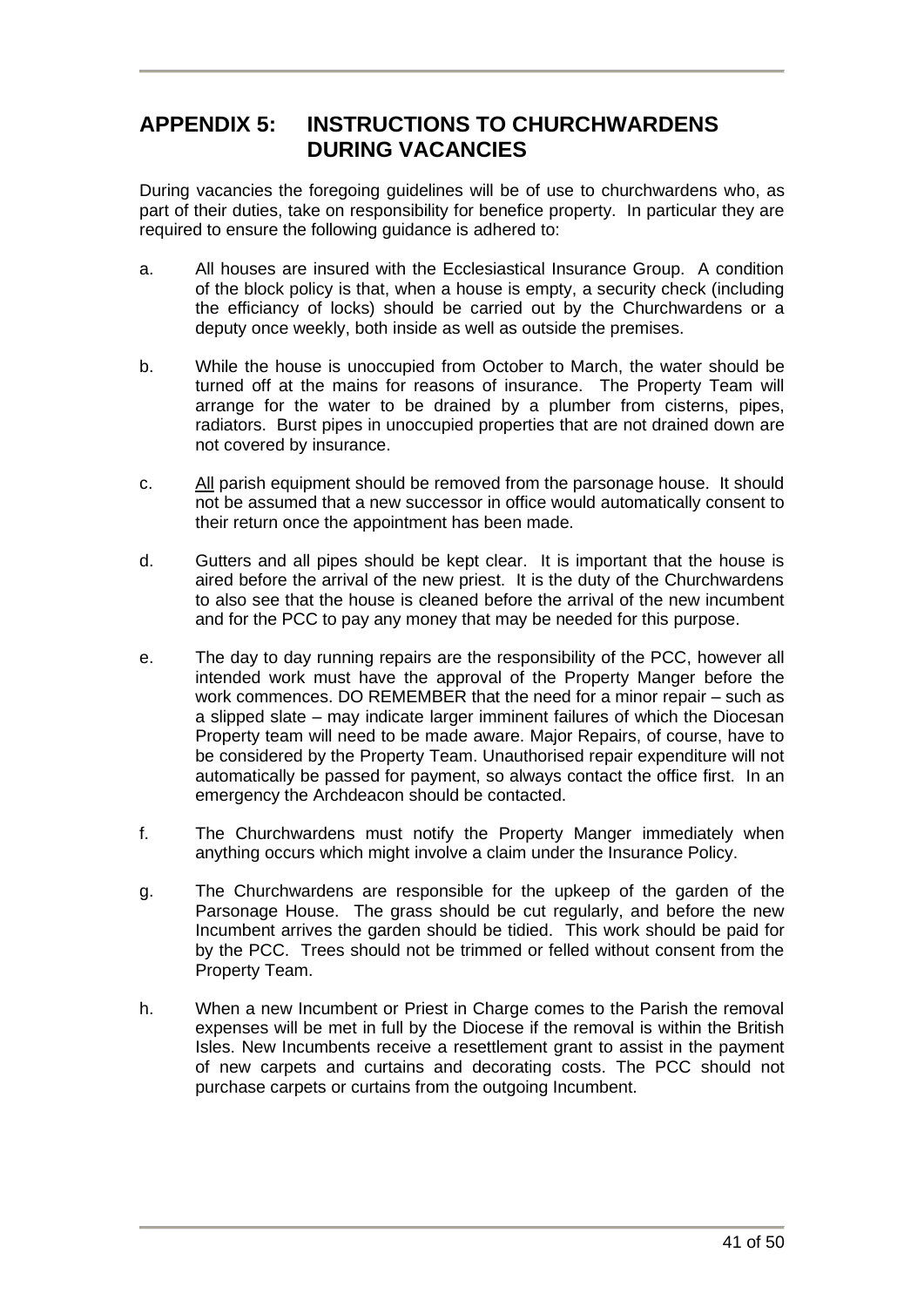### **APPENDIX 6: NOTES ON REMOVAL, RESETTLEMENT & FIRST APPOINTMENT GRANTS**

- **Group A** Archdeacons **Incumbents** Priests-in-Charge Team Vicars Non Parochial Clergymen of Incumbent Status
- **Group B** Assistant Curates Deacons and Licensed Lay Workers

#### **REMOVALS**

The Diocese will meet the reasonable costs of clergy removals (only by a firm appointed by the Board) for all in groups A and B above provided that the person's existing appointment/home is in an English Diocese. In the case of ordination or first licensing of curates or licensed lay workers, they must have taken up the appointment immediately following the completion of their training.

The Board will only pay for the removal firm approved by them. A specification of what is permitted within the fixed cost of the removal will include the undertaking of packing all china and breakables; all other packing will be your responsibility. If you request anything outside the aforementioned specification you will be given a quote for the additional work which, if you accept, you will be expected to pay direct to the removal company yourself.

Removal Insurance is provided through Ecclesiastical Insurance Group and our removers operate within the constraints of the group policy. **A summary of the policy is enclosed with these notes and you are encouraged to read it in order to understand the extent of the cover provided. Please also note that you will be liable for the first £50.00 of any claim.**

#### **FIRST APPOINTMENT GRANT**

The Portsmouth Diocesan Board of Finance will pay a grant (1 April 2016 – 31 March 2017) of £2,344.00 to those taking up an appointment for the first time after being ordained or licensed. The object of the grant is to help towards the cost of setting up a home for the first time and to compensate for the cost of robes, theological books and other equipment that will be needed. Those taking up a Self Supporting Stipendiary or 0.5 Stipendiary post will receive 50% of this grant, £1,172.00.

A further grant (1 April 2016 – 31 March 2017) of £2,344.00 will be payable on transfer from a Group B post to a Group A post. The grant is intended to help towards the cost of setting up home in a larger house.

#### **RESETTI EMENT GRANT**

The Portsmouth Diocesan Board of Finance will pay a resettlement grant, of a fixed maximum sum toward incidental expenses including alteration to, or purchasing of, furnishings. The levels set by the Archbishops' Council for the year 1 April 2016 to 31 March 2017 are:- **Group A - £2,344; Group B - £2,344**

If you have any queries regarding the above please contact

Mrs Jane Dobbs, Synod & Office Services Support Manager on 023 9289 9661 or jane.dobbs@portsmouth.anglican.org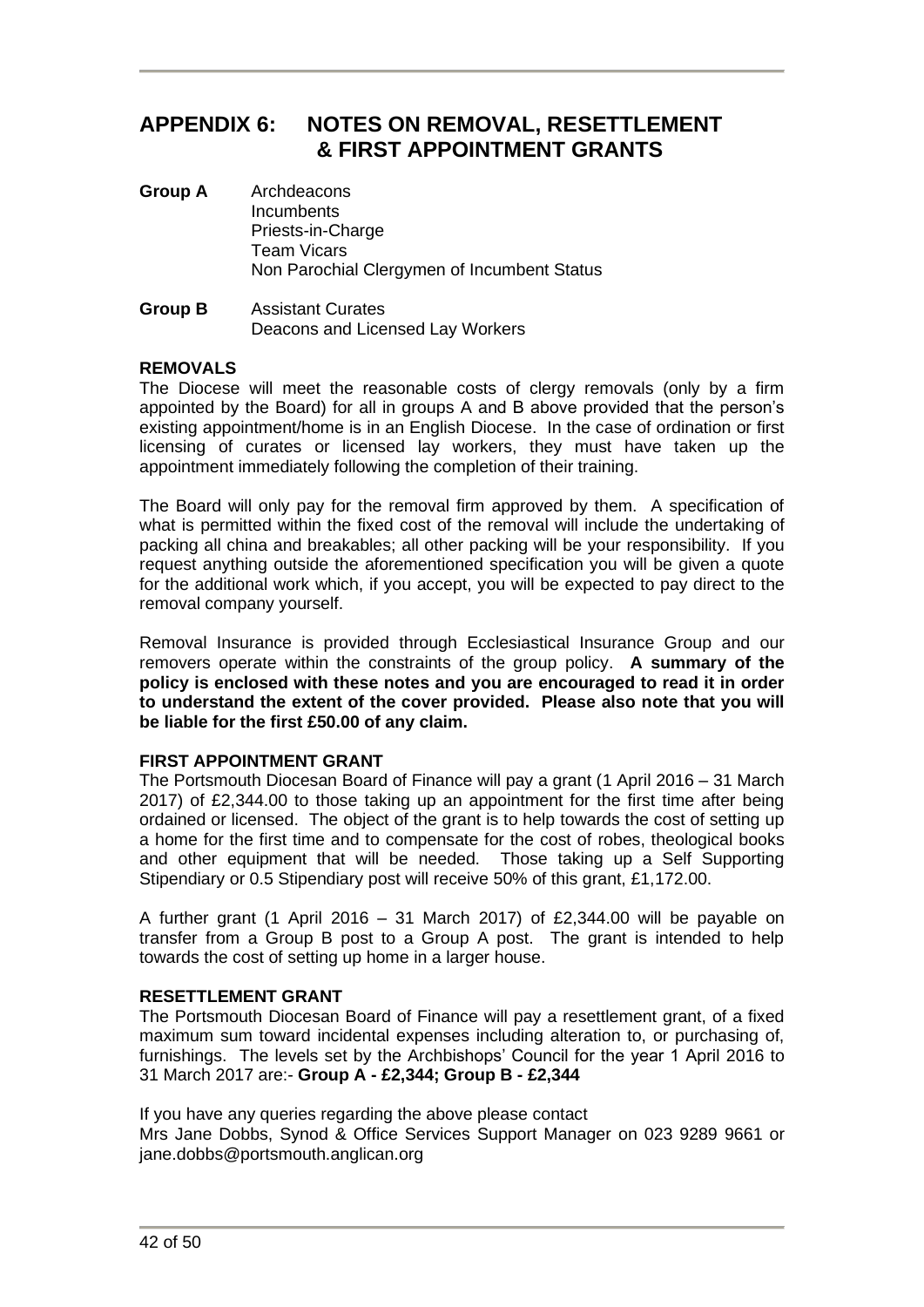# **APPENDIX 7: ELECTRIC VEHICLE CHARGING POINT INSTALLATION AND MAINTENANCE GUIDANCE**

The purpose of this document is to provide clergy and other occupants of parsonages and diocesan housing with general guidance on obtaining consents and installing electric vehicle charging points (EVCP).

The diocese is keen to support the use of electric vehicles and therefore will support applications to install EVCP at our housing. We do however have to ensure that the EVCP is installed safely and does not impact on the electrical installations within the home.

This guidance is provided to assist occupants to ensure that the EVCP can be installed safely and in compliance with the various regulations.

Any costs associated with the installation and maintenance will have to be met by the occupant as set out in this guidance, though they may apply to the Property Sub-Committee for a grant towards some of the costs of installation.

#### **Consent to install an electric vehicle charging point**

Prior to installing an EVCP please seek the consent of the Property Department for the installation. The Property Department will require the following information:

- a) Details and qualifications of the installer;
- b) Details of the connection to the houses electrical system;
- c) Location of the charging point.

Below is advice on planning permission and electrical installations which you should consider.

If you intend to receive any grants from the government for the installation, then the installation will also need to meet the requirements of the grant scheme details of which are available as follows:

[https://www.gov.uk/government/publications/customer-guidance-electric-vehicle](https://www.gov.uk/government/publications/customer-guidance-electric-vehicle-homecharge-scheme/electric-vehicle-homecharge-scheme-guidance-for-customers)[homecharge-scheme/electric-vehicle-homecharge-scheme-guidance-for-customers.](https://www.gov.uk/government/publications/customer-guidance-electric-vehicle-homecharge-scheme/electric-vehicle-homecharge-scheme-guidance-for-customers)

#### **Planning Permission**

Installing an electric charging outlet

Schedule 2, Part 2, Class D of The Town and Country Planning (General Permitted Development) (England) Order 2015 (as amended) states that planning permission is not required for the installation of a wall mounted electrical outlet for recharging of electric vehicles as long as the area is lawfully used for off–street parking.

For installation to be classed as permitted development, the electrical outlet (and its casing) must not:

- Exceed 0.2 cubic metres;
- Face onto and be within two metres of a highway;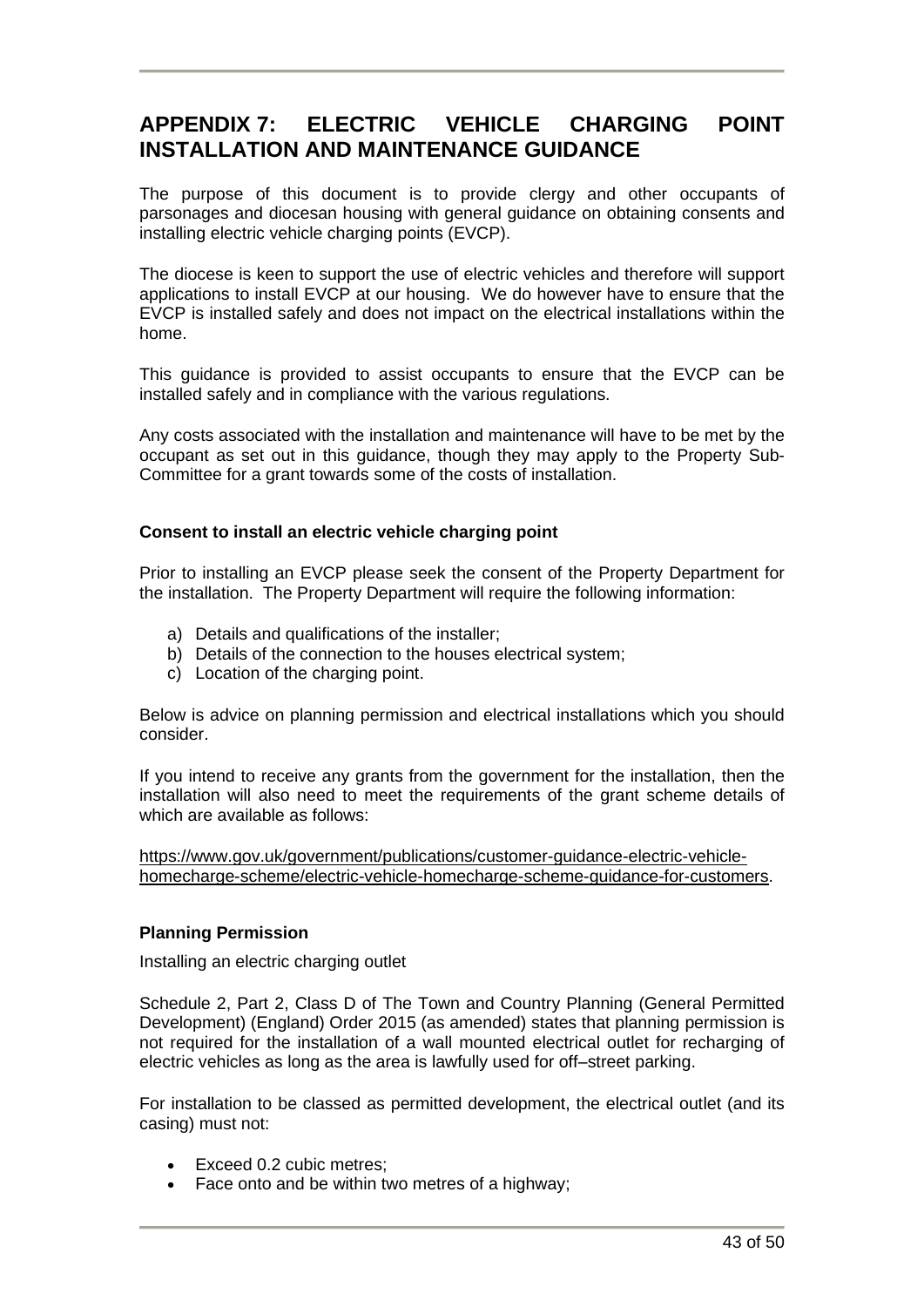- Be within a site designated as a scheduled monument;
- Be within the curtilage of a listed building.

#### **Installing an upstand with a mounted electrical charging outlet**

Schedule 2, Part 2, Class E of The Town and Country Planning (General Permitted Development) (England) Order 2015 (as amended) states that planning permission is not required for the installation of an upstand with an electrical outlet mounted on it for recharging electric vehicles, as long as the area is lawfully used for off–street parking.

For installation to be classed as permitted development, the electrical upstand and the outlet must not:

- Exceed 2.3 metres in height from the level of the surface used for the parking of vehicles. This limit is 1.6 metres where in the curtilage of a dwelling house or block of flats;
- Be within two metres of a highway;
- Be within a site designated as a scheduled monument;
- Be within the curtilage of a listed building;
- Result in more than one upstand being provided for each parking space.

#### **Removal of an electrical charging outlet**

For Class D and E, when the electrical outlet is no longer required as a charging point for electric vehicles, the wall (on which the outlet was mounted) or the land (on which the upstand was placed) must be returned to its previous condition (prior to the installation being carried out) as soon as possible.

#### **Electrical connection**

The installation of the Electric Vehicle Charging Point (EVCP) must be installed by a qualified electrician who is register with a Competent Persons Scheme.

Upon completion of the installation it will be the responsibility of the property occupier to obtain an electrical test certificate and a certificate of compliance with Part P of the Buildings Regulations from the contractor and provide a copy to the Diocesan Property Department.

The installation must be installed fully in accordance with:

- the current edition of the IET Wiring Regulations (currently BS7671:2018+A1:2020);
- BS EN61851-1:2019;
- the recommendations of the IET Code of Practice for Electrical Vehicle Charging Equipment Installations (as amended);
- the Electrical Safety, Quality and Continuity Regulations.

The following should be noted:

a) The final circuit provided for the connection to electric vehicles must be dedicated to that purpose alone.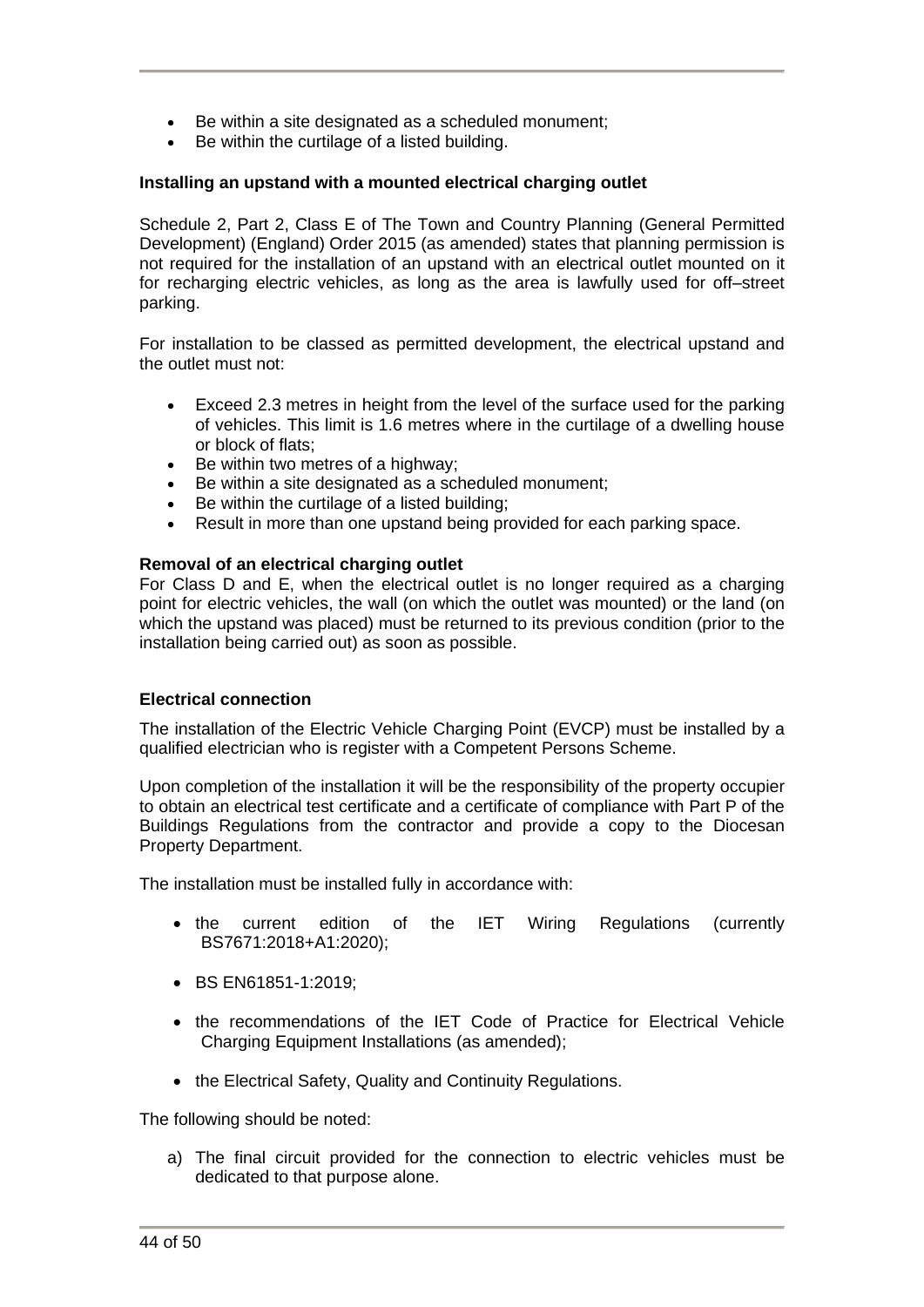- b) The diocese requires that the connection be made via an independent consumer unit. The charging point must be protected by a 30mA rcd selected in accordance with reg 722.531.3.101. The RCD is required to be of a type that can detect and respond to the likelihood of a DC current being present as part of the charging current.
- c) The external socket should comply with BS EN 60309-2 or BS EN 62196 (mode 3). Each socket outlet should supply only one vehicle and must be installed in a fixed socket-outlet box or distribution board, with the lowest part of the socket between 0.5 and 1.5m above the ground. Where the EVCP is installed outdoors, the equipment should have a degree of protection of at least IP44.

#### **Maintenance and removal of equipment**

The ongoing maintenance of the EVCP will be the responsibility of the occupant. The diocese will continue to carryout five yearly fixed wiring tests, if a fault is found on the EVCP then the cost of any remedial repairs will fall to the occupant.

When you vacate the property the EVCP equipment may remain installed, however if you intend to remove the equipment then it should be removed by a suitably qualified electrical contractor and any wiring and fixings removed and made good.

#### **Grants**

To encourage the use of electric vehicles the Property Sub-Committee has decided to assist clergy/licenced lay ministers with the initial costs of installing an EVCP at a parsonage, via the payment of a discretionary grant.

The Property Sub-Committee may agree to assist with up to 50% of the total cost of installing the EVCP, subject to a cap on the Committee's contribution of £500.

The process for applying for the grant is as follows:

- 1. A written quotation for the cost of the installation in accordance with this guidance will must be submitted to the Property Department.
- 2. The Diocesan Surveyor will then prepare a report on the grant application, which will be considered at the next available meeting of the Property Sub Committee.
- 3. The decision of the Committee will be notified to the applicant.
- 4. Assuming that the discretionary grant is agreed, once the installation is complete, please send a copy of the paid invoice to the property department
- 5. Payment of the agreed grant will then be made to the applicant.

#### **Please Note:**

- a) The Property Sub-Committee meets three times per year and therefore the decision may not be immediate.
- b) Only once the written notification of the Property Sub-Committee's decision is sent to the applicant will the grant be formally agreed.
- c) The applicant remains responsible for the organisation of the installation and future maintenance of the EVCP, in accordance with this guidance.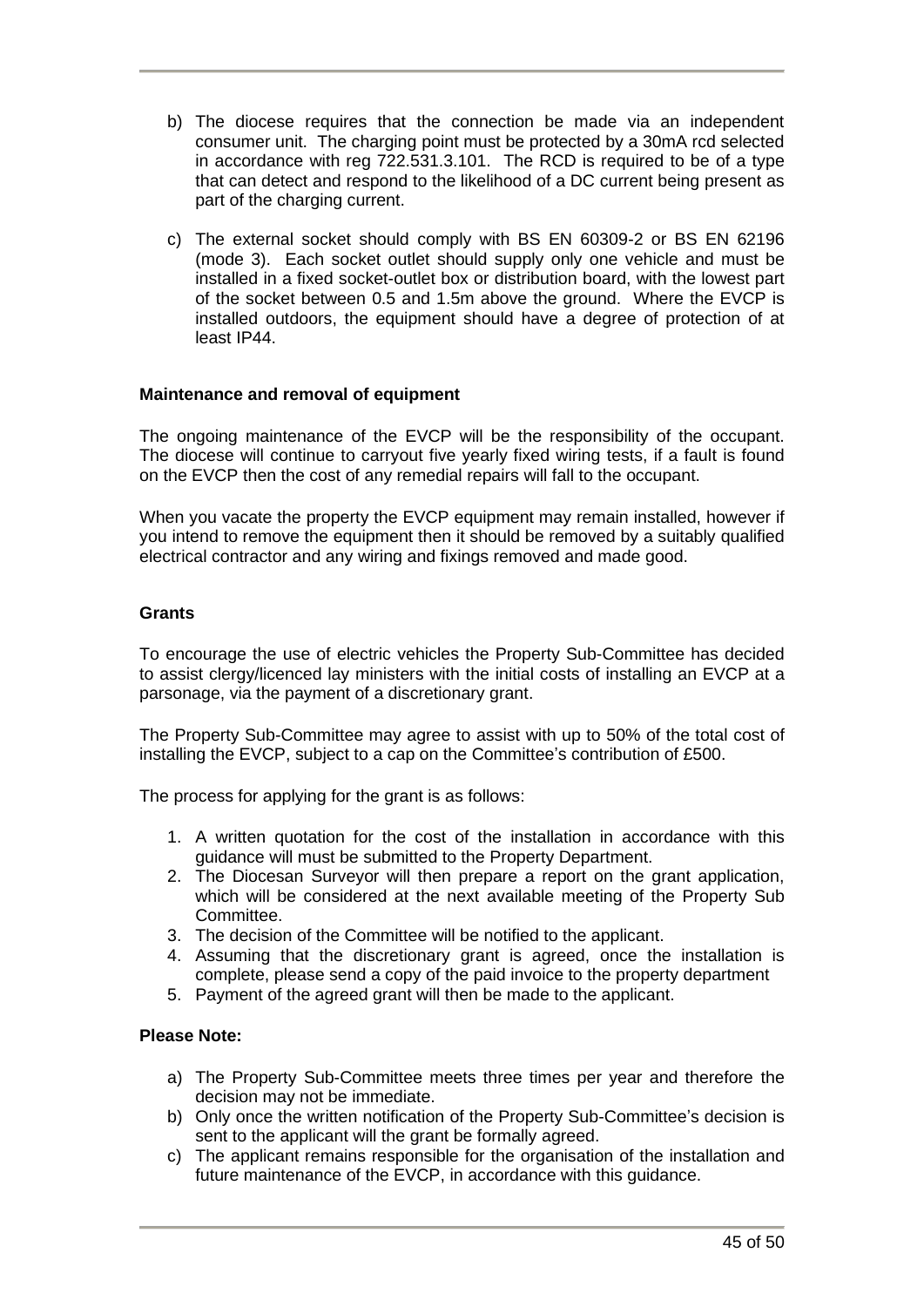# **CONTACTS**

### **The Archdeacon of Portsdown**

The Ven Jenny Rowley 9 College Close, Rowlands Castle, PO9 6AJ Tel: 02392 899672 Mobile: 07709 252692 Email: jenny.rowley@portsmouth.anglican.org

### **The Archdeacon of the Meon**

The Ven

Victoria Lodge, 36 Osborn Road, Fareham, PO16 7DS

Tel: Mobile:

Email:

### **The Archdeacon of the Isle of Wight**

The Ven Peter Leonard 5 The Boltons, Kite Hill, Wootton Bridge, PO33 4PB Tel: 02392 899698 Mobile: 07500 676267 Email: peter.leonard@portsmouth.anglican.org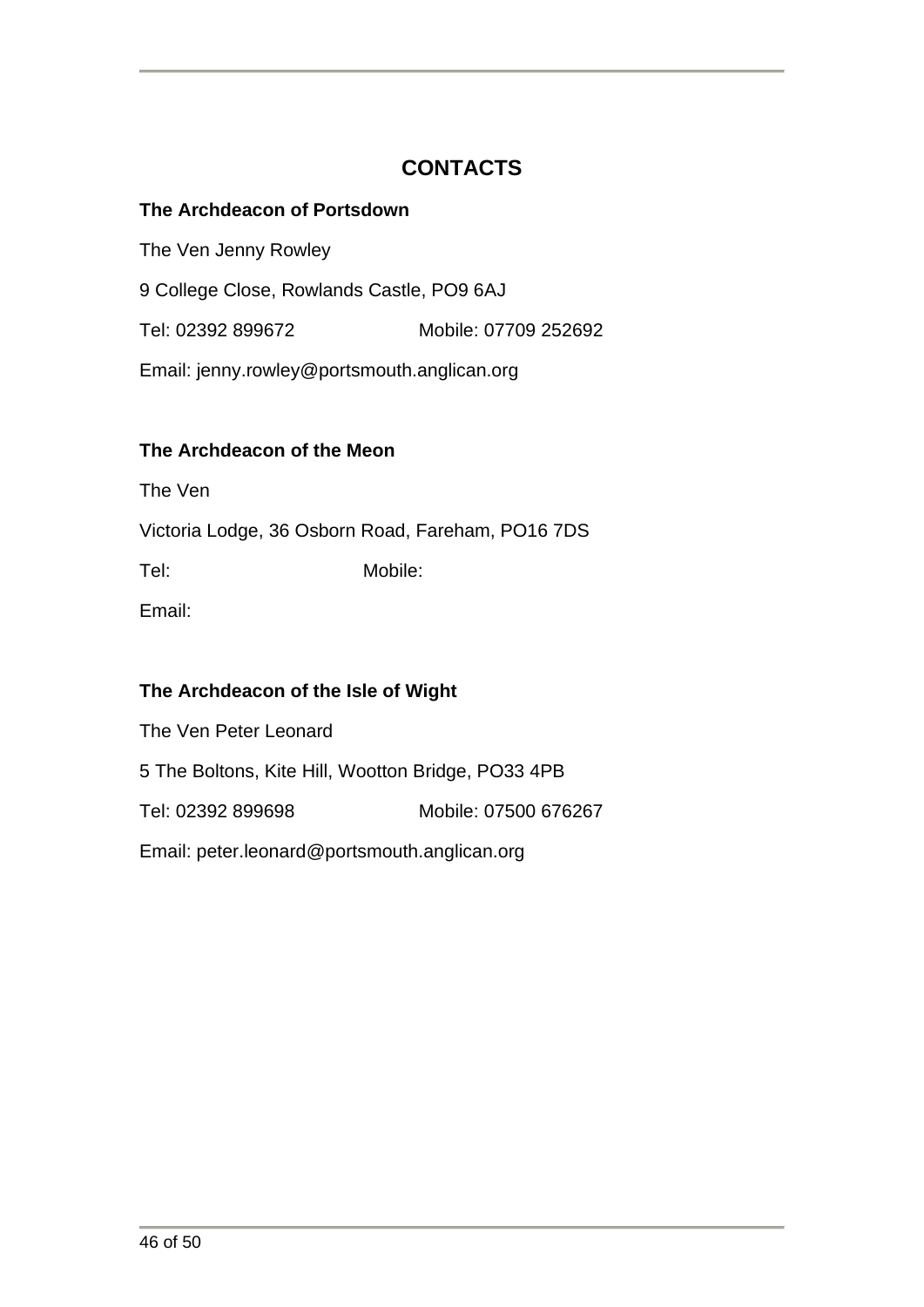### **THE PROPERTY TEAM**

### **Diocesan Surveyor and Property Manager**

Mr Chris Pride

Tel: 02392 899663

Email: chris.pride@portsmouth.anglican.org

### **Property Administrator**

Mrs Sue Rau

Tel: 02392 899660

Email: sue.rau@portsmouth.anglican.org

### **DIOCESAN OFFICERS**

### **Diocesan Secretary**

Victoria James

Tel: 02392 899664

Email: [Victoria.james@portsmouth.anglican.org](mailto:Victoria.james@portsmouth.anglican.org)

### **Deputy Diocesan Secretary and Head of Mission and Resources**

Jenny Hollingsworth

Tel: 02392 899664

Email: [jenny.hollingsworth@portsmouth.anglican.org](mailto:jenny.hollingsworth@portsmouth.anglican.org)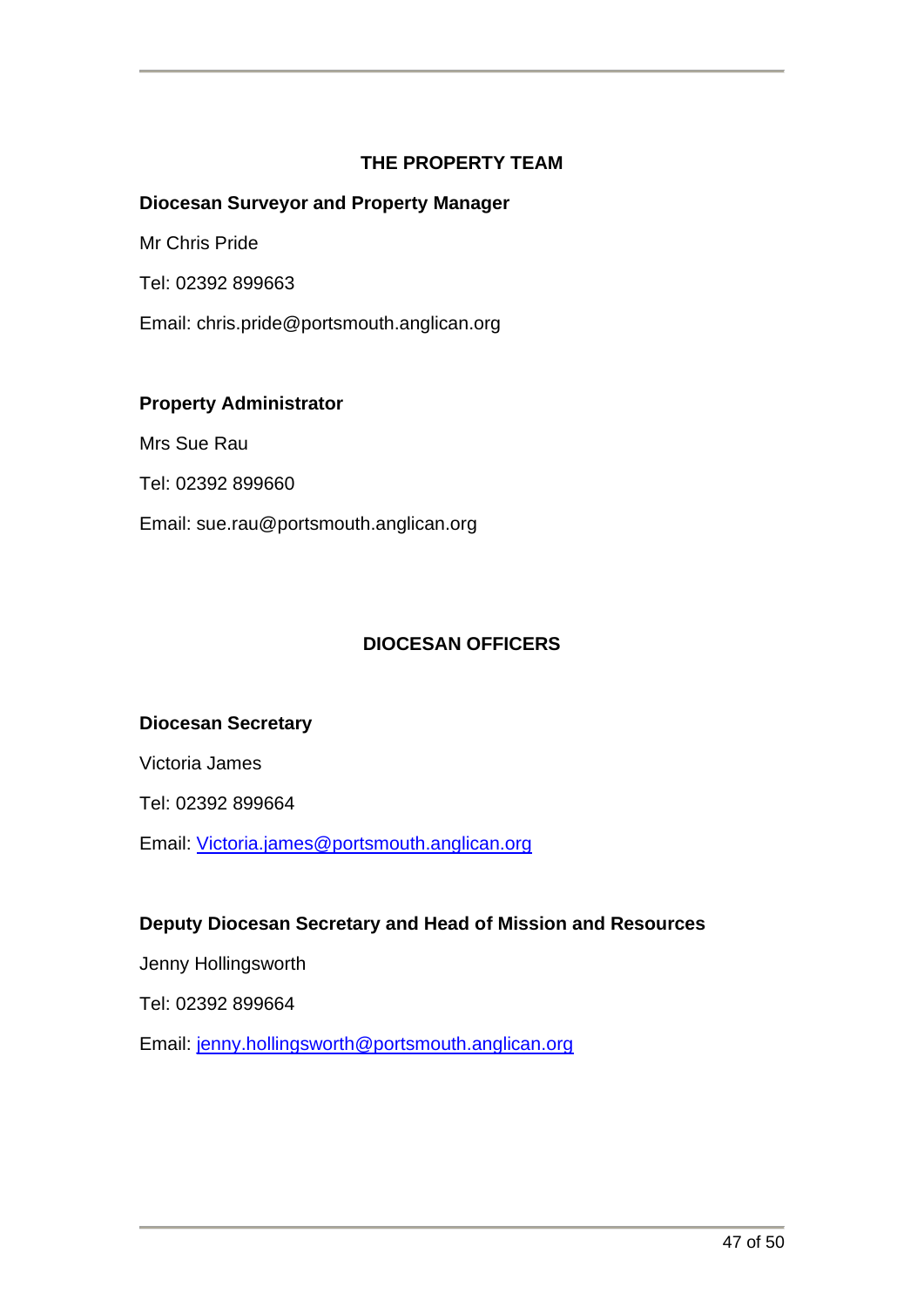# **INDEX**

| Acceptance of an Appointment                          | 13 |
|-------------------------------------------------------|----|
| <b>Adaptations for the Disabled</b>                   | 14 |
| Air Bricks and Damp Courses                           | 20 |
| <b>Alarm Systems</b>                                  | 27 |
| Alterations                                           | 11 |
| Asbestos                                              | 20 |
| <b>Boilers</b>                                        | 27 |
| <b>Boundaries</b>                                     | 25 |
| <b>Budget</b>                                         | 8  |
| <b>Built-in appliances</b>                            | 27 |
| Carpets                                               | 31 |
| Carports                                              | 25 |
| Chimneys, Flues and Ventilation                       | 20 |
| Cleaning                                              | 31 |
| Condensation                                          | 21 |
| <b>Contact - Deputy Diocesan Secretary</b>            | 44 |
| <b>Contact - Diocesan Secretary</b>                   | 44 |
| <b>Contacts - The Property Team</b>                   | 44 |
| Contacts - Archdeacons                                | 43 |
| Contractors                                           | 8  |
| Control of Asbestos at Work Regulations 2002          | 35 |
| Cookers                                               | 31 |
| <b>Council Tax</b>                                    | 8  |
| Curtains                                              | 31 |
| Damage                                                | 9  |
| Decorations - External                                | 21 |
| Decorations - Internal                                | 21 |
| Definitions                                           | 17 |
| Diocesan Policy and Objectives                        | 4  |
| Does HSF recommend the use of carbon monoxide alarms? | 37 |
| Does the Diocese supply carbon monoxide alarms?       | 37 |
| Drains                                                | 22 |
| Driveways/Patios/Paths                                | 25 |
| <b>Electrical Installations</b>                       | 27 |
| <b>Emergency - Central Heating/Water</b>              | 33 |
| <b>Electric Car Charging Point</b>                    | 27 |
| <b>Emergency - Gas</b>                                | 33 |
| Emergency - Other                                     | 33 |
| <b>Fascias/Soffits</b>                                | 23 |
| <b>First appointment Grant</b>                        | 42 |
| Fishponds                                             | 25 |
|                                                       |    |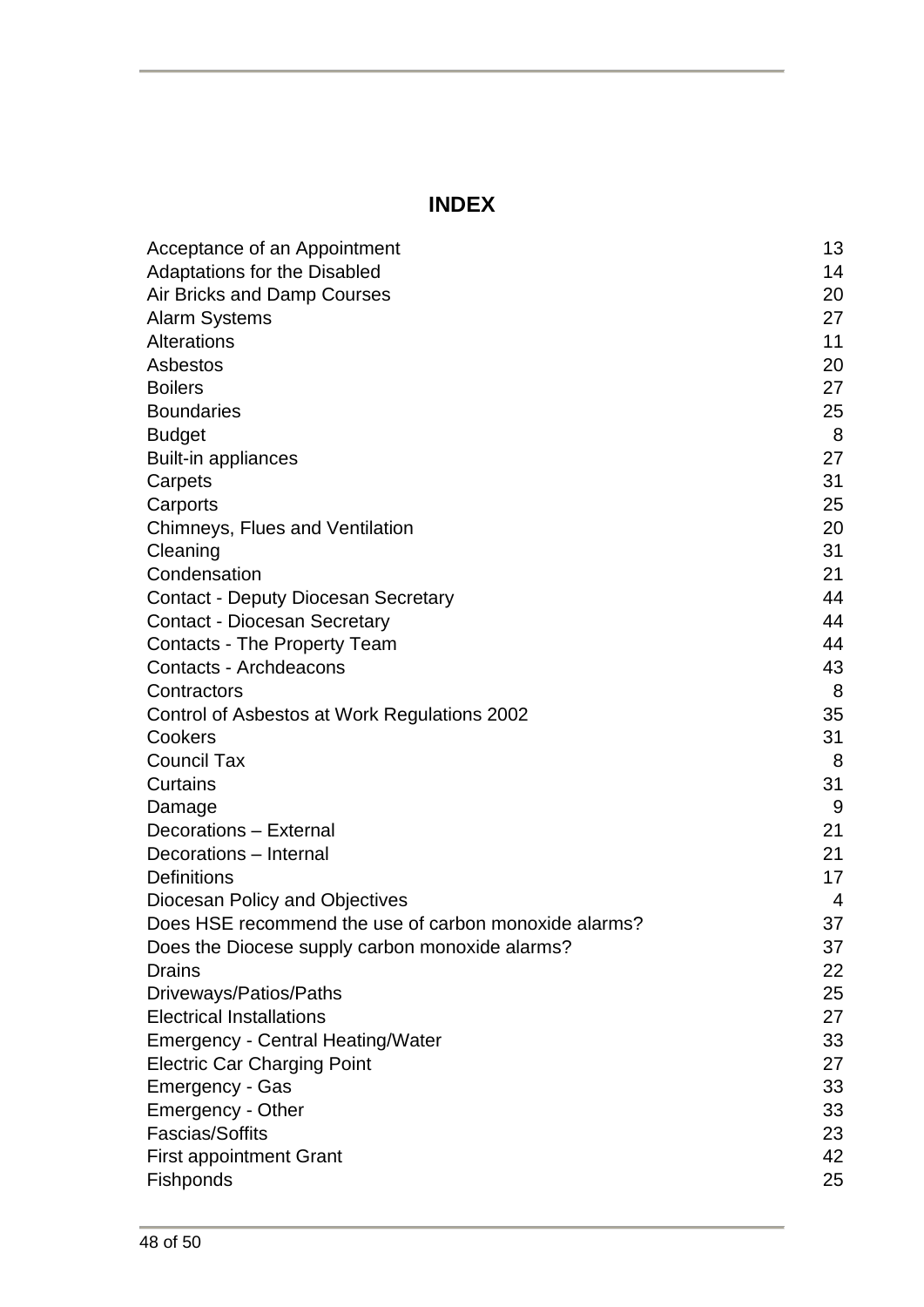| <b>Fixtures and Fittings</b>                           | 23 |
|--------------------------------------------------------|----|
| Frequently                                             | 34 |
| Gardens                                                | 25 |
| <b>Gas Installation</b>                                | 28 |
| <b>General Guidance</b>                                | 20 |
| Grants                                                 | 9  |
| <b>Green Guide</b>                                     | 11 |
|                                                        |    |
| <b>Guidance on Study Layout</b>                        | 18 |
| Gutters, Downpipes, Water Butts etc.                   | 23 |
| Heating                                                | 28 |
| Hedges                                                 | 25 |
| How do I know if I am at risk from carbon monoxide?    | 37 |
| <b>Instructions to Churchwardens During Vacancies</b>  | 41 |
| Insulation                                             | 23 |
| Insurance                                              | 9  |
| Insurance                                              | 19 |
| Introduction and The Board                             | 3  |
| Japanese Knotweed                                      | 26 |
| Keys                                                   | 14 |
| Legionnaires (Guidance)                                | 39 |
| Lettings and Lodgers                                   | 11 |
| Lighting                                               | 26 |
| <b>Listed Buildings and Conservation Areas</b>         | 12 |
| Lodgers                                                | 14 |
| Loft                                                   | 24 |
| <b>Meter Readings</b>                                  | 15 |
| Once a year                                            | 34 |
| <b>Overflow Pipes</b>                                  | 24 |
| <b>Parquet Flooring</b>                                | 21 |
| <b>PCC-Financed Improvements</b>                       | 15 |
| <b>Pest Control</b>                                    | 24 |
| Pets                                                   | 15 |
| Policy Statement on Parsonage and other Clergy Studies | 17 |
| Prior to Moving In                                     | 13 |
| <b>Private Sewage Installations</b>                    | 29 |
| Quinquennial Inspection                                | 11 |
| <b>Reception Rooms</b>                                 | 19 |
| Removals                                               | 40 |
| Repairs: External                                      | 9  |
| Repairs: Internal                                      | 10 |
| <b>Replacement Windows</b>                             | 24 |
| <b>Resettlement Grant</b>                              | 42 |
| Security                                               | 24 |
| Self-Financed Improvements                             | 15 |
| <b>Septic Tanks</b>                                    | 29 |
| <b>Showers</b>                                         | 30 |
|                                                        |    |